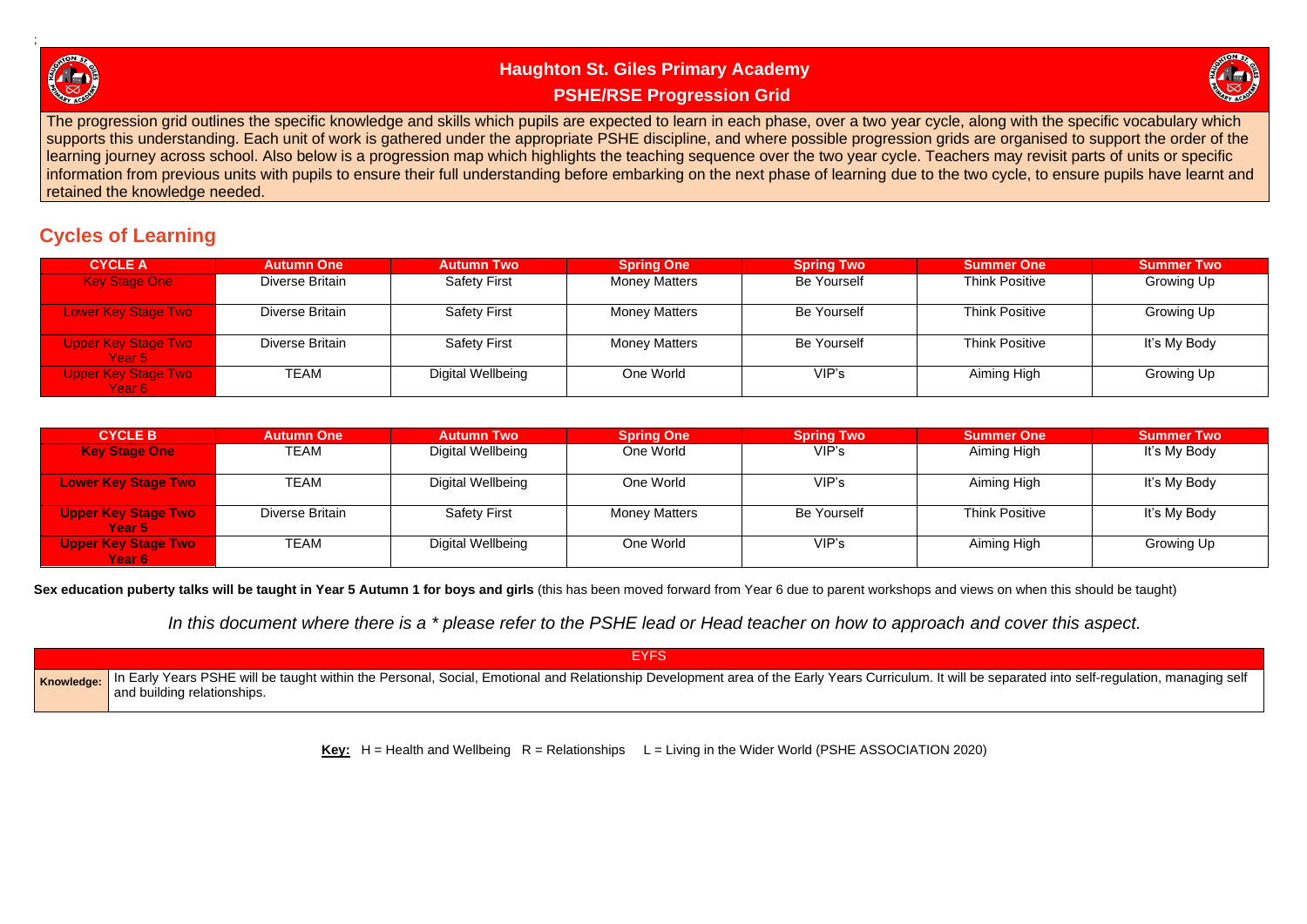anderstand how to recognise pressure from others nething unsafe or that makes them feel table and strategies for managing this ecognise where to get advice and report concerns if

#### **Upper Key Stage Two**

- cognise choices that support a healthy lifestyle, and what might influence these
- ecognise that feelings can change over time in d intensity
- ecognise everyday things that affect feelings and tance of expressing feelings
- ecognise a varied vocabulary to use when talking lings; about how to express feelings in different

ecognise strategies to respond to feelings, intense or conflicting feelings; how to manage and o feelings appropriately and proportionately in situations

ecognise change and loss, including death, and e can affect feelings; ways of expressing and grief and bereavement

dentify personal strengths, skills, achievements and and how these contribute to a sense of self-worth ecognise how to manage setbacks/perceived ncluding how to re-frame unhelpful thinking

cognise change and loss, including death, and how affect feelings; ways of expressing and managing bereavement

ecognise what constitutes a positive healthy (e.g. mutual respect, trust, truthfulness, loyalty, generosity, sharing interests and experiences, with problems and difficulties); that the same apply to online friendships as to face-to-face hips

ecognise strategies for recognising and managing ence and a desire for peer approval in friendships; ise the effect of online actions on others

ecognise that friendships have ups and downs; to resolve disputes and reconcile differences and safely

bout their own or someone else's personal safety online)

ecognise the importance of self-respect and how affect their thoughts and feelings about themselves; yone, including them, should expect to be treated nd with respect by others (including when online onymous) in school and in wider society; strategies e or support courteous, respectful relationships

|                                                                                                                                                                                                                                                                                                                                                                                                                                                                                                                                                                                                                                                                                                                                                                                                                                                                                                                                                                                                                                                                                                                                                                                                                                                                                               | <b>Be Yourself</b>                                                                                                                                                                                                                                                                                                                                                                                                                                                                                                                                                                                                                                                                                                                                                                                                                                                                                                                                                                                                                                                                                                                                                                                                                                                                                                                                                                                                                                                                                                                                                                                                                                                                                                                                                                                                                                                                                                                                                                                                                                                                                                                                                                                                                                                                                                                                                                                                                                                                                                                                                                                                                                                                                                                                                                                                                                                                                      |                                                                                                                                                                                                                                                                                                                                                                                                                                                                                                                                                                                                                                                                               |
|-----------------------------------------------------------------------------------------------------------------------------------------------------------------------------------------------------------------------------------------------------------------------------------------------------------------------------------------------------------------------------------------------------------------------------------------------------------------------------------------------------------------------------------------------------------------------------------------------------------------------------------------------------------------------------------------------------------------------------------------------------------------------------------------------------------------------------------------------------------------------------------------------------------------------------------------------------------------------------------------------------------------------------------------------------------------------------------------------------------------------------------------------------------------------------------------------------------------------------------------------------------------------------------------------|---------------------------------------------------------------------------------------------------------------------------------------------------------------------------------------------------------------------------------------------------------------------------------------------------------------------------------------------------------------------------------------------------------------------------------------------------------------------------------------------------------------------------------------------------------------------------------------------------------------------------------------------------------------------------------------------------------------------------------------------------------------------------------------------------------------------------------------------------------------------------------------------------------------------------------------------------------------------------------------------------------------------------------------------------------------------------------------------------------------------------------------------------------------------------------------------------------------------------------------------------------------------------------------------------------------------------------------------------------------------------------------------------------------------------------------------------------------------------------------------------------------------------------------------------------------------------------------------------------------------------------------------------------------------------------------------------------------------------------------------------------------------------------------------------------------------------------------------------------------------------------------------------------------------------------------------------------------------------------------------------------------------------------------------------------------------------------------------------------------------------------------------------------------------------------------------------------------------------------------------------------------------------------------------------------------------------------------------------------------------------------------------------------------------------------------------------------------------------------------------------------------------------------------------------------------------------------------------------------------------------------------------------------------------------------------------------------------------------------------------------------------------------------------------------------------------------------------------------------------------------------------------------------|-------------------------------------------------------------------------------------------------------------------------------------------------------------------------------------------------------------------------------------------------------------------------------------------------------------------------------------------------------------------------------------------------------------------------------------------------------------------------------------------------------------------------------------------------------------------------------------------------------------------------------------------------------------------------------|
| <b>Key Stage One</b>                                                                                                                                                                                                                                                                                                                                                                                                                                                                                                                                                                                                                                                                                                                                                                                                                                                                                                                                                                                                                                                                                                                                                                                                                                                                          | <b>Lower Key Stage Two</b>                                                                                                                                                                                                                                                                                                                                                                                                                                                                                                                                                                                                                                                                                                                                                                                                                                                                                                                                                                                                                                                                                                                                                                                                                                                                                                                                                                                                                                                                                                                                                                                                                                                                                                                                                                                                                                                                                                                                                                                                                                                                                                                                                                                                                                                                                                                                                                                                                                                                                                                                                                                                                                                                                                                                                                                                                                                                              |                                                                                                                                                                                                                                                                                                                                                                                                                                                                                                                                                                                                                                                                               |
| H12: How to recognise and name different feelings<br>$\bullet$<br>H13: How feelings can affect people's bodies and how they<br>behave<br>H14: How to recognise what others might be feeling<br>$\bullet$<br>H15: To recognise that not everyone feels the same at the<br>$\bullet$<br>same time or feels the same about the same things<br>H16: To recognise ways of sharing feelings; a range of words to<br>$\bullet$<br>describe feelings<br>H18: To recognise the different things they can do to manage<br>$\bullet$<br>big feelings, to help calm themselves down and/or change their<br>mood when they don't feel good<br>H19: To recognise when they need help with feelings; that it is<br>$\bullet$<br>important to ask for help with feelings; and how to ask for it<br>H20: To recognise about change and loss (including death); to<br>$\bullet$<br>identify feelings associated with this; to recognise what helps<br>others to feel better<br>H21: To recognise what makes them special<br>$\bullet$<br>H22: To recognise the ways in which we are all unique<br>$\bullet$<br>H23: To identify what they are good at, what they like and<br>$\bullet$<br>dislike<br>R25: To recognise how to talk about and share their opinions on<br>$\bullet$<br>things that matter to them | H17: To recognise that feelings can change over time in<br>$\bullet$<br>range and intensity<br>H18: To recognise everyday things that affect feelings and<br>the importance of expressing feelings<br>H19: To recognise a varied vocabulary to use when talking<br>about feelings; about how to express feelings in different<br>ways<br>H20: To recognise strategies to respond to feelings, including<br>intense or conflicting feelings; how to manage and respond to<br>feelings appropriately and proportionately in different<br>situations<br>H23: To recognise change and loss, including death, and<br>$\bullet$<br>how these can affect feelings; ways of expressing and<br>managing grief and bereavement<br>H24: To recognise problem-solving strategies for dealing with<br>emotions, challenges and change, including the<br>transformation to new schools<br>H25: To recognise personal identity; what contributes to who<br>we are (e.g. ethnicity, family, gender, faith, culture, hobbies,<br>likes/dislikes)<br>H26: To recognise that for some people gender identity does<br>not correspond with their biological sex<br>H27: To recognise their individuality and personal qualities<br>H28: To identify personal strengths, skills, achievements and<br>interests and how these contribute to a sense of self-worth<br>H29: To recognise how to manage setbacks/perceived<br>failures, including how to re-frame unhelpful thinking<br>R13: To recognise the importance of seeking support if<br>feeling lonely or excluded<br>R15: To recognise strategies for recognising and managing<br>peer influence and a desire for peer approval in friendships;<br>to recognise the effect of online actions on others<br>R28: To understand how to recognise pressure from others<br>to do something unsafe or that makes them feel<br>uncomfortable and strategies for managing this<br>R29: To recognise where to get advice and report concerns if<br>worried about their own or someone else's personal safety<br>(including online)<br>R30: To recognise that personal behaviour can affect other<br>people; to recognise and model respectful behaviour online<br>R31: To recognise the importance of self-respect and how<br>this can affect their thoughts and feelings about themselves;<br>that everyone, including them, should expect to be treated<br>politely and with respect by others (including when online<br>and/or anonymous) in school and in wider society; strategies<br>to improve or support courteous, respectful relationships<br>L4: To recognise the importance of having compassion<br>towards others; shared responsibilities we all have for caring<br>for other people and living things; how to show care and<br>concern for others<br>L11: To recognise ways in which the internet and social<br>media can be used both positively and negatively | H3: To ree<br>recognise<br>H17: To re<br>range and<br>H18: To re<br>the import<br>H19: To re<br>about feel<br>ways<br>H20: To re<br>including<br>respond to<br>different s<br>H23: To re<br>how these<br>managing<br>H <sub>28</sub> : To id<br>interests a<br>H29: To re<br>failures, ir<br>R6: To re<br>these can<br>grief and I<br>R11: To re<br>friendship<br>kindness,<br>supports<br>principles<br>relationsh<br>R15: To re<br>peer influe<br>to recogni<br>R17: To re<br>strategies<br>positively<br>R28: To u<br>to do som<br>uncomfort<br>R29: To re<br>worried al<br>(including<br>R31: To re<br>this can a<br>that every<br>politely ar<br>and/or an<br>to improve |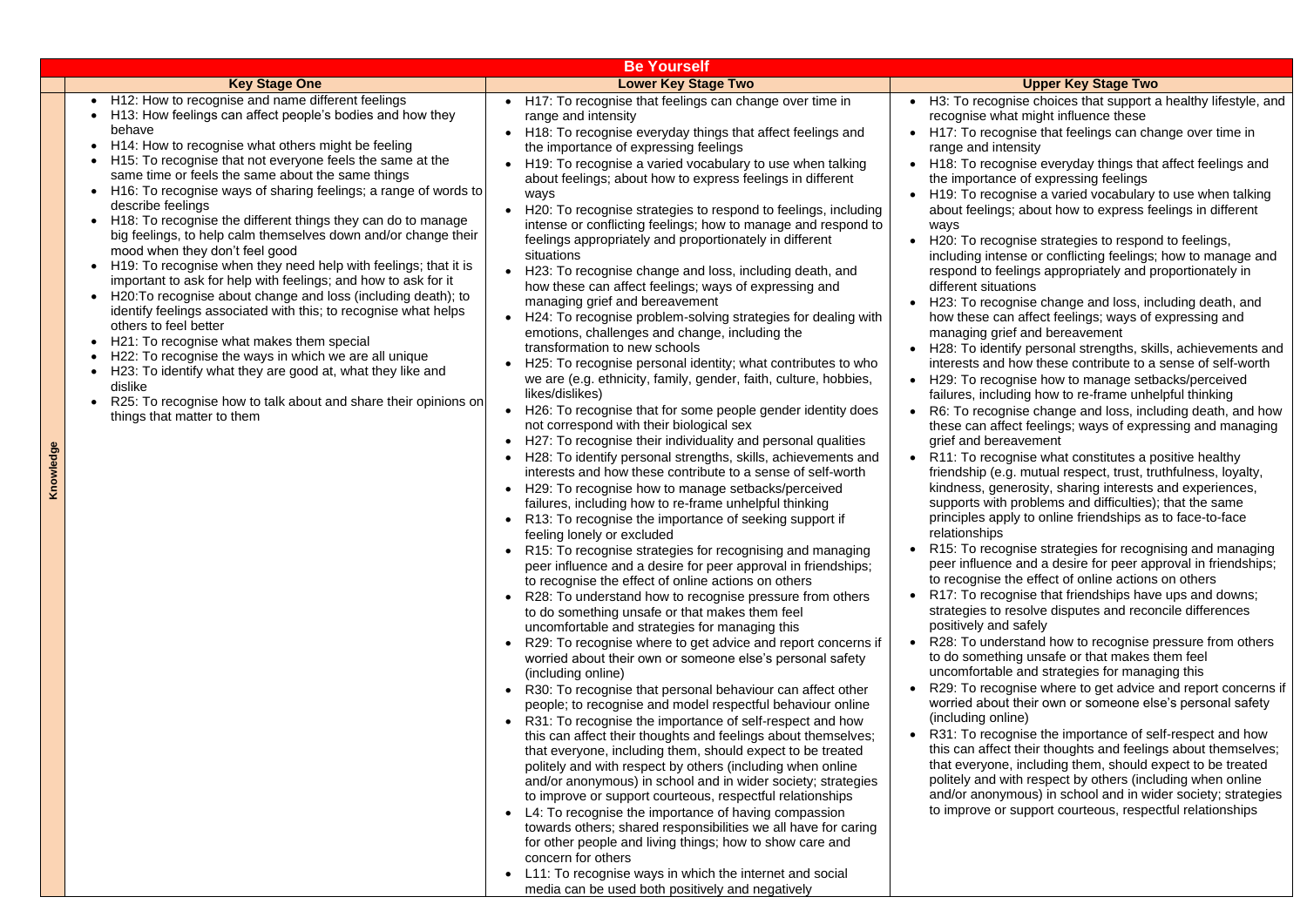|                         |                                                                                                                                                                                                                                                                                                                                                                                                                 |                                                                                                                                                                                                                                                                                                                                                                                                                                                                                                                                                                                                                                                                                                                                                                                     |                                                                                                                                                                                                                          | L16: To recognise how text and images in the media and on<br>social media can be manipulated or invented; strategies to<br>evaluate the reliability of sources and identify misinformation |                                                                                                                                                    |
|-------------------------|-----------------------------------------------------------------------------------------------------------------------------------------------------------------------------------------------------------------------------------------------------------------------------------------------------------------------------------------------------------------------------------------------------------------|-------------------------------------------------------------------------------------------------------------------------------------------------------------------------------------------------------------------------------------------------------------------------------------------------------------------------------------------------------------------------------------------------------------------------------------------------------------------------------------------------------------------------------------------------------------------------------------------------------------------------------------------------------------------------------------------------------------------------------------------------------------------------------------|--------------------------------------------------------------------------------------------------------------------------------------------------------------------------------------------------------------------------|--------------------------------------------------------------------------------------------------------------------------------------------------------------------------------------------|----------------------------------------------------------------------------------------------------------------------------------------------------|
| <b>Skills</b>           | I can recognise different feelings<br>$\cdot$<br>I can recognise feelings in others<br>❖<br>I can share my feelings<br>❖<br>I can describe my feelings<br>❖<br>I can use strategies to manage big feelings<br>❖<br>I can use strategies to calm myself down and/or change my<br>❖<br>mood when I do not feel good<br>I can ask for help with my feelings<br>I can share my opinions on things that matter to me | ❖ I can recognise the importance of self-respect<br>I can use a varied vocabulary to express my feelings<br>I can use taught strategies to respond to mine and others'<br>❖<br>feelings<br>I can use taught strategies to respond to my feelings in<br>different situations<br>I can use problem-solving strategies that enable me to deal<br>with emotions, challenges and change<br>I can manage setbacks and perceived failures<br>❖<br>I can use taught strategies to reframe unhelpful thinking<br>❖<br>I can seek support, advice and guidance<br>I can use taught strategies to manage pressure from others<br>I can show compassion for others<br>I can show concern for others<br>$\mathbf{A}$<br>❖ I can evaluate the reliability of sources in the media (inc<br>social) | $\cdot$<br>can reco<br>❖<br>can use<br>❖<br>can use<br>❖<br>can use<br>appropriat<br>$\frac{1}{2}$<br>can iden<br>❖<br>can man<br>❖<br>can use<br>❖<br>can use<br>influence<br>I can seek<br>$\mathbf{A}$<br>and offline |                                                                                                                                                                                            |                                                                                                                                                    |
| <b>Topic Vocabulary</b> | Feeling<br>Body language<br>Expression<br>Emotion<br>Movement<br>Calm<br>Action<br>Anger<br>Нарру<br>Sad<br>Confused<br><b>Nervous</b><br>Excited<br>Worried                                                                                                                                                                                                                                                    | <b>Emotions</b><br>Pride<br>Proud<br>Achievement<br><b>Happy</b><br>Scarred<br><b>Worried</b><br><b>Cross</b><br><b>Happy</b><br><b>Nervous</b>                                                                                                                                                                                                                                                                                                                                                                                                                                                                                                                                                                                                                                     | <b>Excited</b><br>Anxious<br>Anxiety<br>Fear<br>Comfortable<br>Uncomfortable<br>Unhappy<br>Coping<br>Strategy<br>Reflection                                                                                              | <b>Reflect</b><br>Media<br>Critique<br>Influence<br>Consequences<br>Positive<br><b>Negative</b><br>Impact                                                                                  | Positive<br><b>Neutral</b><br>Negative<br><b>Reflect</b><br>Celebrate<br><b>Aspirations</b><br>Goals<br>Intensity<br>Confliction<br><b>Dispute</b> |

**Consequences Transition Change** Progress Feelings Uncomfortable Pressure

**Key Stage Two** 

nise how to make informed decisions about

inise the elements of a balanced, healthy

inise choices that support a healthy lifestyle, and what might influence these

rstand how to recognise that habits can have and negative effects on a healthy lifestyle inise what good physical health means; how to arly signs of physical illness

inise what constitutes a healthy diet; how to  $\epsilon$  meals; benefits to health and wellbeing of onally rich foods; risks associated with not Ithy diet including obesity and tooth decay  $\frac{1}{2}$  in ise how regular (daily/weekly) exercise  $\tilde{\bm{\theta}}$ ital and physical health (e.g. walking or cycling

illy active mile); recognise opportunities to be tive and some of the risks associated with an vle.

inise how sleep contributes to a healthy

|           |                                                                                                                                                                                                                                                                                                                                                                                                                                                                                                                                                                                                                                                                                                                                                                                                                                                                                                                                                                                               | It's My Body                                                                                                                                                                                                                                                                                                                                                                                                                                                                                                                                                                                                                                                                                                                                                                                                                                                                                                                                                                                                                                                                    |                                                                                                                                                                                                                                                                                                                                                                      |
|-----------|-----------------------------------------------------------------------------------------------------------------------------------------------------------------------------------------------------------------------------------------------------------------------------------------------------------------------------------------------------------------------------------------------------------------------------------------------------------------------------------------------------------------------------------------------------------------------------------------------------------------------------------------------------------------------------------------------------------------------------------------------------------------------------------------------------------------------------------------------------------------------------------------------------------------------------------------------------------------------------------------------|---------------------------------------------------------------------------------------------------------------------------------------------------------------------------------------------------------------------------------------------------------------------------------------------------------------------------------------------------------------------------------------------------------------------------------------------------------------------------------------------------------------------------------------------------------------------------------------------------------------------------------------------------------------------------------------------------------------------------------------------------------------------------------------------------------------------------------------------------------------------------------------------------------------------------------------------------------------------------------------------------------------------------------------------------------------------------------|----------------------------------------------------------------------------------------------------------------------------------------------------------------------------------------------------------------------------------------------------------------------------------------------------------------------------------------------------------------------|
|           | <b>Key Stage One</b>                                                                                                                                                                                                                                                                                                                                                                                                                                                                                                                                                                                                                                                                                                                                                                                                                                                                                                                                                                          | <b>Lower Key Stage Two</b>                                                                                                                                                                                                                                                                                                                                                                                                                                                                                                                                                                                                                                                                                                                                                                                                                                                                                                                                                                                                                                                      |                                                                                                                                                                                                                                                                                                                                                                      |
| Knowledge | • H1: To recognise what keeping healthy means; different<br>ways to keep healthy<br>H2: To recognise foods that support good health and<br>the risks of eating too much sugar<br>H3: To recognise how physical activity helps us to stay<br>healthy; and ways to be physically active everyday<br>H4: To recognise why sleep is important and different<br>ways to rest and relax<br>H5: To recognise simple hygiene routines that can stop<br>germs from spreading<br>H6: to recognise that medicines (including vaccinations<br>and immunisations and those that support allergic<br>reactions) can help people to stay healthy<br>H7: To recognise the importance of dental care and<br>visiting the dentist; how to brush teeth correctly; food<br>and drink that support dental health<br>H8: To recognise how to keep safe in the sun and<br>protect skin from sun damage<br>H9: To recognise different ways to learn and play;<br>recognising the importance of knowing when to take a | H1: To recognise how to make informed decisions about<br>$\bullet$<br>health<br>H2: To recognise the elements of a balanced, healthy<br>lifestyle<br>H3: To recognise choices that support a healthy lifestyle,<br>and recognise what might influence these<br>H4: To understand how to recognise that habits can have<br>both positive and negative effects on a healthy lifestyle<br>H5: To recognise what good physical health means; how to<br>recognise early signs of physical illness<br>H6: To recognise what constitutes a healthy diet; how to<br>plan healthy meals; benefits to health and wellbeing of<br>eating nutritionally rich foods; risks associated with not<br>eating a healthy diet including obesity and tooth decay<br>H7: To recognise how regular (daily/weekly) exercise<br>benefits mental and physical health (e.g. walking or cycling<br>to school, daily active mile); recognise opportunities to be<br>physically active and some of the risks associated with an<br>inactive lifestyle<br>H8: To recognise how sleep contributes to a healthy | H1: To recog<br>$\bullet$<br>health<br>H <sub>2</sub> : To recog<br>lifestyle<br>H3: To recog<br>and recognis<br>H4: To under<br>both positive<br>H <sub>5</sub> : To recog<br>recognise ea<br>H6: To recog<br>plan healthy<br>eating nutritio<br>eating a heal<br>H7: To recog<br>benefits men<br>to school, da<br>physically ac<br>inactive lifest<br>H8: To recog |

ognise the importance of self-respect a varied vocabulary to express my feelings taught strategies to manage my feelings taught strategies to respond to my feelings tely and proportionally in different situations htify my personal strengths nage setbacks and perceived failures taught strategies to reframe unhelpful thinking taught strategies to manage pressure from peer

advice about myself and others safety (online e)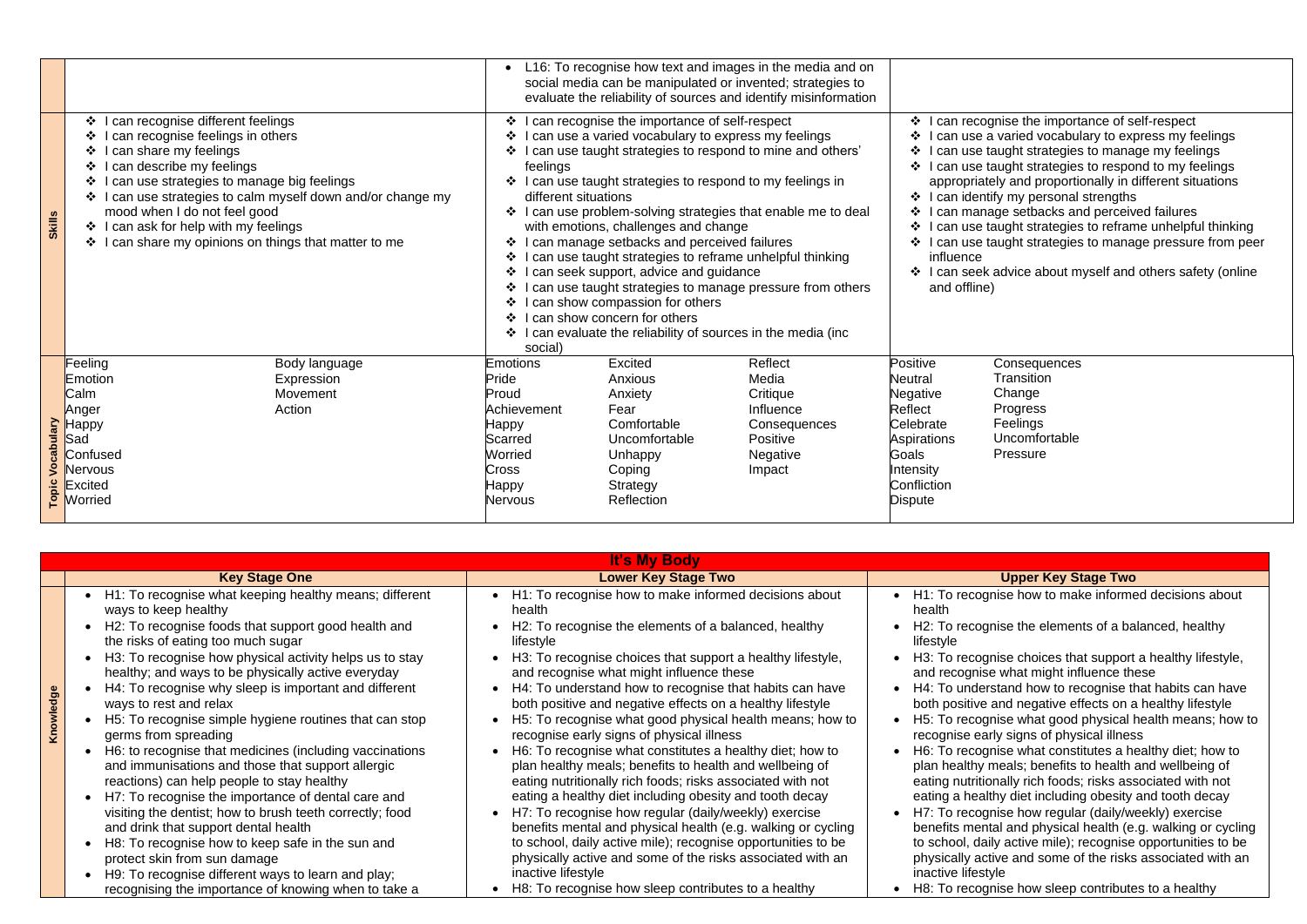of keeping trying until they are heard

break from time online or TV • H10: To recognise the people who help us to stay physically healthy • H29: To recognise the risk in simple everyday situations and what action to take to minimise harm • H31: To recognise that household products (including medicines) can be harmful if not used correctly • H37: To recognise things that people can put into their body or on their skin; how these can affect how people feel • R13: To recognise that some things are private and the importance of respecting privacy; that parts of their body covered by underwear are private • R16: To recognise how to respond if physical contact makes them feel uncomfortable or unsafe • R17: To recognise that there are situations when they should ask for permission and also when their permission should be sought • R18: To recognise the importance of not keeping adults' secrets (only happy surprises that others will find out about eventually) • R20: To recognise what to do if they feel unsafe or worried for themselves or others; who to ask for help and vocabulary to use when asking for help; importance lifestyle; routines that support good quality sleep; the effects of lack of sleep on the body, feelings, behaviour and ability to learn • H9: To recognise that bacteria and viruses can affect health; how everyday hygiene routines can limit the spread of infection; the wider importance of personal hygiene and how to maintain it • H10: To recognise how medicines, when used responsibly, contribute to health; that some diseases can be prevented by vaccinations and immunisations; how allergies can be managed • H11: To recognise how to maintain a good oral hygiene (including correct brushing and flossing); why regular visits to the dentist are essential; the impact of lifestyle choices on dental care (e.g. sugar consumption/acidic drinks such as fruit juices, smoothies and fruit teas; the effects of smoking) • H12: To recognise the benefits of sun exposure and risks of overexposure; how to keep safe from sun damage and sun/heat stroke and reduce the risk of skin cancer • H14: To recognise how and when to seek support, including which adults to speak to in and outside of school, if they are worried about their health

• H11: To recognise how to maintain a good oral hygiene (including correct brushing and flossing); why regular visits to the dentist are essential; the impact of lifestyle choices on dental care (e.g. sugar consumption/acidic drinks such as fruit juices, smoothies and fruit teas; the effects of

- H38: To recognise how to predict, assess and manage risk in different situations
- H45: To recognise that female genital mutilation (FGM) is against British law, what to do and whom to tell if they think they or someone they know might be at risk
- H46: To recognise the risks and effects of legal drugs common to everyday life (e.g. cigarettes, ecigarettes/vaping, alcohol and medicines) and their impact on health; recognise that drug use can become a habit which can be difficult to break
- H48: To recognise why people choose to use or not use drugs (including nicotine, alcohol and medicines)
- R18: To recognise if a friendship (online or offline) is making them feel unsafe or uncomfortable; how to manage this and ask for support if necessary
- R25: To recognise different types of physical contact; what is acceptable and unacceptable; strategies to respond to unwanted physical contact
- R26: To understand seeking and giving permission (consent) in different situations
- R27: To recognise keeping something confidential or secret, when this should (e.g. a birthday surprise that others will find out about) or should not be agreed to, and when it is right to break a confidence or share a secret

- H46: To recognise the risks and effects of legal drugs common to everyday life (e.g. cigarettes, e
	- cigarettes/vaping, alcohol and medicines) and their impact on health; recognise that drug use can become a habit which can be difficult to break
- H48: To recognise why people choose to use or not use drugs (including nicotine, alcohol and medicines)
	- making them feel unsafe or uncomfortable; how to manage this and ask for support if necessary
- R26: To understand seeking and giving permission (consent) in different situations
- R27: To recognise keeping something confidential or secret, when this should (e.g. a birthday surprise that others will find out about) or should not be agreed to, and when it is right to break a confidence or share a secret
	- R28: To understand how to recognise pressure from others to do something unsafe or that makes them feel uncomfortable

lifestyle; routines that support good quality sleep; the effects of lack of sleep on the body, feelings, behaviour and ability

to learn

• H12: To recognise the benefits of sun exposure and risks of overexposure; how to keep safe from sun damage and sun/heat stroke and reduce the risk of skin cancer

- H9: To recognise that bacteria and viruses can affect health; how everyday hygiene routines can limit the spread of infection; the wider importance of personal hygiene and how to maintain it
- H10: To recognise how medicines, when used responsibly, contribute to health; that some diseases can be prevented by vaccinations and immunisations; how allergies can be managed
- smoking)
- 
- H14: To recognise how and when to seek support, including which adults to speak to in and outside of school, if they are worried about their health
- H26: To recognise that for some people gender identity does not correspond with their biological sex
- H27: To recognise their individuality and personal qualities • H45: To recognise that female genital mutilation (FGM) is against British law, what to do and whom to tell if they think they or someone they know might be at risk
- 
- H47: To recognise that there are laws surrounding the use of legal drugs and that some drugs are illegal to own, use and give to others
- 
- H49: To recognise the mixed messages in the media about drugs, including alcohol and smoking/vaping • R18: To recognise if a friendship (online or offline) is
- 
- R25: To recognise different types of physical contact; what is acceptable and unacceptable; strategies to respond to unwanted physical contact
-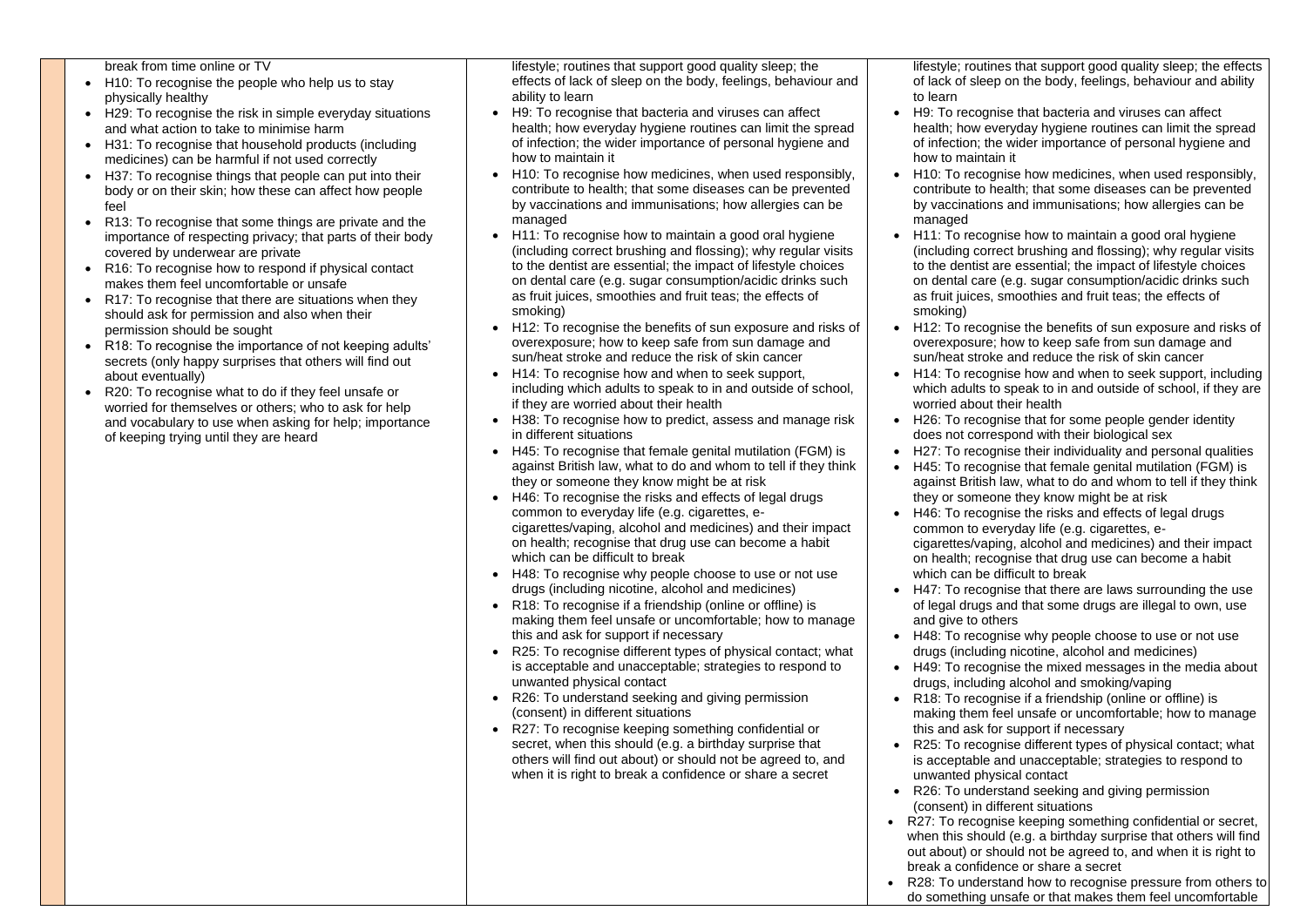**Puberty** Pressure **Contact Control** Private Belong Inappropriate Unwanted

## **Key Stage Two**

gnise personal identity; what contributes to who ethnicity, family, gender, faith, culture, hobbies,

gnise discrimination: what it means and how to

erstand the importance to listen and respond

|                     |                                                                                                                                                                                                                                                                                                                                                     |                                                                                                                                                                                                                                                                                                                  |                                                                                                                           |                                                                                                                                                                                                                                                            |                                                                                                                                                                                                                                                                                                                                                                                                                                                                                                                  |                                                                                                  | and strategies<br>L9: To recogr<br>influence beh<br>for challengin<br>L16: To recog<br>social media<br>evaluate the r                                                                                                                                                                                                                                                                                                        |
|---------------------|-----------------------------------------------------------------------------------------------------------------------------------------------------------------------------------------------------------------------------------------------------------------------------------------------------------------------------------------------------|------------------------------------------------------------------------------------------------------------------------------------------------------------------------------------------------------------------------------------------------------------------------------------------------------------------|---------------------------------------------------------------------------------------------------------------------------|------------------------------------------------------------------------------------------------------------------------------------------------------------------------------------------------------------------------------------------------------------|------------------------------------------------------------------------------------------------------------------------------------------------------------------------------------------------------------------------------------------------------------------------------------------------------------------------------------------------------------------------------------------------------------------------------------------------------------------------------------------------------------------|--------------------------------------------------------------------------------------------------|------------------------------------------------------------------------------------------------------------------------------------------------------------------------------------------------------------------------------------------------------------------------------------------------------------------------------------------------------------------------------------------------------------------------------|
| Skills              | $\ddot{\cdot}$<br>spreading<br>❖ I can brush my teeth correctly<br>I can protect my skin from damage (sun)<br>❖<br>time<br>minimise harm<br>to recognise the potential risk<br>❖ I can recognise situations where I should ask for<br>permission<br>❖ I can ask for help and use the vocabulary needed<br>I can recognise when I am not being heard | I can use taught strategies to help me to rest and relax<br>❖ I can use taught strategies to help me to stop germs from<br>❖ I can set targets to help me to reduce/manage screen<br>❖ I can recognise risk in everyday situations in order to<br>❖ I can identify the safety symbols on containers ect in order | $\ddot{\bullet}$                                                                                                          | on my health<br>impact on my health<br>❖ I can plan healthy meals<br>school about my health<br>situations<br>$\div$ I can use taught strategies to manage<br>unsafe/uncomfortable friendships<br>with unsafe/uncomfortable friendships<br>physical contact | I can make informed decisions about my own health<br>❖ I can recognise which habits may have a positive impact<br>❖ I can recognise which habits may have a negative<br>❖ I can set a routine to support good quality sleep<br>can protect my skin form damage (sun)<br>❖ I can seek support from a trusted adult in and outside of<br>❖ I can predict, assess and manage risk in different<br>❖ I can recognise when and who to ask for support to help<br>❖ I can use taught strategies to respond to unwanted | $\ddot{\bullet}$<br>❖<br>❖<br>❖                                                                  | I can make in<br>I can recognis<br>on my health<br>I can recognis<br>impact on my<br>I can plan hea<br>I can set a rou<br>I can protect r<br>❖ I can seek su<br>school about<br>$\div$ I can recognis<br>❖ I can use taug<br>unsafe/uncom<br>$\cdot$ I can recognis<br>with unsafe/u<br>❖ I can use taug<br>physical conta<br>❖ I can use taude<br>from others<br>I can use taug<br>stereotypes<br>I can evaluate<br>social) |
| Vocabulary<br>Topic | Body<br>Situation<br>Belong<br>Unkind<br>Kind<br>Safe<br>Healthy<br>Unsafe<br>Help<br><b>Secret</b><br>Problem<br><b>Serious</b><br>Surprise<br>Нарру<br>Older<br>Decision                                                                                                                                                                          |                                                                                                                                                                                                                                                                                                                  | Problem<br><b>Body</b><br>Belong<br>Decide<br>Secret<br>Private<br><b>Dislike</b><br>Touch<br><b>Unkind</b><br><b>FGM</b> |                                                                                                                                                                                                                                                            | Childline<br><b>Situations</b><br><b>Diet</b><br>Healthy<br>Hydration<br>Portions<br>Lifestyle<br><b>Balance</b><br>Critique                                                                                                                                                                                                                                                                                                                                                                                     | Stereotypes<br>Substances<br>Harmful<br>Body<br>Emotional<br>Physical<br>Mental<br><b>Health</b> |                                                                                                                                                                                                                                                                                                                                                                                                                              |

|                               |                                                                                                                                                                                                                                                                                                                 | <b>Diverse Briatin</b>                                                                                                                                                                                                                                                                        |                                                                                                                |
|-------------------------------|-----------------------------------------------------------------------------------------------------------------------------------------------------------------------------------------------------------------------------------------------------------------------------------------------------------------|-----------------------------------------------------------------------------------------------------------------------------------------------------------------------------------------------------------------------------------------------------------------------------------------------|----------------------------------------------------------------------------------------------------------------|
|                               | <b>Key Stage One</b>                                                                                                                                                                                                                                                                                            | <b>Lower Key Stage Two</b>                                                                                                                                                                                                                                                                    |                                                                                                                |
| $\mathbf{\underline{\omega}}$ | R21: To recognise what is kind and unkind behaviour, and<br>how this can affect others<br>R25: To recognise how to talk about and share their opinions<br>on things that matter to them<br>L1: To recognise what rules are, why they are needed, and<br>why different rules are needed for different situations | H25: To recognise personal identity; what contributes to who<br>we are (e.g. ethnicity, family, gender, faith, culture, hobbies,<br>likes/dislikes)<br>R21: To recognise discrimination: what it means and how to<br>challenge it<br>R31: To recognise the importance of self-respect and how | H <sub>25</sub> : To reco<br>we are (e.g. e<br>likes/dislikes)<br>R21: To reco<br>challenge it<br>R33: To unde |

s for managing this nise stereotypes; how they can negatively iaviours and attitudes towards others strategies ig stereotypes Inise how text and images in the media and on can be manipulated or invented; strategies to reliability of sources and identify misinformation

iformed decisions about my own health se which habits may have a positive impact

- se which habits may have a negative health
- althy meals
- utine to support good quality sleep
- my skin form damage (sun)
- upport from a trusted adult in and outside of my health
- se my personal qualities
- ght strategies to manage
- nfortable friendships
- se when and who to ask for support to help
- incomfortable friendships
- ght strategies to respond to unwanted act
- ght strategies to manage peer pressure
- ght strategies to challenge and manage
- e the reliability of sources in the media (inc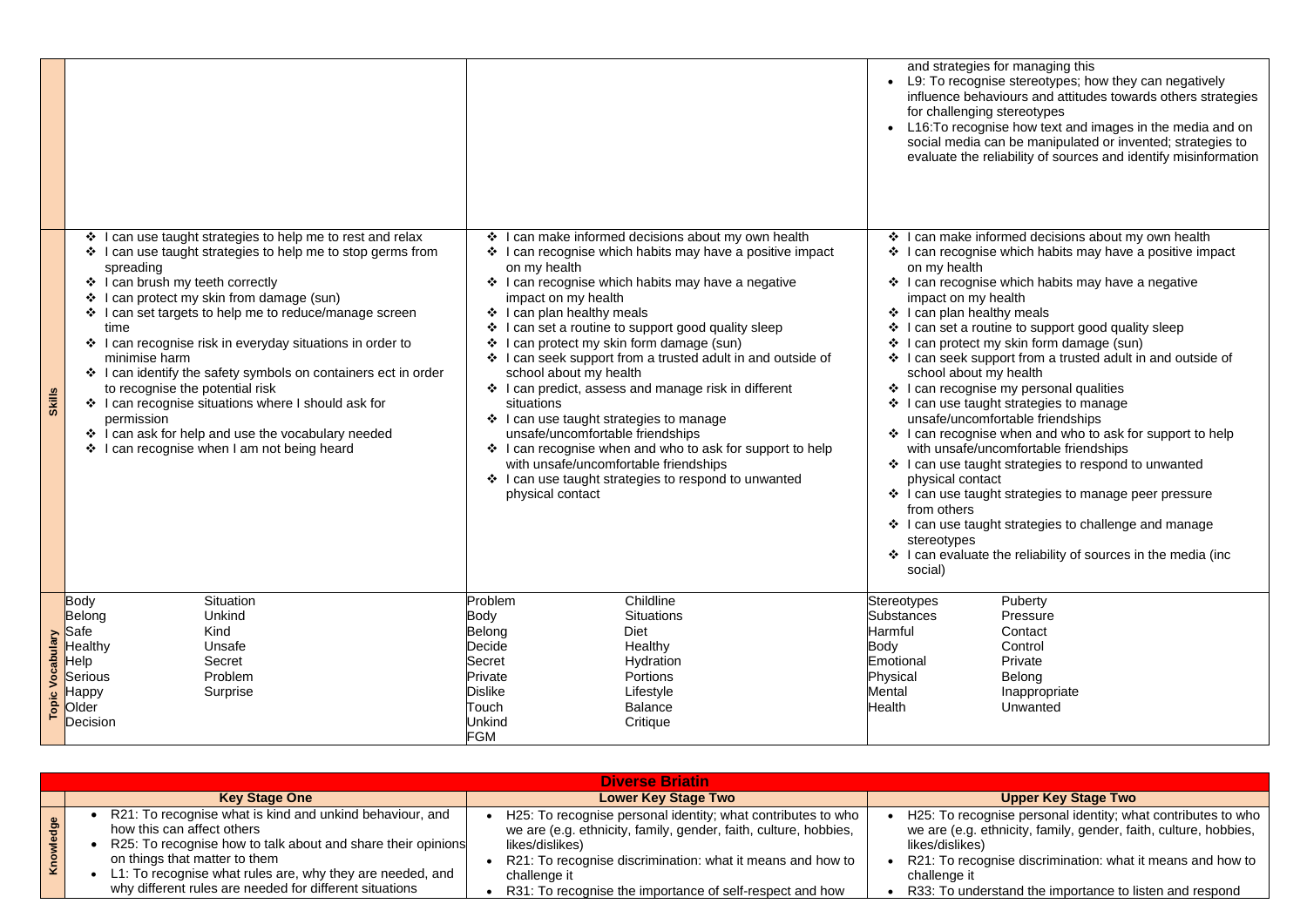|               | L2: To recognise how people and other living things have<br>different needs; about the responsibilities of caring for them<br>L3: To recognise things they can do to help look after the<br>$\bullet$<br>environment<br>L4: To recognise about the different groups they belong to<br>L5: To recognise the different roles and responsibilities<br>people have in their community<br>L6: To recognise the ways they are the same as, and<br>different to, other people | this can affect their thoughts and feelings about themselves;<br>that everyone, including them, should expect to be treated<br>politely and with respect by others (including when online<br>and/or anonymous) in school courteous, respectful<br>relationships<br>R32: To recognise about respecting the differences and<br>similarities between people and recognising what they have in<br>common with others e.g. physically, in personality or<br>background<br>R33: To understand the importance to listen and respond<br>respectfully to a wide range of people, including those whose<br>traditions, beliefs an lifestyle are different to their own<br>R34: To recognise how to discuss and debate topical issues,<br>respect other people's point of view and constructively<br>challenge those they disagree with<br>L1: To recognise reasons for rules and laws; consequences<br>of not adhering to rules and laws<br>L2: To recognise there are human rights, that are there to<br>protect everyone<br>L3: To recognise the relationship between rights and<br>responsibilities<br>L4: To recognise the importance of having compassion<br>towards others; shared responsibilities we all have for caring<br>for other people and living things; how to show care and<br>concern for others<br>L6: To recognise the different groups that make up their<br>community; what living in a community means<br>L7: To recognise and value the different contributions that<br>people and groups make to the community<br>L8: To recognise diversity: what it means; the benefits of<br>living in a diverse community; about valuing diversity within<br>communities<br>L9 To recognise stereotypes; how they can negatively<br>influence behaviours and attitudes towards others; strategies<br>for challenging stereotypes<br>L10: To understand prejudice; how to recognise<br>behaviours/actions which discriminate against others; ways of<br>responding to it if witnessed or experienced | respectfully to a<br>traditions, belief<br>L1: To recognis<br>$\bullet$<br>of not adhering<br>L2: To recognis<br>protect everyon<br>L3: To recognis<br>$\bullet$<br>responsibilities<br>L4: To recognis<br>towards others;<br>for other people<br>concern for othe<br>L5: Too recogni<br>$\bullet$<br>for protecting th<br>everyday choice<br>reusing, recyclin<br>L6: To recognis<br>$\bullet$<br>community; wha<br>L8: To recognis<br>living in a divers<br>communities<br>L9 To recognise<br>influence behav<br>for challenging<br>L10: To underst<br>behaviours/action<br>responding to it |
|---------------|------------------------------------------------------------------------------------------------------------------------------------------------------------------------------------------------------------------------------------------------------------------------------------------------------------------------------------------------------------------------------------------------------------------------------------------------------------------------|--------------------------------------------------------------------------------------------------------------------------------------------------------------------------------------------------------------------------------------------------------------------------------------------------------------------------------------------------------------------------------------------------------------------------------------------------------------------------------------------------------------------------------------------------------------------------------------------------------------------------------------------------------------------------------------------------------------------------------------------------------------------------------------------------------------------------------------------------------------------------------------------------------------------------------------------------------------------------------------------------------------------------------------------------------------------------------------------------------------------------------------------------------------------------------------------------------------------------------------------------------------------------------------------------------------------------------------------------------------------------------------------------------------------------------------------------------------------------------------------------------------------------------------------------------------------------------------------------------------------------------------------------------------------------------------------------------------------------------------------------------------------------------------------------------------------------------------------------------------------------------------------------------------------------------------------------------------------------------------------------------|------------------------------------------------------------------------------------------------------------------------------------------------------------------------------------------------------------------------------------------------------------------------------------------------------------------------------------------------------------------------------------------------------------------------------------------------------------------------------------------------------------------------------------------------------------------------------------------------|
| <b>Skills</b> | can share my opinions on things that matter to me<br>❖<br>can talk about my opinions<br>❖<br>can apply taught rules to different situations<br>❖<br>can care for the environment in a variety of different ways<br>❖<br>can recognise what I have in common with others                                                                                                                                                                                                | ❖ I can use taught strategies to challenge discrimination<br>I can recognise the differences and similarities between<br>people<br>I can recognise what I have in common with others<br>$\cdot$<br>can use taught strategies to respond respectfully to a wide<br>range of people<br>❖ I can contribute positively to the community<br>I can use taught strategies to challenge stereotypes<br>❖<br>❖ I can use taught strategies to respond to discrimination<br>witnessed                                                                                                                                                                                                                                                                                                                                                                                                                                                                                                                                                                                                                                                                                                                                                                                                                                                                                                                                                                                                                                                                                                                                                                                                                                                                                                                                                                                                                                                                                                                            | I can use taugh<br>$\cdot$<br>I can use taugh<br>❖<br>range of people<br>I can use taugh<br>$\frac{1}{2}$<br>I can use taugh<br>$\cdot$<br>witnessed                                                                                                                                                                                                                                                                                                                                                                                                                                           |
|               |                                                                                                                                                                                                                                                                                                                                                                                                                                                                        |                                                                                                                                                                                                                                                                                                                                                                                                                                                                                                                                                                                                                                                                                                                                                                                                                                                                                                                                                                                                                                                                                                                                                                                                                                                                                                                                                                                                                                                                                                                                                                                                                                                                                                                                                                                                                                                                                                                                                                                                        |                                                                                                                                                                                                                                                                                                                                                                                                                                                                                                                                                                                                |

- a wide range of people, including those whose efs an lifestyle are different to their own se reasons for rules and laws; consequences g to rules and laws
- se there are human rights, that are there to ne
- se the relationship between rights and
- ise the importance of having compassion s; shared responsibilities we all have for caring
- le and living things; how to show care and **ners**
- nise ways of carrying out shared responsibilities the environment in school and at home; how ces can affect the environment (e.g. reducing, ling; food choices)
- ise the different groups that make up their hat living in a community means
- se diversity: what it means; the benefits of rse community; about valuing diversity within
- e stereotypes; how they can negatively viours and attitudes towards others; strategies stereotypes
- stand prejudice; how to recognise
- tions which discriminate against others; ways of it if witnessed or experienced

ht strategies to challenge discrimination ht strategies to respond respectfully to a wide

ht strategies to challenge stereotypes ht strategies to respond to discrimination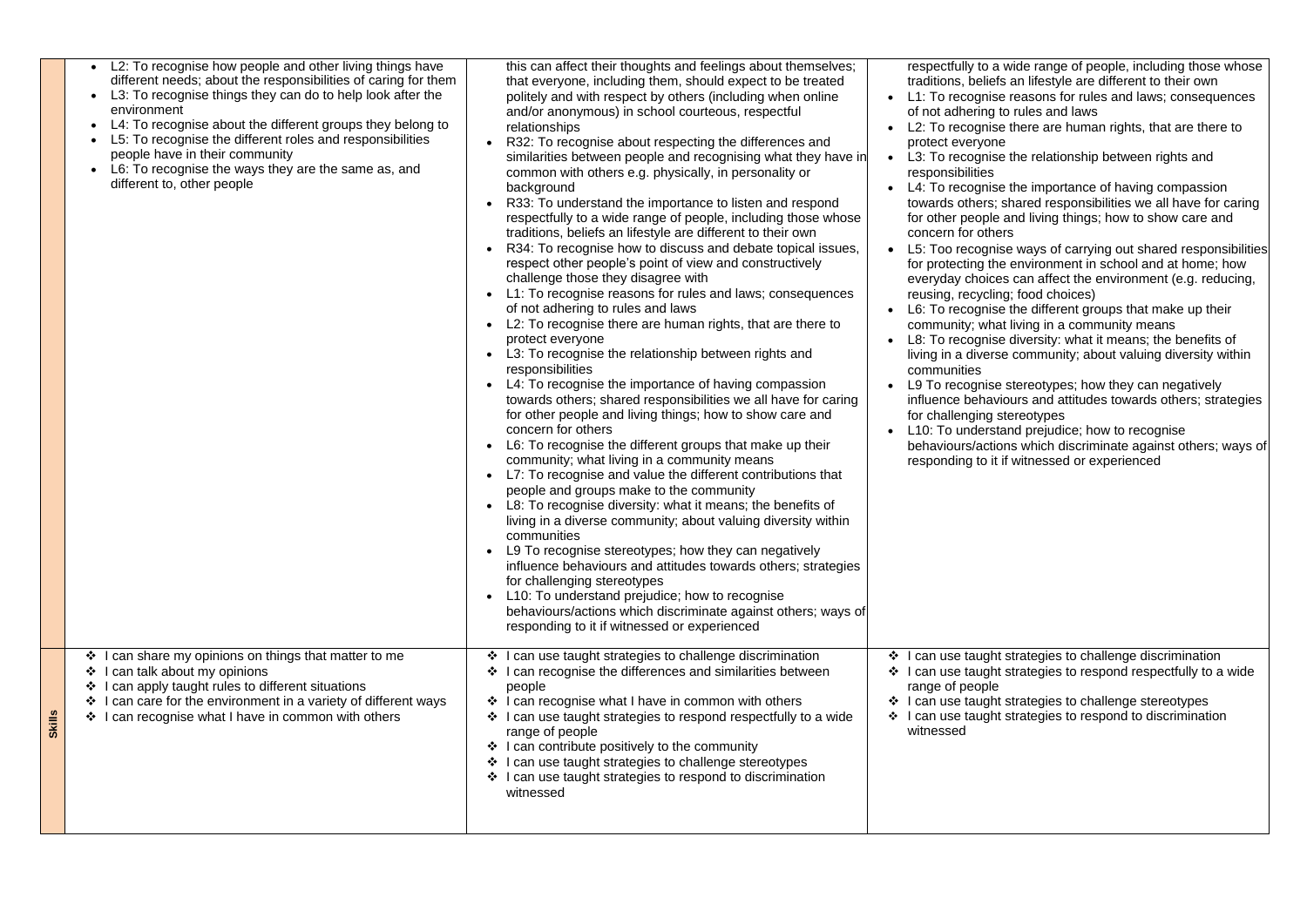|                  | School        | Property       | <b>Britain</b>   | Respect                 | <b>Traditions</b> | Faith        |
|------------------|---------------|----------------|------------------|-------------------------|-------------------|--------------|
|                  | Community     | Respect        | <b>United</b>    | Equality                | Democracy         | Ethnicity    |
|                  | <b>Groups</b> | Reflect        | Kingdom          | Value                   | Freedom           | Contribution |
| 3.               | Community     | <b>Britain</b> | Culture          | Religion                | Government        | Community    |
| ည္သ              | Belong        | United         | <b>Diversity</b> | <b>Belief</b>           | Liberty           | Government   |
|                  | Friendly      | Kingdom        | Society          | Law                     | Tolerance         |              |
| $\frac{c}{\rho}$ | Нарру         | Flag           | Multicultural    | <b>Responsibilities</b> | <b>British</b>    |              |
|                  | Unfriendly    | Countryside    | Identity         | Enforced                |                   |              |
|                  |               | Town           |                  |                         |                   |              |

Society Parliament Respect Local Charity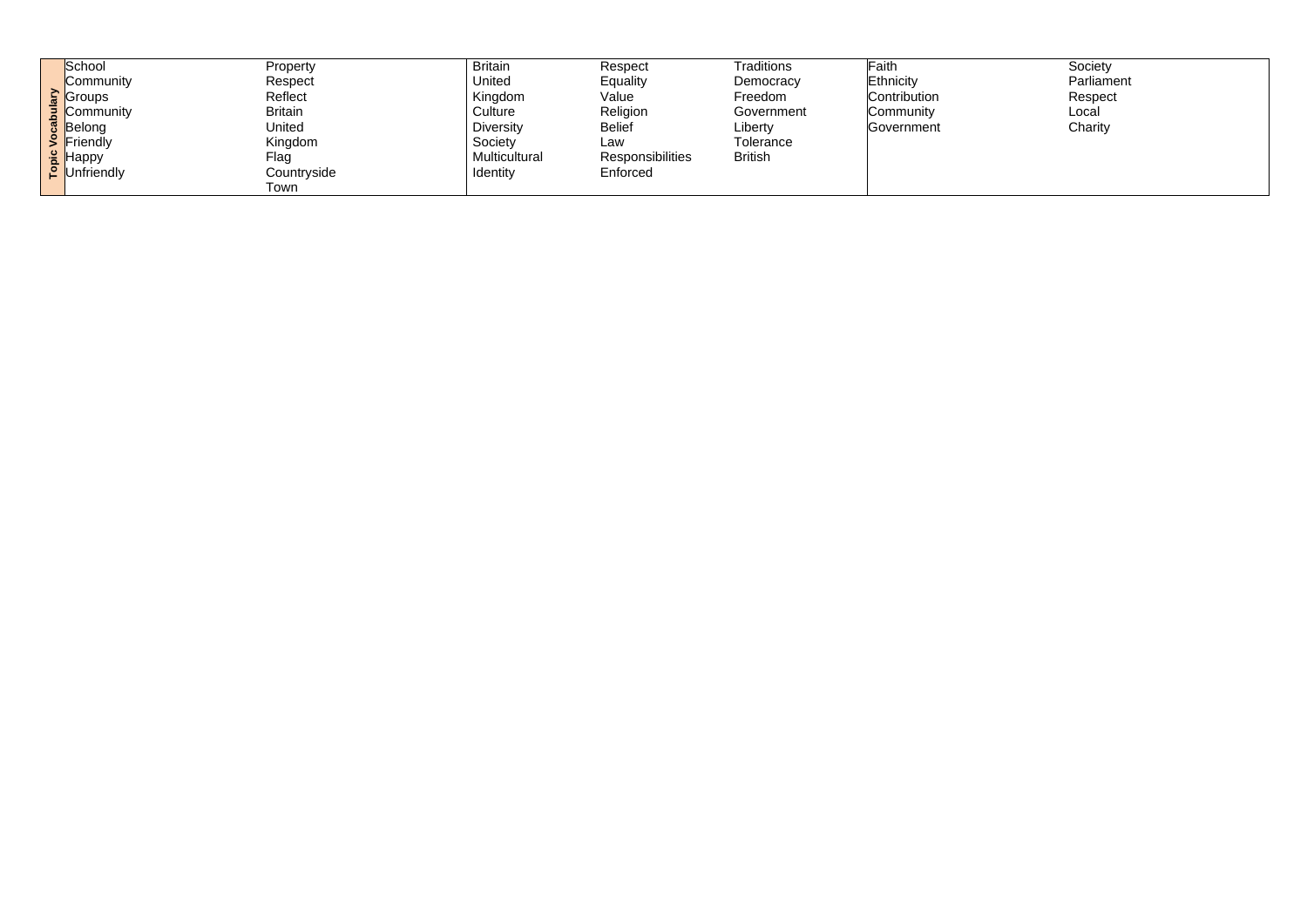|           |                                                                                                                                                                                                                                                                                                                                                                                                                                                                                                                                                                                                                                                                                                                                                                                                                                                                                                                                                                                                                                                                                                                                                                                                                                                                                                                                                                                                                                         | <b>TEAM</b>                                                                                                                                                                                                                                                                                                                                                                                                                                                                                                                                                                                                                                                                                                                                                                                                                                                                                                                                                                                                                                                                                                                                                                                                                                                                                                                                                                                                                                                                                                                                                                                                                                                |                                                                                                                                                                                                                                                                                                                                                                                                                                                                                                                                                                                                                                                                                                                                                                                                                                                                             |
|-----------|-----------------------------------------------------------------------------------------------------------------------------------------------------------------------------------------------------------------------------------------------------------------------------------------------------------------------------------------------------------------------------------------------------------------------------------------------------------------------------------------------------------------------------------------------------------------------------------------------------------------------------------------------------------------------------------------------------------------------------------------------------------------------------------------------------------------------------------------------------------------------------------------------------------------------------------------------------------------------------------------------------------------------------------------------------------------------------------------------------------------------------------------------------------------------------------------------------------------------------------------------------------------------------------------------------------------------------------------------------------------------------------------------------------------------------------------|------------------------------------------------------------------------------------------------------------------------------------------------------------------------------------------------------------------------------------------------------------------------------------------------------------------------------------------------------------------------------------------------------------------------------------------------------------------------------------------------------------------------------------------------------------------------------------------------------------------------------------------------------------------------------------------------------------------------------------------------------------------------------------------------------------------------------------------------------------------------------------------------------------------------------------------------------------------------------------------------------------------------------------------------------------------------------------------------------------------------------------------------------------------------------------------------------------------------------------------------------------------------------------------------------------------------------------------------------------------------------------------------------------------------------------------------------------------------------------------------------------------------------------------------------------------------------------------------------------------------------------------------------------|-----------------------------------------------------------------------------------------------------------------------------------------------------------------------------------------------------------------------------------------------------------------------------------------------------------------------------------------------------------------------------------------------------------------------------------------------------------------------------------------------------------------------------------------------------------------------------------------------------------------------------------------------------------------------------------------------------------------------------------------------------------------------------------------------------------------------------------------------------------------------------|
|           | <b>Key Stage One</b>                                                                                                                                                                                                                                                                                                                                                                                                                                                                                                                                                                                                                                                                                                                                                                                                                                                                                                                                                                                                                                                                                                                                                                                                                                                                                                                                                                                                                    | <b>Lower Key Stage Two</b>                                                                                                                                                                                                                                                                                                                                                                                                                                                                                                                                                                                                                                                                                                                                                                                                                                                                                                                                                                                                                                                                                                                                                                                                                                                                                                                                                                                                                                                                                                                                                                                                                                 |                                                                                                                                                                                                                                                                                                                                                                                                                                                                                                                                                                                                                                                                                                                                                                                                                                                                             |
| Knowledge | • H23: To identify what they are good at, what they like and<br>dislike<br>R1: To recognise the roles different people play in our lives<br>(e.g. acquaintances, friends and relatives)<br>R2: To identify the people who love and care for them and<br>what they do to help them feel cared for<br>R7: To recognise when they or someone else feels lonely and<br>what to do<br>R9: To recognise how to ask for help if a friendship is making<br>them feel unhappy<br>R10: To recognise that bodies and feelings can be hurt by<br>words and actions; that people can say hurtful things online<br>R11: To recognise how people may feel if the experience<br>hurtful behaviour or bullying<br>R12: To recognise that harmful behaviour (offline and online)<br>including teasing, name-calling, bullying and deliberately<br>excluding others is not acceptable; how to report bullying; the<br>importance of telling a trusted adult<br>R21: To recognise what is kind and unkind behaviour, and<br>how this can affect others<br>R22: To recognise how to treat themselves and others with<br>respect; how to be polite and courteous<br>R23: To recognise the ways in which they are the same and<br>different to others<br>R24: To recognise how to listen to other people and play and<br>work cooperatively<br>L4: To recognise the different groups they belong to<br>L14: To recognise that everyone has different strengths | H <sub>18</sub> : To recognise everyday things that affect feelings and<br>the importance of expressing feelings<br>H19: To recognise a varied vocabulary to use when talking<br>about feelings; about how to express feelings in different<br>ways<br>H24: To recognise problem-solving strategies for dealing<br>with emotions, challenges and change, including the<br>transition to new schools<br>H36: To recognise strategies to manage transitions between<br>classes and key stages<br>R11: To recognise what constitutes a positive healthy<br>friendship (e.g. mutual respect, trust, truthfulness, loyalty,<br>kindness, generosity, sharing interests and experiences,<br>support with problems and difficulties); that the same<br>principles apply to online friendships as to face-to-face<br>relationships<br>R13: To recognise the importance of seeking support if<br>feeling lonely or excluded<br>R17: To recognise that friendships have ups and downs;<br>strategies to resolve dispute and reconcile differences<br>positively and safely<br>R30: To recognise that personal behaviour can affect other<br>people; to recognise and model respectful behaviour online<br>L4: To recognise the importance of having compassion<br>towards others; shared responsibilities we all have for caring<br>for other people and living things; how to show care and<br>concern for others<br>L6: To recognise the different groups that make up their<br>community; what living in a community means<br>L30: To recognise some of the skills that will help them in<br>their future careers e.g. teamwork, communication and<br>negotiation | H23: To recog<br>how these car<br>managing grie<br>R <sub>10</sub> : To recog<br>for building pc<br>support wellbe<br>R11: To recog<br>friendship (e.g<br>kindness, gen<br>support with p<br>principles app<br>relationships<br>R13: To recog<br>feeling lonely<br>R14: To recog<br>included; recc<br>excluded; stra<br>R17: To recog<br>strategies to r<br>positively and<br>R19: To recog<br>and online, ar<br>R20: To recog<br>experienced c<br>teasing, name<br>deliberate exc<br>get support<br>R21: To recog<br>challenge it<br>R30: To recog<br>people; to rec<br>R31: To recog<br>this can affect<br>that everyone<br>politely and w<br>and/or anonyr<br>to improve or<br>R32: To recog<br>and similaritie<br>have in comm<br>background<br>R33: To recog<br>wide range of<br>beliefs and life<br>R34: To recog<br>respect other<br>challenge thos<br>L1: To recogn |

- qnise that personal behaviour can affect other ognise and model respectful behaviour online qnise the importance of self-respect and how their thoughts and feelings about themselves; ther including them, should expect to be treated ith respect by others (including when online mous) in school and in wider society; strategies support courteous, respectful relationships qnise the importance of respecting differences es between people and recognising what they ion with others e.g. physically, personally or
- qnise to listen and respond respectfully to a people, including those whose traditions, estyle are different to their own
- qnise how to discuss and debate topical issues, people's point of view and constructively se who they disagree with
- iise reasons for rules and laws; consequences of not adhering to rules and laws
- L4: To recognise the importance of having compassion towards others; shared responsibilities we all have for caring for other people and living things; how to show care and

concern for others

#### **Lopper Key Stage Two**

- qnise change and loss, including death, and n affect feelings; ways of expressing and ef and bereavement
- gnise the importance of friendships; strategies ositive friendships; how positive friendships eing
- qnise what constitutes a positive healthy g. mutual respect, trust, truthfulness, loyalty, erosity, sharing interests and experiences, roblems and difficulties); that the same bly to online friendships as to face-to-face
- anise the importance of seeking support if or excluded
- anise that healthy friendships make people feel include when others may feel lonely or
- tegies for how to include them
- qnise that friendships have ups and downs; esolve dispute and reconcile differences safely
- anise the impact of bullying, including offline d the consequences of hurtful behaviour anise strategies to respond to hurtful behaviour or witnesses, offline and online (including e-calling, bullying, trolling, harassment or the luding of others); how to report concerns and

anise discrimination; what it means and how to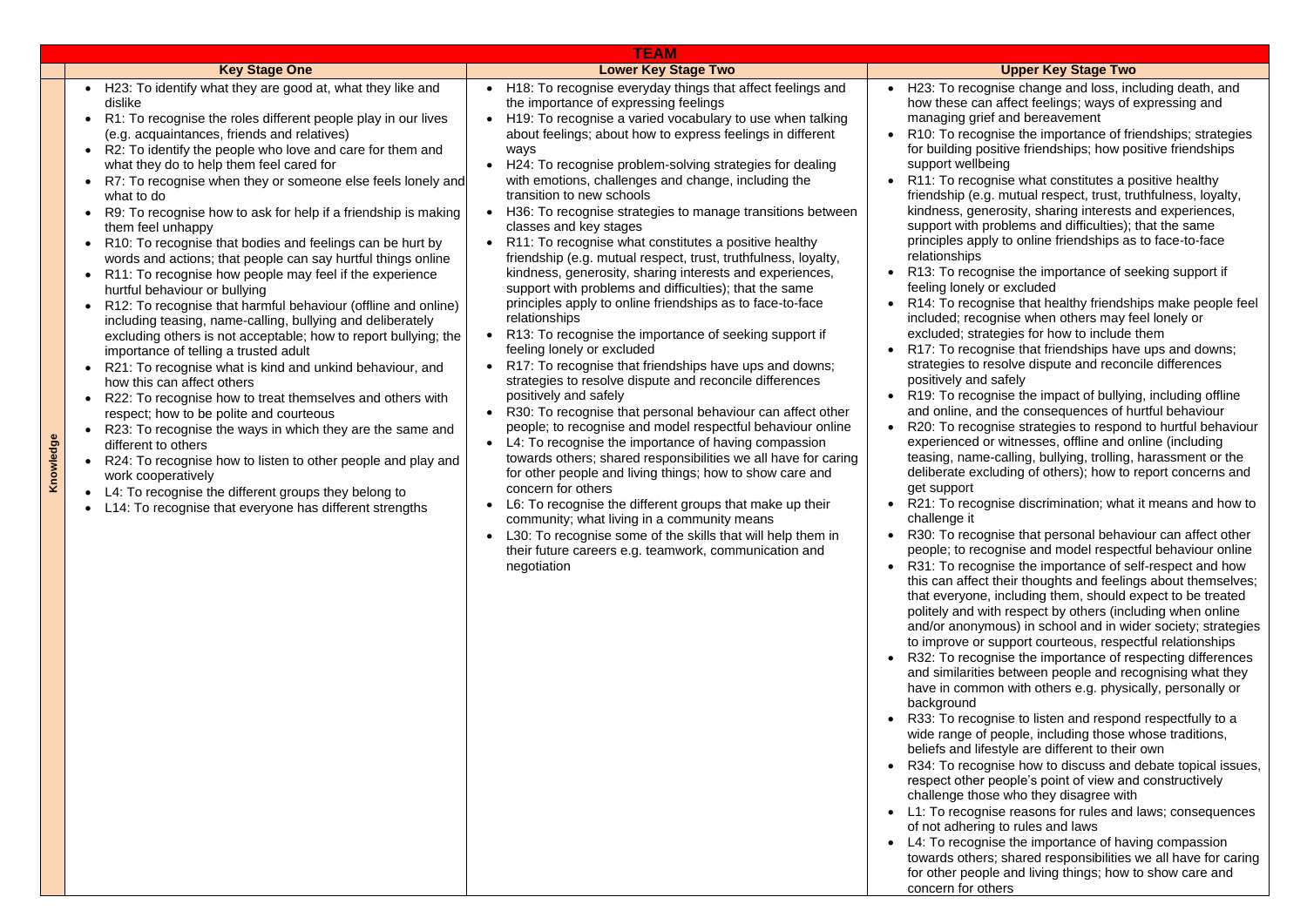|                            |                                                                                 |                                                                                                          |                                                                                                                                                                                                                                               |                                                                                                                                   |                                                                                                                                                                                                                                                                                                                                                                                                 |                                                                                                                                                                                                   |                                                                            | L5: To recogn<br>for protecting<br>everyday cho<br>reusing, recyo<br>L30: To recog<br>their future ca<br>negotiation                                                                                                                                                                                                                                                                                           |
|----------------------------|---------------------------------------------------------------------------------|----------------------------------------------------------------------------------------------------------|-----------------------------------------------------------------------------------------------------------------------------------------------------------------------------------------------------------------------------------------------|-----------------------------------------------------------------------------------------------------------------------------------|-------------------------------------------------------------------------------------------------------------------------------------------------------------------------------------------------------------------------------------------------------------------------------------------------------------------------------------------------------------------------------------------------|---------------------------------------------------------------------------------------------------------------------------------------------------------------------------------------------------|----------------------------------------------------------------------------|----------------------------------------------------------------------------------------------------------------------------------------------------------------------------------------------------------------------------------------------------------------------------------------------------------------------------------------------------------------------------------------------------------------|
| <b>Skill</b>               | $\mathbf{v}$<br>❖<br>❖<br>❖<br>❖                                                | can listen to other people<br>can work cooperatively                                                     | can identify what I am good at, what I like and what I dislike<br>can identify the people who love me and/or care for me<br>can ask for help if a friendship is making me unhappy<br>can show respect to others by being polite and courteous | $\cdot$<br>❖<br>$\frac{1}{2}$<br>$\cdot$<br>$\frac{1}{2}$<br>$\cdot$<br>and safely<br>positively and safely<br>$\cdot$<br>$\cdot$ | I can identify everyday things that affect my feeling<br>I can express my feelings in different ways<br>challenges and change<br>I can seek support if I am feeling lonely or excluded<br>emotional understanding<br>❖ I can apply taught strategies to reconcile differences<br>❖ I can show care and concern for others<br>I can work as part of a team<br>I can communicate well with others | I can apply taught strategies to help me to deal with emotions,<br>I can seek support from a trusted adult/friend to help with my<br>I can apply taught strategies to resolve disputes positively | $\mathbf{A}$                                                               | can apply ta<br>can seek su<br>can seek su<br>emotional un<br>l can apply ta<br>$\div$ I can apply ta<br>and safely<br>$\div$ I can apply ta<br>positively and<br>$\div$ I can apply ta<br>experienced<br>❖ I can seek su<br>behaviour<br>❖ I can listen to<br>people<br>❖ I can debate<br>can challen<br>respectful ma<br>❖ I can show c<br>l can apply ta<br>environment<br>❖ I can work as<br>❖ I can commu |
| Vocabulary<br><b>Topic</b> | Team<br>Belong<br>Team work<br>Group<br>People<br>Together<br>Achieve<br>Member | Listening<br>Important<br><b>Behaviour</b><br>Choice<br>Affect<br>Feelings<br>Consequences<br>Deliberate | <b>Bullying</b><br>Online<br>Offline<br>Teasing<br>Lonely<br>Feeling                                                                                                                                                                          | Change<br><b>Effects</b><br>Feelings<br>Achieve<br>Behaviour<br>Consequences<br><b>Benefit</b><br>Success (ful)                   | Happy<br>Sad<br><b>Excited</b><br>Together<br>Individual<br>Impact<br>Emotion<br>Body language                                                                                                                                                                                                                                                                                                  | Mind-set<br><b>Teamwork</b>                                                                                                                                                                       | Together<br>Achieve<br>Respect<br><b>Qualities</b><br>Compromise<br>Shared | Communicate<br><b>Responsibilities</b>                                                                                                                                                                                                                                                                                                                                                                         |

|  | <b>Key Stage One</b> | <b>Lower Key Stage Two</b> |  |
|--|----------------------|----------------------------|--|

ise ways of carrying out shared responsibilities the environment in school and at home; how ices can affect the environment (e.g. reducing, cling; food choices)

anise some of the skills that will help them in areers e.g. teamwork, communication and

aught strategies to build positive friendships upport if I am feeling lonely or excluded support from a trusted adult/friend to help with my hderstanding

taught strategies to ensure that I include others taught strategies to resolve disputes positively

taught strategies to reconcile differences nd safely

taught strategies to respond to hurtful behaviour or witnessed (online or offline)

upport and report concerns about harmful

o and respond respectfully to a wide range of

topical issues in a respectful manner nge those with a different point of view in a ianner

care and concern for others

taught techniques and strategies to protect the

s part of a team unicate well with others

**Key Stage Two**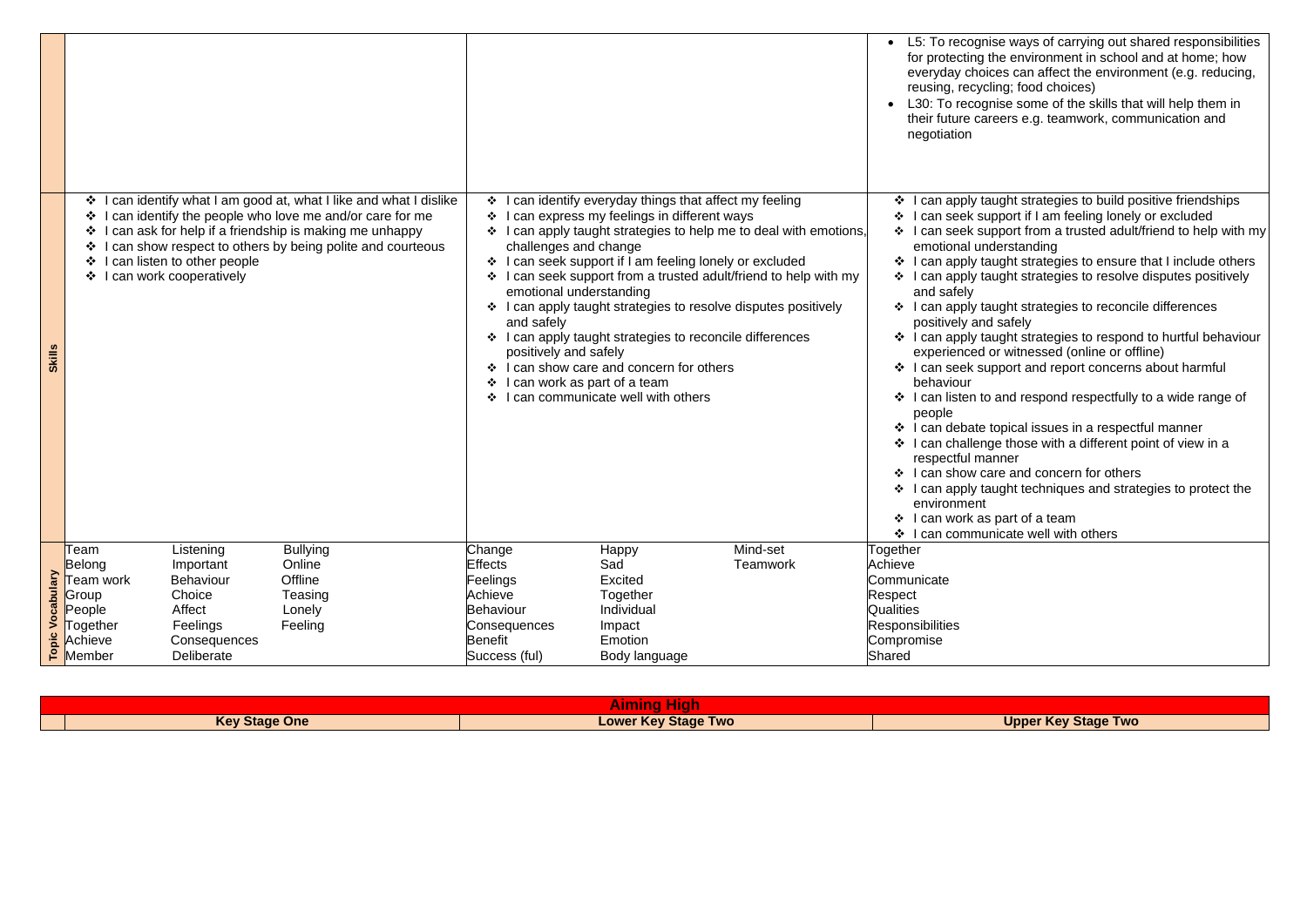| Knowledge               | H20: To recognise change and loss (including death); to<br>identify feelings associated with this; to recognise what<br>helps people to feel better<br>H21: To recognise what makes them special<br>H23: To identify what they are good at, what they like<br>and dislike<br>H24: To recognise how to manage when finding things<br>difficult<br>R23: To recognise the ways in which they are the same<br>and different to others<br>R25: To recognise how to talk about and share their<br>opinions on things that matter to them<br>L14: To recognise that everyone has different strengths<br>L15: To recognise that jobs help people to earn money<br>and pay for things<br>L16: To recognise the different jobs that people they<br>know or people who work in the community do<br>L17: To recognise some of the strengths and interests<br>someone might need to do different jobs | $\bullet$<br>for challenging stereotypes<br>more than one career/type of job during their life<br>deter people from aspiring to certain jobs)<br>which is unpaid<br>apprenticeships, university)                                                                                        | H27: To recognise their individuality and personal qualities<br>H28: To identify personal strengths, skills, achievements and<br>interests and how these contribute to a sense of self worth<br>H29: To recognise how to manage setbacks/perceived<br>failures, including how to re-frame unhelpful thinking<br>L9: To recognise stereotypes; how they can negatively<br>influence behaviours and attitudes towards others; strategies<br>L25: To recognise positive things about themselves and their<br>achievements; set goals to help achieve personal outcomes<br>L26: To recognise that there is a broad range of different<br>jobs/careers that people can have; that people often have<br>L27: To recognise stereotypes in the workplace and that a<br>person's career aspirations should not be limited by them<br>L28: To recognise what might influence people's decisions<br>about a job or career (e.g. personal interests and values,<br>family connections to certain trades or businesses, strengths<br>and qualities, ways in which stereotypical assumptions can<br>L29: To recognise that some jobs are paid more than others<br>and money is one factor that may influence a person's job or<br>career choice; that people may choose to do voluntary work<br>L30: To recognise some of the skills that will help them in their<br>future careers e.g. teamwork, communication and negotiation<br>L32: To recognise a variety of routes into careers (e.g. college, | H28: To ider<br>and interest<br>worth<br>L25: To reco<br>their achieve<br>outcomes<br>L26: To reco<br>jobs/careers<br>more than o<br>L27: To reco<br>person's car<br>L28: To reco<br>about a job<br>family conne<br>strengths an<br>assumptions<br>L <sub>29</sub> : To reco<br>and money<br>or career ch<br>work which i<br>L30: To reco<br>their future o<br>negotiation<br>L31: To reco<br>might like to<br>$\bullet$ L32: To reco<br>college, app |
|-------------------------|------------------------------------------------------------------------------------------------------------------------------------------------------------------------------------------------------------------------------------------------------------------------------------------------------------------------------------------------------------------------------------------------------------------------------------------------------------------------------------------------------------------------------------------------------------------------------------------------------------------------------------------------------------------------------------------------------------------------------------------------------------------------------------------------------------------------------------------------------------------------------------------|-----------------------------------------------------------------------------------------------------------------------------------------------------------------------------------------------------------------------------------------------------------------------------------------|-----------------------------------------------------------------------------------------------------------------------------------------------------------------------------------------------------------------------------------------------------------------------------------------------------------------------------------------------------------------------------------------------------------------------------------------------------------------------------------------------------------------------------------------------------------------------------------------------------------------------------------------------------------------------------------------------------------------------------------------------------------------------------------------------------------------------------------------------------------------------------------------------------------------------------------------------------------------------------------------------------------------------------------------------------------------------------------------------------------------------------------------------------------------------------------------------------------------------------------------------------------------------------------------------------------------------------------------------------------------------------------------------------------------------------------------------------------------------------------------|-------------------------------------------------------------------------------------------------------------------------------------------------------------------------------------------------------------------------------------------------------------------------------------------------------------------------------------------------------------------------------------------------------------------------------------------------------|
| <b>Skills</b>           | ❖ I can use taught strategies to help others' to feel better who<br>are going through change and/or loss<br>I can identify what I am good at, what I like and what I dislike<br>❖<br>I can use taught strategies to manage when I am finding<br>❖<br>things difficult<br>I can talk about and share my opinions on things that matter<br>❖<br>to me<br>I can recognise the strengths and weaknesses that people<br>❖<br>may need for different job roles                                                                                                                                                                                                                                                                                                                                                                                                                                 | I can identify my personal identity and qualities<br>❖ I can identify my strengths, skills and achievements<br>failures<br>❖ I can use taught strategies to challenge stereotypes<br>I can identify positive things about myself<br>$\mathbf{A}$<br>$\div$ I can work as part of a team | ❖ I can use taught strategies to manage setbacks/perceived<br>❖ I can use taught strategies to re-frame unhelpful thinking<br>❖ I can set goals to help me to achieve personal outcomes<br>❖ I can recognise personal outcomes that I wish to achieve                                                                                                                                                                                                                                                                                                                                                                                                                                                                                                                                                                                                                                                                                                                                                                                                                                                                                                                                                                                                                                                                                                                                                                                                                                   | ❖ I can identify<br>❖ I can identify<br>❖ I can set goa<br>❖ I can recogn<br>$\div$ I can identify<br>older                                                                                                                                                                                                                                                                                                                                           |
| <b>Topic Vocabulary</b> | <b>Qualities</b><br>Change<br>Feeling<br><b>Others</b><br>Challenge<br>Develop<br>Achievement<br>Friends<br><b>Jobs</b><br><b>Thoughts</b><br>Develop<br>Aspirations<br>Goals<br>Improve<br><b>Future</b><br>Better<br>Different<br>Interests                                                                                                                                                                                                                                                                                                                                                                                                                                                                                                                                                                                                                                            | Achievement<br>Goal<br>Proud<br>Attitude<br>Success<br>Celebrate<br>Resilience<br><b>Determinatior</b><br>Achieve                                                                                                                                                                       | Positive<br><b>Future</b><br><b>Skills</b><br>Stereotype<br>Job<br>Career<br>Equal<br>Opportunities<br>Ambition                                                                                                                                                                                                                                                                                                                                                                                                                                                                                                                                                                                                                                                                                                                                                                                                                                                                                                                                                                                                                                                                                                                                                                                                                                                                                                                                                                         | earning style<br>Employment<br>Jobs<br>Employees<br>Employer<br><b>Skills</b><br>Innovation<br>Enterprise<br>Entrepreneur                                                                                                                                                                                                                                                                                                                             |

| $  -$<br><b>AIUHUV</b> |                      |                            |  |
|------------------------|----------------------|----------------------------|--|
|                        | <b>Key Stage One</b> | <b>Lower Key Stage Two</b> |  |

ntify personal strengths, skills, achievements is and how these contribute to a sense of self

be positive things about themselves and ements; set goals to help achieve personal

banise that there is a broad range of different that people can have; that people often have me career/type of job during their life ognise stereotypes in the workplace and that a reer aspirations should not be limited by them ognise what might influence people's decisions or career (e.g. personal interests and values, ections to certain trades or businesses, d qualities, ways in which stereotypical s can deter people from aspiring to certain jobs) bgnise that some jobs are paid more than others is one factor that may influence a person's job oice; that people may choose to do voluntary is unpaid

banise some of the skills that will help them in careers e.g. teamwork, communication and

banise how to identify the kind of job that they do when they are older

banise a variety of routes into careers (e.g. renticeships, university)

y my strengths, skills and achievements y positive things about myself als to help me to achieve personal outcomes hise personal outcomes that I wish to achieve y the kind of job that I may wish to do when I am

**Opportunities Limitations** 

**Upper Key Stage Two**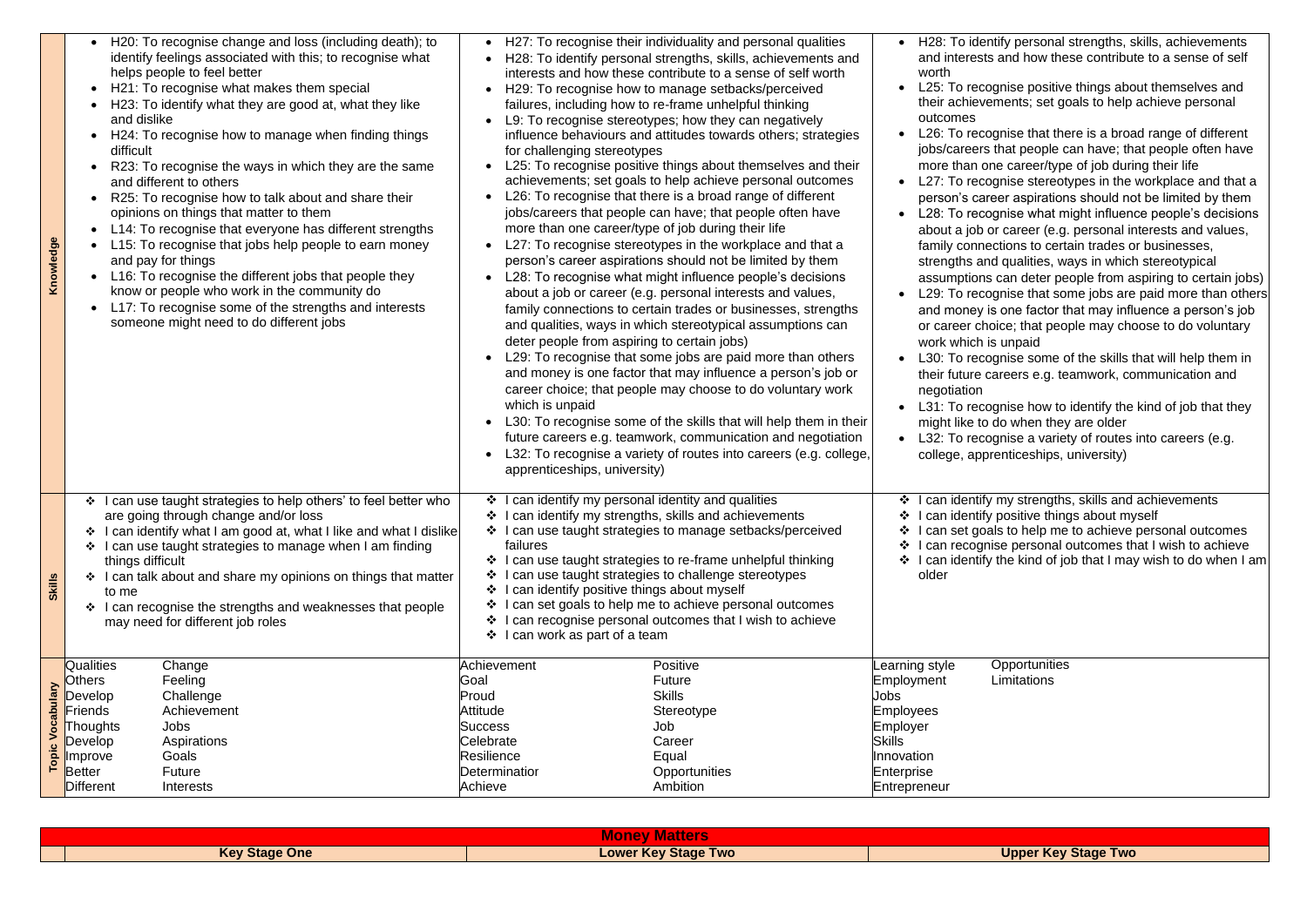| owledge<br>ءِ<br>                  | L10: To recognise what money is; forms that money comes<br>in; that money comes from different sources<br>L11: To recognise that people make different choices about<br>how to save and spend money<br>L12: To recognise the difference between needs and wants;<br>that sometimes people may not always be able to have the<br>things they want<br>L13: To recognise that money needs to be looked after;<br>different ways of doing this<br>L15: To recognise that jobs help people to earn money to pay<br>for things<br>L16: To recognise different jobs that people they know or<br>people who work in the community do | L17: To recognise the different ways to pay for things and<br>the choices people have about this<br>L18: To recognise that people have different attitudes<br>towards saving and spending money; what influences<br>people's decisions; what makes something 'good value for<br>money'<br>L19: To recognise that people's spending decisions can<br>affect others and the environment (e.g. fair trade, buying<br>single-use plastics, or giving to charity)<br>L20: To recognise the different ways to pay for things and<br>the choice people have about this<br>L21: To recognise different ways to keep track of money<br>L22: To recognise risks associated with money (e.g. money<br>can be worn, lost or stolen) and ways of keeping money safe<br>L23: To recognise the risks involved in gambling; different<br>ways they can be won or lost through gambling-related<br>activities and their impact on health, wellbeing and future<br>aspirations<br>L24: To recognise the ways that money can impact on<br>people's feelings and emotions<br>L26: To recognise that there is a broad range of different<br>jobs/careers that people can have; that people often have<br>more than one career/type of job during their life<br>L29: To recognise that some jobs are paid more than others<br>and money is one factor that may influence a person's job or<br>career choice; that people may choose to do voluntary work<br>which is unpaid<br>L31: To identify the kind of job that they might like to do<br>when they are older<br>L32: To recognise a variety of routes into careers (e.g.<br>college, apprentice, university)<br>To learn about jobs carried out by people they know, and to | L17: To reco<br>the choices p<br>L18: To recog<br>towards savir<br>people's deci<br>money'<br>L19: To reco<br>affect others<br>single-use pla<br>L20: To reco<br>the choice pe<br>$L21:$ To reco<br>L22: To reco<br>can be worn,<br>$L23$ : To reco<br>ways they ca<br>activities and<br>aspirations<br>L24: To reco<br>people's feeli |
|------------------------------------|------------------------------------------------------------------------------------------------------------------------------------------------------------------------------------------------------------------------------------------------------------------------------------------------------------------------------------------------------------------------------------------------------------------------------------------------------------------------------------------------------------------------------------------------------------------------------------------------------------------------------|------------------------------------------------------------------------------------------------------------------------------------------------------------------------------------------------------------------------------------------------------------------------------------------------------------------------------------------------------------------------------------------------------------------------------------------------------------------------------------------------------------------------------------------------------------------------------------------------------------------------------------------------------------------------------------------------------------------------------------------------------------------------------------------------------------------------------------------------------------------------------------------------------------------------------------------------------------------------------------------------------------------------------------------------------------------------------------------------------------------------------------------------------------------------------------------------------------------------------------------------------------------------------------------------------------------------------------------------------------------------------------------------------------------------------------------------------------------------------------------------------------------------------------------------------------------------------------------------------------------------------------------------------------------------------------------------------------|----------------------------------------------------------------------------------------------------------------------------------------------------------------------------------------------------------------------------------------------------------------------------------------------------------------------------------------|
|                                    |                                                                                                                                                                                                                                                                                                                                                                                                                                                                                                                                                                                                                              | understand how they can develop skills to make their own<br>contribution in the future.                                                                                                                                                                                                                                                                                                                                                                                                                                                                                                                                                                                                                                                                                                                                                                                                                                                                                                                                                                                                                                                                                                                                                                                                                                                                                                                                                                                                                                                                                                                                                                                                                    |                                                                                                                                                                                                                                                                                                                                        |
| <b>Skills</b>                      | can identify different forms of money<br>❖<br>can identify different sources of money<br>❖<br>can make good choices about how to spend money<br>❖<br>can identify how I can look after my money<br>can recognise the difference between need and want                                                                                                                                                                                                                                                                                                                                                                        | I can identify different forms of money<br>❖<br>I can identify when something is good value for money<br>❖<br>I can identify different ways to pay for things<br>I can keep track of money<br>❖<br>I can use taught strategies to keep money safe<br>❖<br>I can identify how money can impact on a person's life,<br>❖<br>feelings and emotions<br>❖ I can identify the kind of job that I may wish to do when I am<br>older                                                                                                                                                                                                                                                                                                                                                                                                                                                                                                                                                                                                                                                                                                                                                                                                                                                                                                                                                                                                                                                                                                                                                                                                                                                                               | can identify o<br>❖<br>I can identify v<br>❖<br>I can identify o<br>can keep tra<br>❖<br>I can use taug<br>❖<br>I can identify h<br>❖<br>feelings and e                                                                                                                                                                                |
| <b>Arenq</b><br>ocal<br>⋗<br>Topic | Money<br><b>Belongings</b><br>Safe<br>Spend<br>Save<br>Important<br>Value<br>Wages<br>Employment<br>Work<br>Job<br>Saving                                                                                                                                                                                                                                                                                                                                                                                                                                                                                                    | Salary<br>Jobs<br>Employment<br>Responsible<br><b>Work</b><br><b>Priority/Prioritise</b><br><b>Budget</b><br>Money<br>Influence<br>Cost<br>Wage<br>Advertisement<br>Spending<br>Career<br>Payment                                                                                                                                                                                                                                                                                                                                                                                                                                                                                                                                                                                                                                                                                                                                                                                                                                                                                                                                                                                                                                                                                                                                                                                                                                                                                                                                                                                                                                                                                                          | Finance<br><b>Risk</b><br>Influence<br><b>Critical customer</b><br>Interest<br>Tax<br><b>VAT</b><br>Debt                                                                                                                                                                                                                               |

Loan Society **Community** 

gnise the different ways to pay for things and beople have about this

gnise that people have different attitudes ing and spending money; what influences isions; what makes something 'good value for

gnise that people's spending decisions can and the environment (e.g. fair trade, buying lastics, or giving to charity)

gnise the different ways to pay for things and eople have about this

gnise different ways to keep track of money eqnise risks associated with money (e.g. money lost or stolen) and ways of keeping money safe gnise the risks involved in gambling; different an be won or lost through gambling-related I their impact on health, wellbeing and future

gnise the ways that money can impact on lings and emotions

different forms of money when something is good value for money different ways to pay for things ick of money ght strategies to keep money safe how money can impact on a person's life, emotions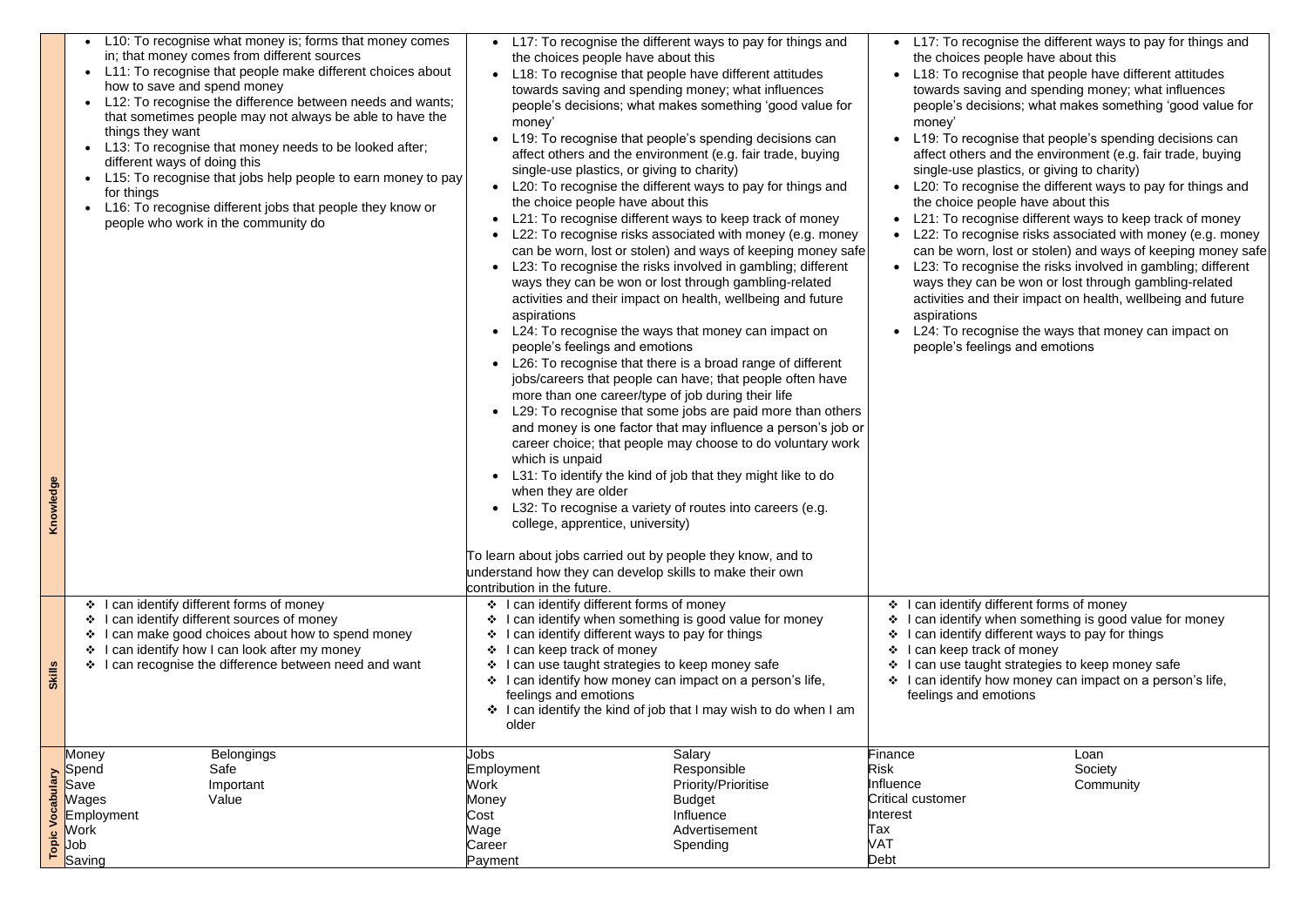**Knowledge**

## **Key Stage Two**

gnise how their increasing independence brings ponsibility to keep themselves and others safe gnise how and when to seek support, including to speak to in and outside of school, if they are their health

gnise the new opportunities and responsibilities g independence may bring

gnise reasons for following and complying with nd restrictions (including age restrictions); how personal safety and wellbeing with reference to television programmes, films, games and

gnise how to predict, assess and manage risk uations

gnise hazards (including fire risks) that may njury or risk in the home and what they can do to and keep safe

gnise the importance of taking medicines using household products safely, (e.g. uctions carefully)

gnise strategies for keeping safe in the local or unfamiliar places (rail, water, road) and

y; safe use of digital devices when out and

qnise what is meant by first aid; basic

r dealing with common injuries

gnise how to respond and react in an

tuation; how to identify situations that may

nergency services; know how to contact them ay

rstand how to recognise pressure from others ng unsafe or that makes them feel

e and strategies for managing this

|                                                                                         |                                                                                                                                                                                                                                                                                                                                                                                                                                                                                                                                                                                                                                                                                                                                                                                                                                                                                                                                                                                                                                                                                                                                                                                                                                                                                                                                                                                                                                                                                                                                                                                                                                                                                                                                                                                                                                                                                                                                                            | <b>Safety First</b>                                                                                                                                                                                                                                                                                                                                                                                                                                                                                                                                                                                                                                                                                                                                                                                                                                                                                                                                                                                                                                                                                                                                                                                                                                                                                                                                                                                                                                                                                                                                                                                                                                                                                                                                                                                                                                                                                                                                                                                                                                                                                                                                                                                                                                                                                                                                                                                                                                                                                                                                                                                                                                                |  |                                                                                                                                                                                                                                                                                                                                                                                                                                                                                                                                                                                                           |  |
|-----------------------------------------------------------------------------------------|------------------------------------------------------------------------------------------------------------------------------------------------------------------------------------------------------------------------------------------------------------------------------------------------------------------------------------------------------------------------------------------------------------------------------------------------------------------------------------------------------------------------------------------------------------------------------------------------------------------------------------------------------------------------------------------------------------------------------------------------------------------------------------------------------------------------------------------------------------------------------------------------------------------------------------------------------------------------------------------------------------------------------------------------------------------------------------------------------------------------------------------------------------------------------------------------------------------------------------------------------------------------------------------------------------------------------------------------------------------------------------------------------------------------------------------------------------------------------------------------------------------------------------------------------------------------------------------------------------------------------------------------------------------------------------------------------------------------------------------------------------------------------------------------------------------------------------------------------------------------------------------------------------------------------------------------------------|--------------------------------------------------------------------------------------------------------------------------------------------------------------------------------------------------------------------------------------------------------------------------------------------------------------------------------------------------------------------------------------------------------------------------------------------------------------------------------------------------------------------------------------------------------------------------------------------------------------------------------------------------------------------------------------------------------------------------------------------------------------------------------------------------------------------------------------------------------------------------------------------------------------------------------------------------------------------------------------------------------------------------------------------------------------------------------------------------------------------------------------------------------------------------------------------------------------------------------------------------------------------------------------------------------------------------------------------------------------------------------------------------------------------------------------------------------------------------------------------------------------------------------------------------------------------------------------------------------------------------------------------------------------------------------------------------------------------------------------------------------------------------------------------------------------------------------------------------------------------------------------------------------------------------------------------------------------------------------------------------------------------------------------------------------------------------------------------------------------------------------------------------------------------------------------------------------------------------------------------------------------------------------------------------------------------------------------------------------------------------------------------------------------------------------------------------------------------------------------------------------------------------------------------------------------------------------------------------------------------------------------------------------------------|--|-----------------------------------------------------------------------------------------------------------------------------------------------------------------------------------------------------------------------------------------------------------------------------------------------------------------------------------------------------------------------------------------------------------------------------------------------------------------------------------------------------------------------------------------------------------------------------------------------------------|--|
|                                                                                         | <b>Key Stage One</b>                                                                                                                                                                                                                                                                                                                                                                                                                                                                                                                                                                                                                                                                                                                                                                                                                                                                                                                                                                                                                                                                                                                                                                                                                                                                                                                                                                                                                                                                                                                                                                                                                                                                                                                                                                                                                                                                                                                                       | <b>Lower Key Stage Two</b>                                                                                                                                                                                                                                                                                                                                                                                                                                                                                                                                                                                                                                                                                                                                                                                                                                                                                                                                                                                                                                                                                                                                                                                                                                                                                                                                                                                                                                                                                                                                                                                                                                                                                                                                                                                                                                                                                                                                                                                                                                                                                                                                                                                                                                                                                                                                                                                                                                                                                                                                                                                                                                         |  |                                                                                                                                                                                                                                                                                                                                                                                                                                                                                                                                                                                                           |  |
| $\bullet$<br>$\bullet$<br>$\bullet$<br>$\bullet$<br>$\bullet$<br>$\bullet$<br>$\bullet$ | H8: To recognise how to keep safe in the sun and protect skin<br>from sun damage<br>H28: To recognise the rules and age restrictions that keep us<br>safe<br>H29: To recognise risk in simple everyday situations and what<br>action to take to minimise harm<br>H30: To recognise how to keep safe at home (including<br>around electrical appliances_ and fire safety (e.g. not playing<br>with matches and lighters)<br>H31: To recognise that household products (including<br>medicines) can be harmful if not used correctly<br>H32: To recognise ways to keep safe in familiar and<br>unfamiliar environments (e.g. beach, shopping centre, park,<br>swimming pool, on the street) and how to cross the road<br>safely<br>H33: To identify the people whose job it is to help keep us<br>safe<br>H35: To recognise what to do if there is an accident or<br>someone is hurt<br>H36: to recognise how to get help in an emergency (how to<br>dial 999 and what to say)<br>R13: To recognise that some things are private and the<br>importance of respecting privacy; that parts of their body<br>covered by underwear are private<br>R14: To recognise that sometimes people may behave<br>differently online, including pretending to be someone they<br>are not<br>R15: To recognise how to respond safely to adults they don't<br>know<br>R16: To recognise how to respond if physical contact makes<br>them feel uncomfortable or unsafe<br>R18: To recognise the importance of not keeping adults'<br>secrets (only happy surprises that others will find out about<br>eventually)<br>R19: To recognise basic techniques for resisting pressure to<br>do something they don't want to do and which may make<br>them unsafe<br>R20: To recognise what to do if they feel unsafe or worried for<br>themselves or others; who to ask for help and vocabulary to<br>use when asking for help; importance of keeping trying until<br>they are heard | H35: To recognise the new opportunities and responsibilities<br>$\bullet$<br>that increasing independence may bring<br>H37: To recognise reasons for following and complying with<br>$\bullet$<br>regulations and restrictions (including age restrictions); how<br>they promote personal safety and wellbeing with reference to<br>social media, television programmes, films, games and<br>online gaming<br>H38: To recognise how to predict, assess and manage risk<br>in different situations<br>H39: To recognise hazards (including fire risks) that may<br>cause harm, injury or risk in the home and what they can do<br>to reduce risks and keep safe<br>H40: To recognise the importance of taking medicines<br>correctly and using household products safely, (e.g.<br>following instructions carefully)<br>H41: To recognise strategies for keeping safe in the local<br>environment or unfamiliar places (rail, water, road) and<br>firework safety; safe use of digital devices when out and<br>about<br>H43: To recognise what is meant by first aid; basic<br>techniques for dealing with common injuries<br>H44: To recognise how to respond and react in an<br>emergency situation; how to identify situations that may<br>require the emergency services; know how to contact them<br>and what to say<br>H46: To recognise the risks and effects of legal drug<br>common to everyday life (e.g. cigarettes, e-<br>cigarettes/vaping, alcohol and medicines) and their impact<br>on health; recognise that drug use can become a habit that<br>can be difficult to break<br>H47: To recognise that there are laws surrounding the use of<br>legal drugs and that some drugs are illegal to own, use and<br>give to others<br>H48: To recognise why people choose to or not use drugs<br>$\bullet$<br>(including nicotine, alcohol and medicines)<br>H49: To recognise the mixed messages in the media about<br>$\bullet$<br>drugs, including alcohol and smoking/vaping<br>H50: To recognise the organisations that support people<br>$\bullet$<br>concerning alcohol, tobacco and nicotine or other drug use;<br>people they can talk to if they have concerns<br>R9: To understand how to recognise if family relationships<br>$\bullet$<br>are making them feel unhappy or unsafe, and how to seek<br>help or advice<br>R18: To recognise if a friendship (online or offline) is making<br>them feel unsafe or uncomfortable; how to manage this and<br>ask for support if necessary<br>R24: To recognise how to respond safely and appropriately<br>to adults they may encounter (in all contexts including<br>online) whom they do not know |  | H11: To recog<br>increased resp<br>H <sub>14</sub> : To recog<br>which adults to<br>worried about<br>H35: To recog<br>that increasing<br>H37: To recog<br>regulations an<br>they promote<br>social media,<br>online gaming<br>H38: To recog<br>in different situ<br>H39: To recog<br>cause harm, in<br>to reduce risks<br>H40: To recog<br>correctly and u<br>following instri<br>H41: To recog<br>environment c<br>firework safety<br>about<br>H43: To recog<br>techniques for<br>H44: To recog<br>emergency sit<br>require the em<br>and what to sa<br>R28: To under<br>to do somethii<br>uncomfortable |  |
|                                                                                         |                                                                                                                                                                                                                                                                                                                                                                                                                                                                                                                                                                                                                                                                                                                                                                                                                                                                                                                                                                                                                                                                                                                                                                                                                                                                                                                                                                                                                                                                                                                                                                                                                                                                                                                                                                                                                                                                                                                                                            | R28: To understand how to recognise pressure from others<br>$\bullet$                                                                                                                                                                                                                                                                                                                                                                                                                                                                                                                                                                                                                                                                                                                                                                                                                                                                                                                                                                                                                                                                                                                                                                                                                                                                                                                                                                                                                                                                                                                                                                                                                                                                                                                                                                                                                                                                                                                                                                                                                                                                                                                                                                                                                                                                                                                                                                                                                                                                                                                                                                                              |  |                                                                                                                                                                                                                                                                                                                                                                                                                                                                                                                                                                                                           |  |
|                                                                                         |                                                                                                                                                                                                                                                                                                                                                                                                                                                                                                                                                                                                                                                                                                                                                                                                                                                                                                                                                                                                                                                                                                                                                                                                                                                                                                                                                                                                                                                                                                                                                                                                                                                                                                                                                                                                                                                                                                                                                            | to do something unsafe or that makes them feel                                                                                                                                                                                                                                                                                                                                                                                                                                                                                                                                                                                                                                                                                                                                                                                                                                                                                                                                                                                                                                                                                                                                                                                                                                                                                                                                                                                                                                                                                                                                                                                                                                                                                                                                                                                                                                                                                                                                                                                                                                                                                                                                                                                                                                                                                                                                                                                                                                                                                                                                                                                                                     |  |                                                                                                                                                                                                                                                                                                                                                                                                                                                                                                                                                                                                           |  |

uncomfortable and strategies for managing this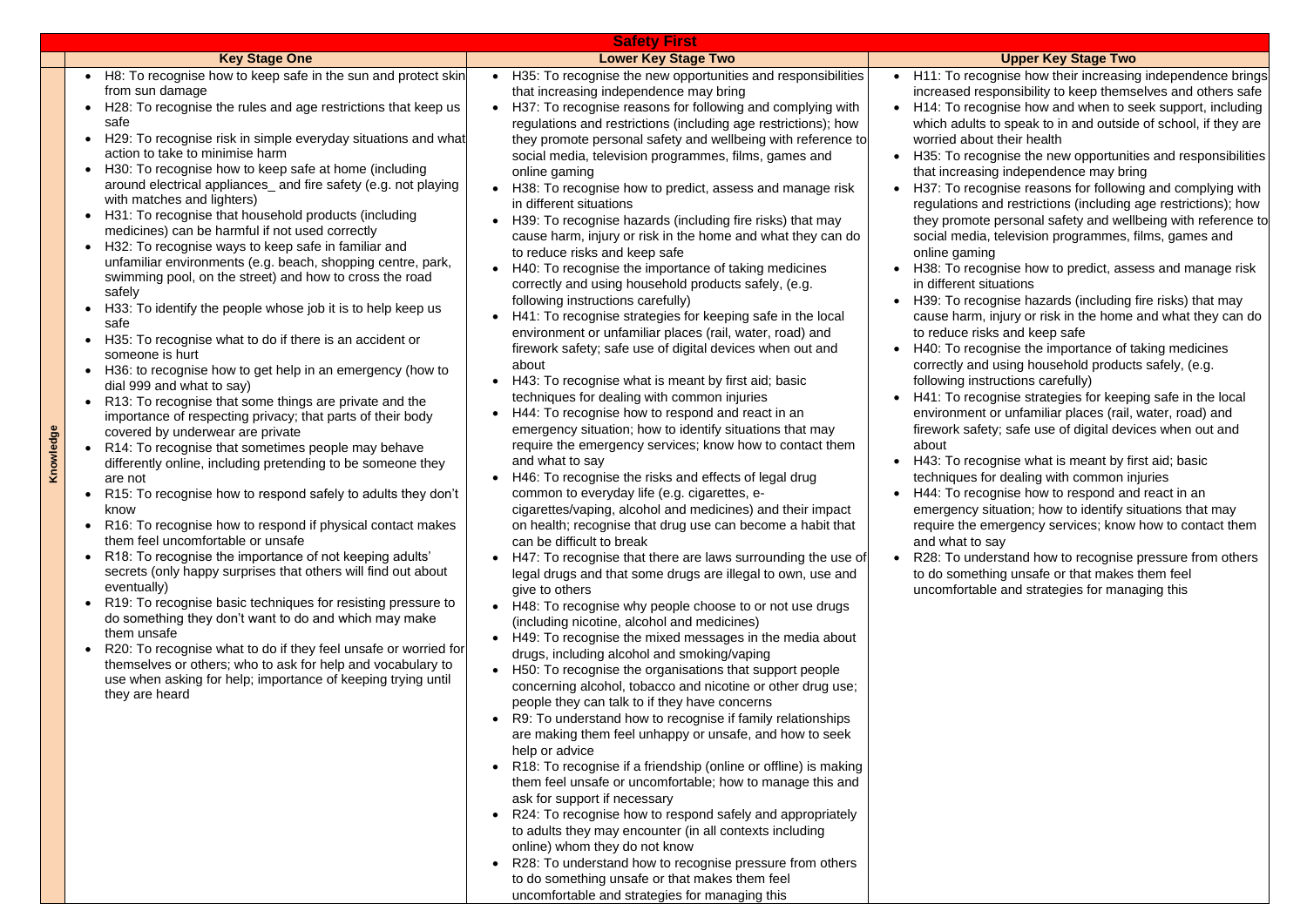|               |                                                                                                                                                                                                                                                                                                                                                                                                                                                                                                                                                                                                                                                                                                                                                                                                                                                                                                                         | Koy Stage One     |         |                                                                               | Lower Koy Stage Two                                                                                                                                                                                                                                                                                                                                                                                                   |                                                                                                                          | <b>Ilnnor Koy Stage Two</b>                                                                                                                                                                                                                                                                                                                                                                                                                                                                          |  |
|---------------|-------------------------------------------------------------------------------------------------------------------------------------------------------------------------------------------------------------------------------------------------------------------------------------------------------------------------------------------------------------------------------------------------------------------------------------------------------------------------------------------------------------------------------------------------------------------------------------------------------------------------------------------------------------------------------------------------------------------------------------------------------------------------------------------------------------------------------------------------------------------------------------------------------------------------|-------------------|---------|-------------------------------------------------------------------------------|-----------------------------------------------------------------------------------------------------------------------------------------------------------------------------------------------------------------------------------------------------------------------------------------------------------------------------------------------------------------------------------------------------------------------|--------------------------------------------------------------------------------------------------------------------------|------------------------------------------------------------------------------------------------------------------------------------------------------------------------------------------------------------------------------------------------------------------------------------------------------------------------------------------------------------------------------------------------------------------------------------------------------------------------------------------------------|--|
|               |                                                                                                                                                                                                                                                                                                                                                                                                                                                                                                                                                                                                                                                                                                                                                                                                                                                                                                                         |                   |         |                                                                               | VIP's                                                                                                                                                                                                                                                                                                                                                                                                                 |                                                                                                                          |                                                                                                                                                                                                                                                                                                                                                                                                                                                                                                      |  |
|               |                                                                                                                                                                                                                                                                                                                                                                                                                                                                                                                                                                                                                                                                                                                                                                                                                                                                                                                         |                   |         |                                                                               |                                                                                                                                                                                                                                                                                                                                                                                                                       |                                                                                                                          |                                                                                                                                                                                                                                                                                                                                                                                                                                                                                                      |  |
|               |                                                                                                                                                                                                                                                                                                                                                                                                                                                                                                                                                                                                                                                                                                                                                                                                                                                                                                                         | Environment       |         | <b>Actions</b>                                                                | Substance                                                                                                                                                                                                                                                                                                                                                                                                             | <b>Risk</b>                                                                                                              | Cyberbullying                                                                                                                                                                                                                                                                                                                                                                                                                                                                                        |  |
|               | B<br>B<br>Risk<br>Secrets                                                                                                                                                                                                                                                                                                                                                                                                                                                                                                                                                                                                                                                                                                                                                                                                                                                                                               | <b>Substances</b> |         | Consequences                                                                  | Hazard                                                                                                                                                                                                                                                                                                                                                                                                                | Safety                                                                                                                   | Respectful                                                                                                                                                                                                                                                                                                                                                                                                                                                                                           |  |
|               | Jncomfortable                                                                                                                                                                                                                                                                                                                                                                                                                                                                                                                                                                                                                                                                                                                                                                                                                                                                                                           | Medicine          |         | Choice                                                                        | Internet                                                                                                                                                                                                                                                                                                                                                                                                              | Judgement                                                                                                                | Permission                                                                                                                                                                                                                                                                                                                                                                                                                                                                                           |  |
|               | Comfortable                                                                                                                                                                                                                                                                                                                                                                                                                                                                                                                                                                                                                                                                                                                                                                                                                                                                                                             | <b>Trust</b>      |         | Growing                                                                       | Cyberbullying                                                                                                                                                                                                                                                                                                                                                                                                         | <b>Decisions</b>                                                                                                         | Dare                                                                                                                                                                                                                                                                                                                                                                                                                                                                                                 |  |
|               | Private                                                                                                                                                                                                                                                                                                                                                                                                                                                                                                                                                                                                                                                                                                                                                                                                                                                                                                                 | Online            |         | Older                                                                         | Pressure                                                                                                                                                                                                                                                                                                                                                                                                              | Independent                                                                                                              | Pressure                                                                                                                                                                                                                                                                                                                                                                                                                                                                                             |  |
|               | Internet                                                                                                                                                                                                                                                                                                                                                                                                                                                                                                                                                                                                                                                                                                                                                                                                                                                                                                                | Contact           | Unsafe  | Safe                                                                          | <b>Situation</b>                                                                                                                                                                                                                                                                                                                                                                                                      | Mature                                                                                                                   | Emergency                                                                                                                                                                                                                                                                                                                                                                                                                                                                                            |  |
|               | Danger                                                                                                                                                                                                                                                                                                                                                                                                                                                                                                                                                                                                                                                                                                                                                                                                                                                                                                                  | Emergency         | Offline | Responsibility                                                                | Dangerous                                                                                                                                                                                                                                                                                                                                                                                                             | Accountable/ability                                                                                                      | Danger                                                                                                                                                                                                                                                                                                                                                                                                                                                                                               |  |
|               | Safe                                                                                                                                                                                                                                                                                                                                                                                                                                                                                                                                                                                                                                                                                                                                                                                                                                                                                                                    | Stranger          | Online  | Independence                                                                  | Assess                                                                                                                                                                                                                                                                                                                                                                                                                | Responsibility                                                                                                           | Hazard                                                                                                                                                                                                                                                                                                                                                                                                                                                                                               |  |
| <b>Skills</b> | $\div$ I can recognise who is my family<br>❖ I know who to go to when I am worried<br>can recognise when to say, yes, no, I'll ask, I'll tell<br>❖<br>❖ I can understand that I do not need to keep secrets<br>❖ I can recognise that I can help to keep myself and others'<br>safe<br>❖ I can understand the terms privacy<br>I recognise that I have a right to keep things private<br>❖ I understand the importance of respecting others privacy<br>I understand the difference between secret and surprise<br>❖<br>❖ I recognise that I do not have to keep a secret especially if it<br>makes me feel uncomfortable<br>❖ I can recognise what type of contact is acceptable,<br>comfortable, unacceptable and uncomfortable<br>❖ I can recognise how to respond to physical contact and who<br>to talk to for help and advice<br>❖ I recognise who in the community can help me and how I can<br>ask them for help |                   |         | makes me feel uncomfortable<br>❖<br>❖<br>❖<br>❖<br>❖<br>regards to substances | ❖ I can recognise ways to safely remove myself from a<br>situation where I feel uncomfortable<br>I can recognise how to stay safe when out and about<br>I can understand how substances affect the human body<br>can recognise substances that are dangerous<br>can recognise how to question 'the media'<br>I can recognise where to get help and support from in<br>* I know how to respond to emergency situations | situations<br>emergency<br>responsibly in an emergency<br>keep myself and others safe at home<br>hazards<br>environments | ❖ I can understand how to asses and manage risks in different<br>❖ I can understand how to confidently identify and manage<br>pressure to get involved in risky situations<br>❖ I can understand how to act sensibly and responsibly in an<br>❖ I can understand the importance of acting sensibly and<br>❖ I can understand how to identify hazards and reduce risks to<br>❖ I can understand why it is important to identify potential<br>❖ I can understand how to stay safe in different outdoor |  |
|               | ❖ I can recognise which household products are dangerous and<br>how they can be harmful<br>❖ I can recognise ways to keep myself safe in the environment<br>and online<br>❖ I can recognise ways to keep myself safe in situations with<br>people I do not know                                                                                                                                                                                                                                                                                                                                                                                                                                                                                                                                                                                                                                                         |                   |         | (including online)<br>❖<br>❖<br>❖<br>❖<br>❖                                   | I can recognise how to make good choices to stay safe<br>I can recognise how to make good choices to stay healthy<br>I can recognise risks and know how to assess danger<br>can recognise how to act responsibly in a risky situation<br>I can recognise the meaning of 'risk', 'danger' and 'hazard'<br>I can recognise that I can choose not to do something that                                                   | safety<br>own safety<br>own safety                                                                                       | ❖ I can understand how to take responsibility for my own<br>❖ I can understand why I need to take responsibility for my<br>❖ I can understand ways in which to take responsibility for my                                                                                                                                                                                                                                                                                                            |  |
|               |                                                                                                                                                                                                                                                                                                                                                                                                                                                                                                                                                                                                                                                                                                                                                                                                                                                                                                                         |                   |         |                                                                               | R29: To recognise where to get advice and report concerns<br>if worried about their own or someone else's personal safety                                                                                                                                                                                                                                                                                             |                                                                                                                          |                                                                                                                                                                                                                                                                                                                                                                                                                                                                                                      |  |
|               |                                                                                                                                                                                                                                                                                                                                                                                                                                                                                                                                                                                                                                                                                                                                                                                                                                                                                                                         |                   |         |                                                                               |                                                                                                                                                                                                                                                                                                                                                                                                                       |                                                                                                                          |                                                                                                                                                                                                                                                                                                                                                                                                                                                                                                      |  |

| <b>Lower Key Stage Two</b><br><b>Key Stage One</b><br>• H14: To understand how to recognise what others might be<br>R1: To recognise that there are different types of<br>R1: To recogi<br>feeling<br>relationships (e.g. friendships, family relationships, romantic<br>relationships<br>H <sub>16</sub> : To recognise ways of sharing feelings; a range of words<br>relationships, online relationships)<br>relationships,<br>to describe feelings<br>R6: To recognise that a feature of positive family life is<br>R5: To recogr<br>H23: To identify what they are good at, what they like and<br>caring relationships; about the different ways in which people<br>other can be<br>dislike<br>care for one another<br>living togethe<br>H33: To recognise the people whose jobs it is to keep us safe<br>R8: To recognise other shared characteristics of healthy<br>R6: To recogn<br>R1: To recognise the roles different people play in our lives<br>family life, including commitment, care, spending time<br>caring relation<br>(e.g. acquaintances, friends and relatives)<br>together, being there for each other in times of difficulty<br>care for one a<br>R2: To identify the people who love and care for them and<br>R9: To understand how to recognise if family relationships<br>R7: To recogr<br>what they do to help them feel cared for<br>are making them feel unhappy or unsafe, and how to seek<br>of family strud<br>R3: To recognise different types of families including those<br>help or advice<br>parents, step-<br>that may be different to their own<br>families of all<br>R10: To recognise the importance of friendships; strategies<br>• R4: To identify common features of family life<br>for building positive friendships; how positive friendships<br>and stability<br>R5: To recognise that it is important to tell someone (such as<br>support wellbeing<br>their teacher) if something about their family makes them<br>family life, inc<br>R11: To recognise what constitutes a positive healthy<br>unhappy or worried<br>R6: To recognise how people make friends and what makes a<br>friendship (e.g. mutual respect, trust, truthfulness, loyalty,<br>together, beir<br>good friendship<br>kindness, generosity, sharing interests and experiences,<br>R9: To under |  | VIP'S |  |
|--------------------------------------------------------------------------------------------------------------------------------------------------------------------------------------------------------------------------------------------------------------------------------------------------------------------------------------------------------------------------------------------------------------------------------------------------------------------------------------------------------------------------------------------------------------------------------------------------------------------------------------------------------------------------------------------------------------------------------------------------------------------------------------------------------------------------------------------------------------------------------------------------------------------------------------------------------------------------------------------------------------------------------------------------------------------------------------------------------------------------------------------------------------------------------------------------------------------------------------------------------------------------------------------------------------------------------------------------------------------------------------------------------------------------------------------------------------------------------------------------------------------------------------------------------------------------------------------------------------------------------------------------------------------------------------------------------------------------------------------------------------------------------------------------------------------------------------------------------------------------------------------------------------------------------------------------------------------------------------------------------------------------------------------------------------------------------------------------------------------------------------------------------------------------------------------------------------------------------------------------------------------------------------------------------------------|--|-------|--|
| R8: To recogr                                                                                                                                                                                                                                                                                                                                                                                                                                                                                                                                                                                                                                                                                                                                                                                                                                                                                                                                                                                                                                                                                                                                                                                                                                                                                                                                                                                                                                                                                                                                                                                                                                                                                                                                                                                                                                                                                                                                                                                                                                                                                                                                                                                                                                                                                                      |  |       |  |
|                                                                                                                                                                                                                                                                                                                                                                                                                                                                                                                                                                                                                                                                                                                                                                                                                                                                                                                                                                                                                                                                                                                                                                                                                                                                                                                                                                                                                                                                                                                                                                                                                                                                                                                                                                                                                                                                                                                                                                                                                                                                                                                                                                                                                                                                                                                    |  |       |  |

# **Lopper Key Stage Two**

Inise that there are different types of

 $\kappa$  (e.g. friendships, family relationships, romantic online relationships)

inise that people who love and care for each in a commuted relationship (e.g. marriage), er, but may also live apart

) an ise that a feature of positive family life is onships; about the different ways in which people another

) prise and respect that there are different types icture (including single parents, same-sex -parents, blended families, foster parents); that Itypes can give family members love, security

mise other shred characteristics of healthy cluding commitment, care, spending time ng there for each other in times of difficulty rstand how to recognise if family relationships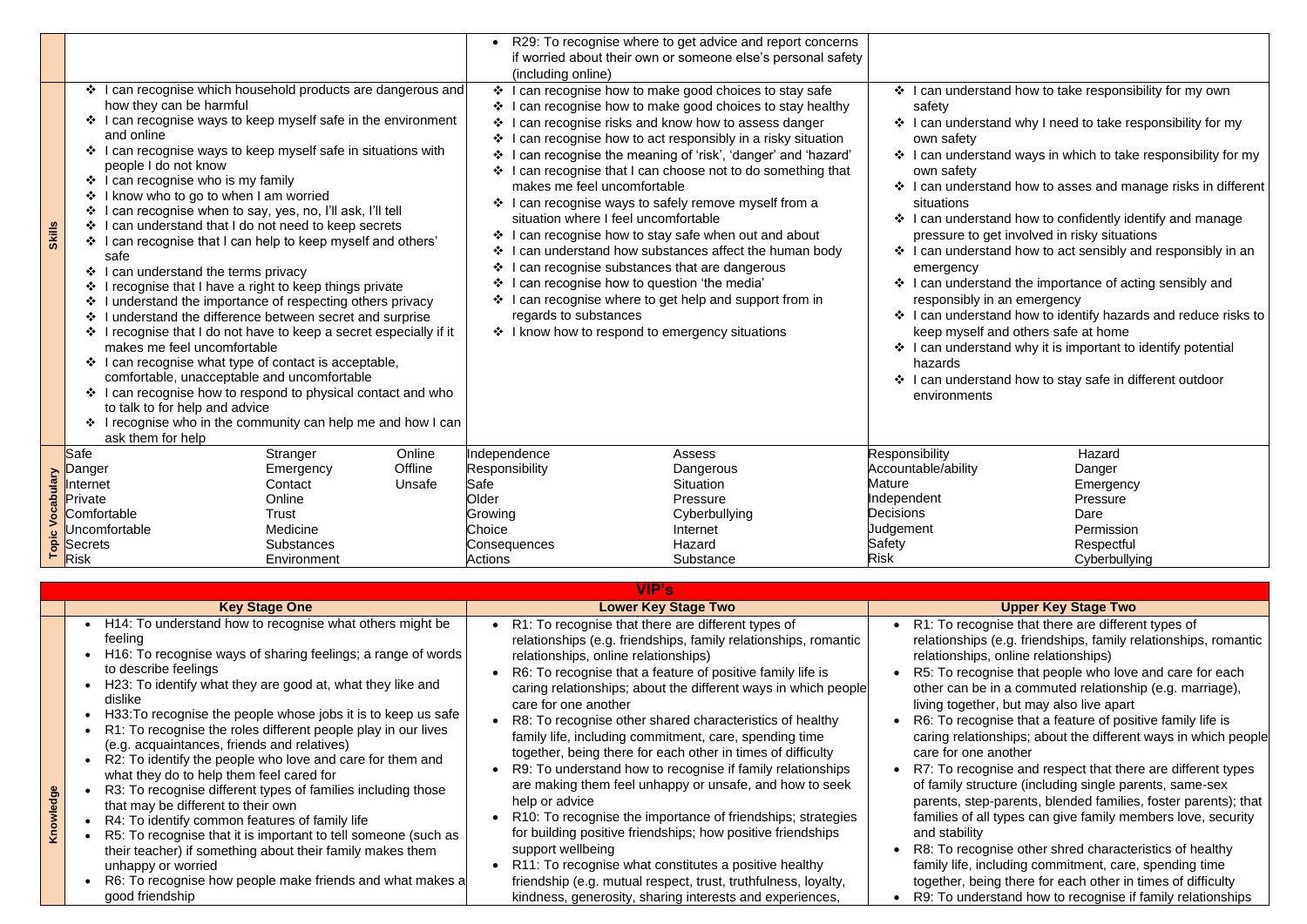| $\bullet$ | R7: To identify how to recognise when they or someone else<br>feels lonely and what to do<br>R8: To recognise simple strategies to resolve arguments<br>between friends positively<br>R9: To recognise how to ask for help if a friendship is making<br>them feel unhappy<br>R10: To recognise that bodies and feelings can be hurt by<br>words and actions; that people can say hurtful things online<br>R11: To recognise how people may feel if they experience<br>hurtful behaviour or bullying<br>R12: To recognise that hurtful behaviour (online and offline)<br>including teasing, name-calling, bullying and deliberately<br>excluding others is not acceptable; how to report bullying; the<br>importance of telling a trusted adult<br>R16: To recognise how to respond if physical contact makes<br>them feel uncomfortable or unsafe<br>R21: To recognise what is kind and unkind behaviour, and<br>how this can affect others<br>R24: To recognise how to listen to other people and play and<br>work cooperatively<br>R25: To recognise how to talk about and share their opinions<br>on things that matter |              | support with problems and difficulties); that the same<br>principles apply to online friendships as to face-to-face<br>relationships<br>R14: To recognise that healthy friendships make people feel<br>included; recognise when others may feel lonely or<br>excluded; strategies for how to include them<br>R15: To identify strategies for recognising and managing<br>peer influence and a desire for peer approval in friendships;<br>to recognise the effect of online actions on others<br>R16: To recognise how friendships can change over time,<br>about making new friends and the benefits of having<br>different types of friends<br>R17: To recognise that friendships have ups and downs;<br>strategies to resolve disputes and reconcile differences<br>positively and safely<br>R18: To recognise if a friendship (online or offline) is making<br>them feel unsafe or uncomfortable; how to manage this and<br>ask for support if necessary<br>R19: To recognise the impact of bullying, including online<br>and offline, and the consequences of hurtful behaviour<br>R20: To recognise strategies to respond to hurtful behaviour<br>experienced of witnessed, offline and online (including<br>teasing, name-calling, bullying, trolling, harassment or the<br>deliberate exclusion of other); how to report concerns to get<br>support<br>R21: To understand discrimination: what it means and how<br>to challenge it<br>R22: To recognise privacy and personal boundaries; what is<br>appropriate in friendships and wider relationships (including<br>online)<br>R25: To recognise different types of physical contact; what is<br>acceptable and unacceptable; strategies to respond to<br>unwanted physical contact<br>R26: To recognise the importance of seeking and giving<br>permission (consent) in different situations<br>R27: To understand about keeping something confidential or<br>secret, when this should (e.g. a birthday surprise that others<br>will find out about) or should not be agreed to, and when it is<br>right to break confidence or share a secret<br>R30: To recognise that personal behaviour can affect other<br>people; to recognise and model respectful behaviour online<br>L10: To understand prejudice; how to recognise<br>behaviours/actions which discriminate against others; ways<br>of responding to it if witnessed or experienced | $\bullet$<br>$\bullet$<br>$\bullet$<br>$\bullet$<br>$\bullet$<br>$\bullet$<br>$\bullet$<br>$\bullet$<br>$\bullet$<br>$\bullet$ | are making the<br>help or advice<br>R11: To recog<br>friendship (e.g<br>kindness, gene<br>support with pr<br>principles appl<br>relationships<br>R15: To identif<br>peer influence<br>to recognise th<br>R17: To recog<br>strategies to re<br>positively and<br>R18: To recog<br>them feel unsa<br>ask for support<br>R22: To recog<br>appropriate in<br>online)<br>R26: To recog<br>permission (co<br>R27: To under<br>secret, when the<br>will find out ab<br>right to break of<br>R28: To under<br>to do somethir<br>uncomfortable<br>R29: To recog<br>if worried abou<br>(including onlin<br>R30: To recog<br>people; to reco<br>R33: To recog<br>wide range of<br>beliefs and life |
|-----------|----------------------------------------------------------------------------------------------------------------------------------------------------------------------------------------------------------------------------------------------------------------------------------------------------------------------------------------------------------------------------------------------------------------------------------------------------------------------------------------------------------------------------------------------------------------------------------------------------------------------------------------------------------------------------------------------------------------------------------------------------------------------------------------------------------------------------------------------------------------------------------------------------------------------------------------------------------------------------------------------------------------------------------------------------------------------------------------------------------------------------|--------------|---------------------------------------------------------------------------------------------------------------------------------------------------------------------------------------------------------------------------------------------------------------------------------------------------------------------------------------------------------------------------------------------------------------------------------------------------------------------------------------------------------------------------------------------------------------------------------------------------------------------------------------------------------------------------------------------------------------------------------------------------------------------------------------------------------------------------------------------------------------------------------------------------------------------------------------------------------------------------------------------------------------------------------------------------------------------------------------------------------------------------------------------------------------------------------------------------------------------------------------------------------------------------------------------------------------------------------------------------------------------------------------------------------------------------------------------------------------------------------------------------------------------------------------------------------------------------------------------------------------------------------------------------------------------------------------------------------------------------------------------------------------------------------------------------------------------------------------------------------------------------------------------------------------------------------------------------------------------------------------------------------------------------------------------------------------------------------------------------------------------------------------------------------------------------------------------------------------------------------------------------------------------------------------------------------------------------------------------------------------------------------------------------------|--------------------------------------------------------------------------------------------------------------------------------|-----------------------------------------------------------------------------------------------------------------------------------------------------------------------------------------------------------------------------------------------------------------------------------------------------------------------------------------------------------------------------------------------------------------------------------------------------------------------------------------------------------------------------------------------------------------------------------------------------------------------------------------------------------------------------------------|
|           | ❖ I can recognise how others' may be feeling                                                                                                                                                                                                                                                                                                                                                                                                                                                                                                                                                                                                                                                                                                                                                                                                                                                                                                                                                                                                                                                                               |              | I can recognise that there are different types of relationships                                                                                                                                                                                                                                                                                                                                                                                                                                                                                                                                                                                                                                                                                                                                                                                                                                                                                                                                                                                                                                                                                                                                                                                                                                                                                                                                                                                                                                                                                                                                                                                                                                                                                                                                                                                                                                                                                                                                                                                                                                                                                                                                                                                                                                                                                                                                         |                                                                                                                                | ❖ I can use taugl                                                                                                                                                                                                                                                                                                                                                                                                                                                                                                                                                                                                                                                                       |
|           | I can use a range of words to describe my feelings<br>can identify what I am good at, what I like and what I dislike                                                                                                                                                                                                                                                                                                                                                                                                                                                                                                                                                                                                                                                                                                                                                                                                                                                                                                                                                                                                       |              | I can use taught strategies to recognise if a family                                                                                                                                                                                                                                                                                                                                                                                                                                                                                                                                                                                                                                                                                                                                                                                                                                                                                                                                                                                                                                                                                                                                                                                                                                                                                                                                                                                                                                                                                                                                                                                                                                                                                                                                                                                                                                                                                                                                                                                                                                                                                                                                                                                                                                                                                                                                                    |                                                                                                                                | relationship is                                                                                                                                                                                                                                                                                                                                                                                                                                                                                                                                                                                                                                                                         |
| ❖         | can identify those who love and care for me                                                                                                                                                                                                                                                                                                                                                                                                                                                                                                                                                                                                                                                                                                                                                                                                                                                                                                                                                                                                                                                                                |              | relationship is making me feel unhappy or unsafe                                                                                                                                                                                                                                                                                                                                                                                                                                                                                                                                                                                                                                                                                                                                                                                                                                                                                                                                                                                                                                                                                                                                                                                                                                                                                                                                                                                                                                                                                                                                                                                                                                                                                                                                                                                                                                                                                                                                                                                                                                                                                                                                                                                                                                                                                                                                                        |                                                                                                                                | I can seek help                                                                                                                                                                                                                                                                                                                                                                                                                                                                                                                                                                                                                                                                         |
|           | I can identify common features of family life                                                                                                                                                                                                                                                                                                                                                                                                                                                                                                                                                                                                                                                                                                                                                                                                                                                                                                                                                                                                                                                                              | $\mathbf{r}$ | I can seek help and support from a trusted adult if a family<br>relationship is making me feel unhappy or unsafe                                                                                                                                                                                                                                                                                                                                                                                                                                                                                                                                                                                                                                                                                                                                                                                                                                                                                                                                                                                                                                                                                                                                                                                                                                                                                                                                                                                                                                                                                                                                                                                                                                                                                                                                                                                                                                                                                                                                                                                                                                                                                                                                                                                                                                                                                        |                                                                                                                                | relationship is<br>I can use taugl                                                                                                                                                                                                                                                                                                                                                                                                                                                                                                                                                                                                                                                      |
|           | $\cdot$ I can seek help and support from a trusted adult if something                                                                                                                                                                                                                                                                                                                                                                                                                                                                                                                                                                                                                                                                                                                                                                                                                                                                                                                                                                                                                                                      |              | I can use taught strategies to help to build positive                                                                                                                                                                                                                                                                                                                                                                                                                                                                                                                                                                                                                                                                                                                                                                                                                                                                                                                                                                                                                                                                                                                                                                                                                                                                                                                                                                                                                                                                                                                                                                                                                                                                                                                                                                                                                                                                                                                                                                                                                                                                                                                                                                                                                                                                                                                                                   | ❖                                                                                                                              | can use taugl                                                                                                                                                                                                                                                                                                                                                                                                                                                                                                                                                                                                                                                                           |
|           | about my family makes me unhappy or worried                                                                                                                                                                                                                                                                                                                                                                                                                                                                                                                                                                                                                                                                                                                                                                                                                                                                                                                                                                                                                                                                                |              | friendships                                                                                                                                                                                                                                                                                                                                                                                                                                                                                                                                                                                                                                                                                                                                                                                                                                                                                                                                                                                                                                                                                                                                                                                                                                                                                                                                                                                                                                                                                                                                                                                                                                                                                                                                                                                                                                                                                                                                                                                                                                                                                                                                                                                                                                                                                                                                                                                             |                                                                                                                                | differences po:                                                                                                                                                                                                                                                                                                                                                                                                                                                                                                                                                                                                                                                                         |
|           | ❖ I can identify if someone is feeling lonely                                                                                                                                                                                                                                                                                                                                                                                                                                                                                                                                                                                                                                                                                                                                                                                                                                                                                                                                                                                                                                                                              |              | I can identify when others may feel lonely or excluded                                                                                                                                                                                                                                                                                                                                                                                                                                                                                                                                                                                                                                                                                                                                                                                                                                                                                                                                                                                                                                                                                                                                                                                                                                                                                                                                                                                                                                                                                                                                                                                                                                                                                                                                                                                                                                                                                                                                                                                                                                                                                                                                                                                                                                                                                                                                                  | $\mathbf{v}$                                                                                                                   | l can use taugl                                                                                                                                                                                                                                                                                                                                                                                                                                                                                                                                                                                                                                                                         |
|           | ❖ I can help someone who is feeling lonely by applying taught                                                                                                                                                                                                                                                                                                                                                                                                                                                                                                                                                                                                                                                                                                                                                                                                                                                                                                                                                                                                                                                              |              |                                                                                                                                                                                                                                                                                                                                                                                                                                                                                                                                                                                                                                                                                                                                                                                                                                                                                                                                                                                                                                                                                                                                                                                                                                                                                                                                                                                                                                                                                                                                                                                                                                                                                                                                                                                                                                                                                                                                                                                                                                                                                                                                                                                                                                                                                                                                                                                                         |                                                                                                                                |                                                                                                                                                                                                                                                                                                                                                                                                                                                                                                                                                                                                                                                                                         |
|           | strategies                                                                                                                                                                                                                                                                                                                                                                                                                                                                                                                                                                                                                                                                                                                                                                                                                                                                                                                                                                                                                                                                                                                 |              | ❖ I can use taught strategies to include others who may be                                                                                                                                                                                                                                                                                                                                                                                                                                                                                                                                                                                                                                                                                                                                                                                                                                                                                                                                                                                                                                                                                                                                                                                                                                                                                                                                                                                                                                                                                                                                                                                                                                                                                                                                                                                                                                                                                                                                                                                                                                                                                                                                                                                                                                                                                                                                              |                                                                                                                                | offline) is maki                                                                                                                                                                                                                                                                                                                                                                                                                                                                                                                                                                                                                                                                        |
|           | ❖ I can use simple taught strategies to resolve arguments                                                                                                                                                                                                                                                                                                                                                                                                                                                                                                                                                                                                                                                                                                                                                                                                                                                                                                                                                                                                                                                                  |              | feeling lonely or excluded                                                                                                                                                                                                                                                                                                                                                                                                                                                                                                                                                                                                                                                                                                                                                                                                                                                                                                                                                                                                                                                                                                                                                                                                                                                                                                                                                                                                                                                                                                                                                                                                                                                                                                                                                                                                                                                                                                                                                                                                                                                                                                                                                                                                                                                                                                                                                                              |                                                                                                                                | ❖ I can use taugl                                                                                                                                                                                                                                                                                                                                                                                                                                                                                                                                                                                                                                                                       |

ing me feel unsafe or uncomfortable ❖ I can use taught strategies to manage pressure from others

**Skills**

em feel unhappy or unsafe, and how to seek

inise what constitutes a positive healthy . mutual respect, trust, truthfulness, loyalty, erosity, sharing interests and experiences, roblems and difficulties); that the same ly to online friendships as to face-to-face

fy strategies for recognising and managing and a desire for peer approval in friendships; he effect of online actions on others

inise that friendships have ups and downs; esolve disputes and reconcile differences safely

Inise if a friendship (online or offline) is making afe or uncomfortable; how to manage this and rt if necessary

Inise privacy and personal boundaries; what is friendships and wider relationships (including

inise the importance of seeking and giving pnsent) in different situations

rstand about keeping something confidential or his should (e.g. a birthday surprise that others out) or should not be agreed to, and when it is confidence or share a secret

rstand how to recognise pressure from others ng unsafe or that makes them feel

and strategies for managing this

inise where to get advice and report concerns ut their own or someone else's personal safety ne)

Inise that personal behaviour can affect other peoples and model respectful behaviour online inise to listen and respond respectfully to a

people, including those whose traditions,

estyle are different to their own

ht strategies to recognise if a family making me feel unhappy or unsafe Ip and support from a trusted adult if a family making me feel unhappy or unsafe ht strategies to manage peer influence ht strategies to help to resolve and reconcile sitively and safely ht strategies to identify if a friendship (online or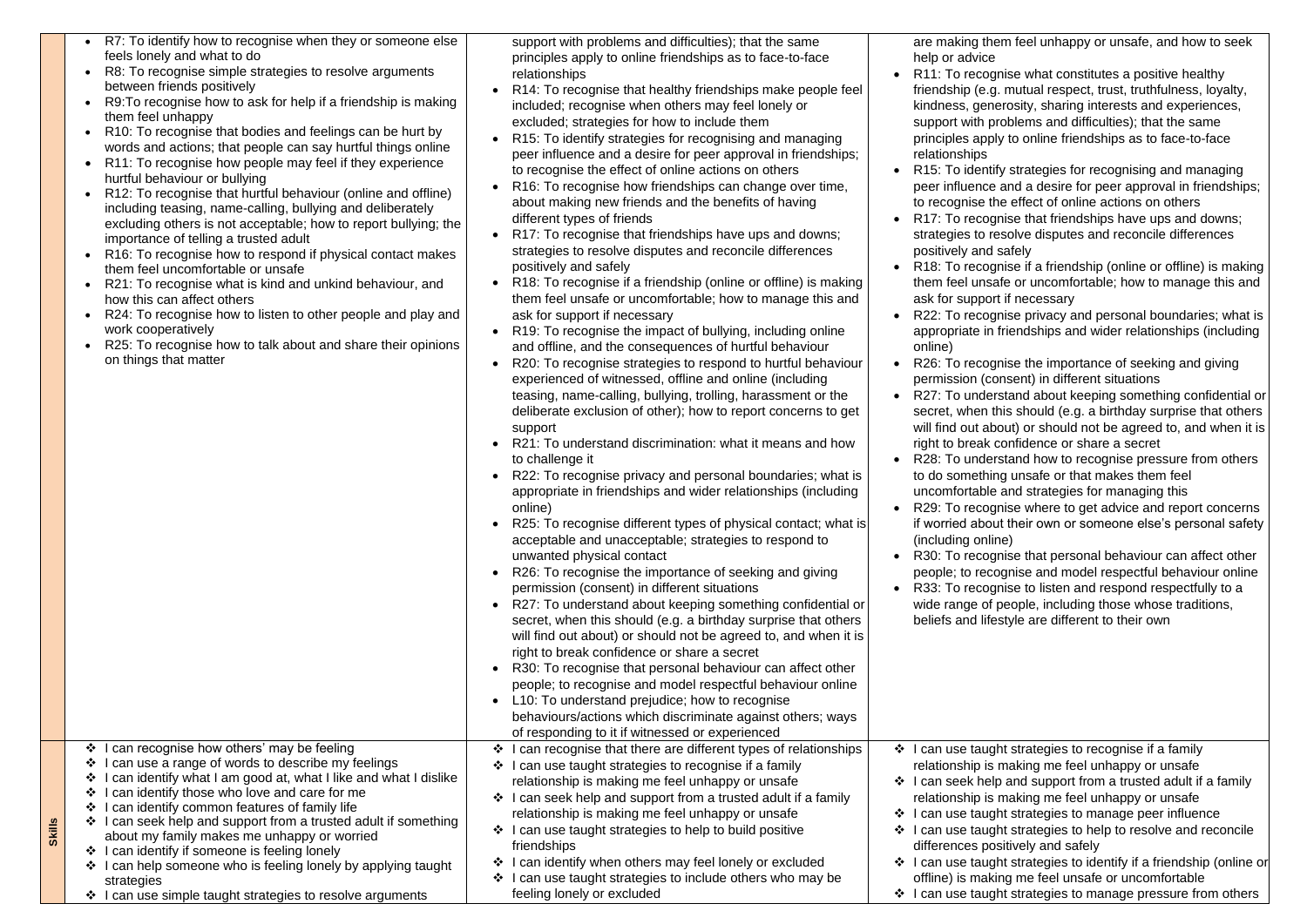|            | between friends positively<br>I can seek help and advice from a trusted adult or friend if a<br>friendship is making me feel unhappy<br>can use taught strategies to report bullying<br>❖<br>can use taught strategies to respond to unwanted physical<br>$\cdot$<br>contact that makes me feel uncomfortable or unsafe in a safe<br>way<br>can listen to others<br>can work and play cooperatively with others<br>can talk about and share my opinions on things that matter<br>to me |                                    |                         | can use taught strategies to manage peer influence<br>can use taught strategies to help to resolve and reconcile<br>differences positively and safely<br>can use taught strategies to identify if a friendship (online or<br>offline) is making me feel unsafe or uncomfortable<br>I can apply taught strategies to respond to hurtful behaviour<br>experienced or witnessed (online or offline)<br>can seek support and report concerns about harmful<br>behaviour<br>I can use taught strategies to challenge discrimination<br>$\ddot{\bullet}$<br>can use taught strategies to respond to unwanted physical<br>contact in a safe way<br>can use taught strategies to respond to prejudice if<br>witnessed or experienced | to do somet<br>l can report<br>$\ddot{\mathbf{v}}$<br>someone els<br>can listen r<br>❖<br>$\frac{1}{2}$<br>can respon |                            |
|------------|----------------------------------------------------------------------------------------------------------------------------------------------------------------------------------------------------------------------------------------------------------------------------------------------------------------------------------------------------------------------------------------------------------------------------------------------------------------------------------------|------------------------------------|-------------------------|------------------------------------------------------------------------------------------------------------------------------------------------------------------------------------------------------------------------------------------------------------------------------------------------------------------------------------------------------------------------------------------------------------------------------------------------------------------------------------------------------------------------------------------------------------------------------------------------------------------------------------------------------------------------------------------------------------------------------|-----------------------------------------------------------------------------------------------------------------------|----------------------------|
| <b>Ale</b> | Relationship<br>Positive                                                                                                                                                                                                                                                                                                                                                                                                                                                               | <b>Network</b><br><b>Behaviour</b> | Name-calling<br>Teasing | Friendships<br>Interests                                                                                                                                                                                                                                                                                                                                                                                                                                                                                                                                                                                                                                                                                                     | Reflect<br>Actions                                                                                                    | Respect<br><b>Kindness</b> |
|            | Family                                                                                                                                                                                                                                                                                                                                                                                                                                                                                 | Care                               | Uncomfortable           | Kind                                                                                                                                                                                                                                                                                                                                                                                                                                                                                                                                                                                                                                                                                                                         | Support                                                                                                               | Special                    |
| ರ<br>೧     | Friends                                                                                                                                                                                                                                                                                                                                                                                                                                                                                | Friendship<br>Unkind               |                         | <b>Behaviour</b>                                                                                                                                                                                                                                                                                                                                                                                                                                                                                                                                                                                                                                                                                                             | <b>Networks</b>                                                                                                       | Consequences               |
|            | Argument                                                                                                                                                                                                                                                                                                                                                                                                                                                                               | <b>Kind</b>                        |                         | Healthy                                                                                                                                                                                                                                                                                                                                                                                                                                                                                                                                                                                                                                                                                                                      | <b>Bullying</b>                                                                                                       | <b>Techniques</b>          |
|            | Cooperation                                                                                                                                                                                                                                                                                                                                                                                                                                                                            | <b>Bullying</b>                    |                         | <b>Unhealthy</b>                                                                                                                                                                                                                                                                                                                                                                                                                                                                                                                                                                                                                                                                                                             | Personal boundaries                                                                                                   | Disagreement               |
|            | <b>E</b> Cooperation<br><b>P</b> Discussion                                                                                                                                                                                                                                                                                                                                                                                                                                            | Care                               |                         |                                                                                                                                                                                                                                                                                                                                                                                                                                                                                                                                                                                                                                                                                                                              |                                                                                                                       | Polite                     |

Honesty Influence Comfortable/ Un **Confidence** Relationships

## **Key Stage Two**

inise that bacteria and viruses can affect health; ly hygiene routines can limit the spread of wider importance of personal hygiene and how

- ognise that feelings can change over time and nsity
- gnise everyday things that effect feelings and ce of expressing feelings
- gnise a varied vocabulary to use when talking as; about how to express feelings in different
- gnise strategies to respond to feelings,
- ense or conflicting feelings; how to manage and elings appropriately and proportionately in ations
- $9$ gnise personal identity; what contributes to who ethnicity, family, gender, faith, culture, hobbies,
- eqnise their individuality and personal qualities tify personal strengths, skills, achievements and I how these contribute to a sense of self-worth tify the external genitalia and internal
- organs in males and females and how the uberty relates to human reproduction
- equise the physical and emotional changes that n approaching and during puberty (including ns, key facts about the menstrual cycle and ellbeing, erections and wet dreams)
- gnise how hygiene routines change during the rty, the importance of keeping clean and how to

|           |                                                                                                                                                                                                                                                                                                                                                                                                                                                                                                                                                                                                                                                                                                                                                                                                                                                                                                                                                                                                                                                                                                                                                                                                                                                                                                                                                                                                                                                                                                                                                                                                              | <b>Growing Up</b>                                                                                                                                                                                                                                                                                                                                                                                                                                                                                                                                                                                                                                                                                                                                                                                                                                                                                                                                                                                                                                                                                                                                                                                                                                                                                                                                                                                                                                                                                                                                                            |                                                                                                                                                                                                                                                                                                                                                                                                                                                                                                                                                |
|-----------|--------------------------------------------------------------------------------------------------------------------------------------------------------------------------------------------------------------------------------------------------------------------------------------------------------------------------------------------------------------------------------------------------------------------------------------------------------------------------------------------------------------------------------------------------------------------------------------------------------------------------------------------------------------------------------------------------------------------------------------------------------------------------------------------------------------------------------------------------------------------------------------------------------------------------------------------------------------------------------------------------------------------------------------------------------------------------------------------------------------------------------------------------------------------------------------------------------------------------------------------------------------------------------------------------------------------------------------------------------------------------------------------------------------------------------------------------------------------------------------------------------------------------------------------------------------------------------------------------------------|------------------------------------------------------------------------------------------------------------------------------------------------------------------------------------------------------------------------------------------------------------------------------------------------------------------------------------------------------------------------------------------------------------------------------------------------------------------------------------------------------------------------------------------------------------------------------------------------------------------------------------------------------------------------------------------------------------------------------------------------------------------------------------------------------------------------------------------------------------------------------------------------------------------------------------------------------------------------------------------------------------------------------------------------------------------------------------------------------------------------------------------------------------------------------------------------------------------------------------------------------------------------------------------------------------------------------------------------------------------------------------------------------------------------------------------------------------------------------------------------------------------------------------------------------------------------------|------------------------------------------------------------------------------------------------------------------------------------------------------------------------------------------------------------------------------------------------------------------------------------------------------------------------------------------------------------------------------------------------------------------------------------------------------------------------------------------------------------------------------------------------|
|           | <b>Key Stage One</b>                                                                                                                                                                                                                                                                                                                                                                                                                                                                                                                                                                                                                                                                                                                                                                                                                                                                                                                                                                                                                                                                                                                                                                                                                                                                                                                                                                                                                                                                                                                                                                                         | <b>Lower Key Stage Two</b>                                                                                                                                                                                                                                                                                                                                                                                                                                                                                                                                                                                                                                                                                                                                                                                                                                                                                                                                                                                                                                                                                                                                                                                                                                                                                                                                                                                                                                                                                                                                                   |                                                                                                                                                                                                                                                                                                                                                                                                                                                                                                                                                |
| Knowledge | • H20: To recognise change and loss (including death); to<br>identify feelings associated with this; to recognise what helps<br>people to feel better<br>H22: To recognise ways in which we are all unique<br>$\bullet$<br>H25: To name the main parts of the body including external<br>genitalia (e.g. vulva, vagina, penis, testicles)<br>H26: To recognise growing and changing from young to old<br>$\bullet$<br>and how people's needs change<br>H27: To recognise how to prepare to move to a new<br>$\bullet$<br>class/year group<br>R3: To recognise different types of families including those<br>that may be different to their own<br>R4: To identify common features of family life<br>$\bullet$<br>R5: To recognise that it is important to tell someone (such as<br>$\bullet$<br>their teacher) if something about their family makes them<br>unhappy or worried<br>R13: To recognise that some things are private and the<br>importance of respecting privacy; that parts of their body<br>covered by underwear are private<br>R16: To recognise how to respond if physical contact makes<br>them feel uncomfortable or unsafe<br>R19: To recognise basic techniques for resisting pressure to<br>$\bullet$<br>do something they don't want to do and which may make<br>them unsafe<br>R20: To recognise what to do if they feel unsafe or worried for<br>themselves or others; who to ask for help and vocabulary to<br>use when asking for help; importance of keeping trying until<br>they are heard<br>R23: To recognise the ways in which they are the same and<br>different to others | H17: To recognise that feelings cam change over time and<br>range in intensity<br>H18: To recognise everyday things that effect feelings and<br>the importance of expressing feelings<br>H19: To recognise a varied vocabulary to use when talking<br>about feelings; about how to express feelings in different<br>ways<br>H20: To recognise strategies to respond to feelings,<br>including intense or conflicting feelings; how to manage and<br>respond to feelings appropriately and proportionately in<br>different situations<br>H26: To recognise that for some people gender identity does<br>not correspond with their biological sex<br>H30: To identify the external genitalia and internal<br>reproductive organs in males and females and how the<br>process of puberty relates to human reproduction<br>H31: To recognise the physical and emotional changes that<br>happen when approaching and during puberty (including<br>menstruations, key facts about the menstrual cycle and<br>menstrual wellbeing, erections and wet dreams)<br>H32: To recognise how hygiene routines change during the<br>time of puberty, the importance of keeping clean and how to<br>maintain personal hygiene<br>H33: To recognise the processes of reproduction and birth<br>as part of the human lifecycle; how babies are conceived<br>and born (and that there are ways to prevent a baby being<br>made); how babies need to be cared for<br>H34: To recognise where to get more information, help and<br>advice about growing and changing, especially about<br>puberty | H9: To recog<br>how everyday<br>infection; the<br>to maintain it<br>H17: To reco<br>range in inter<br>H <sub>18</sub> : To reco<br>the importand<br>H19: To reco<br>about feeling<br>ways<br>H20: To reco<br>including inte<br>respond to fe<br>different situa<br>H <sub>25</sub> : To reco<br>we are (e.g. $\epsilon$<br>likes/dislikes)<br>H27: To reco<br>H28: To ident<br>interests and<br>H30: To ident<br>reproductive<br>process of pu<br>H31: To reco<br>happen wher<br>menstruation<br>menstrual we<br>H32: To reco<br>time of puber |

hing that makes me feel unsafe or uncomfortable concerns if I am worried about my own or se's personal safety (including online) respectfully to a wide range of people od respectfully to a wide range of people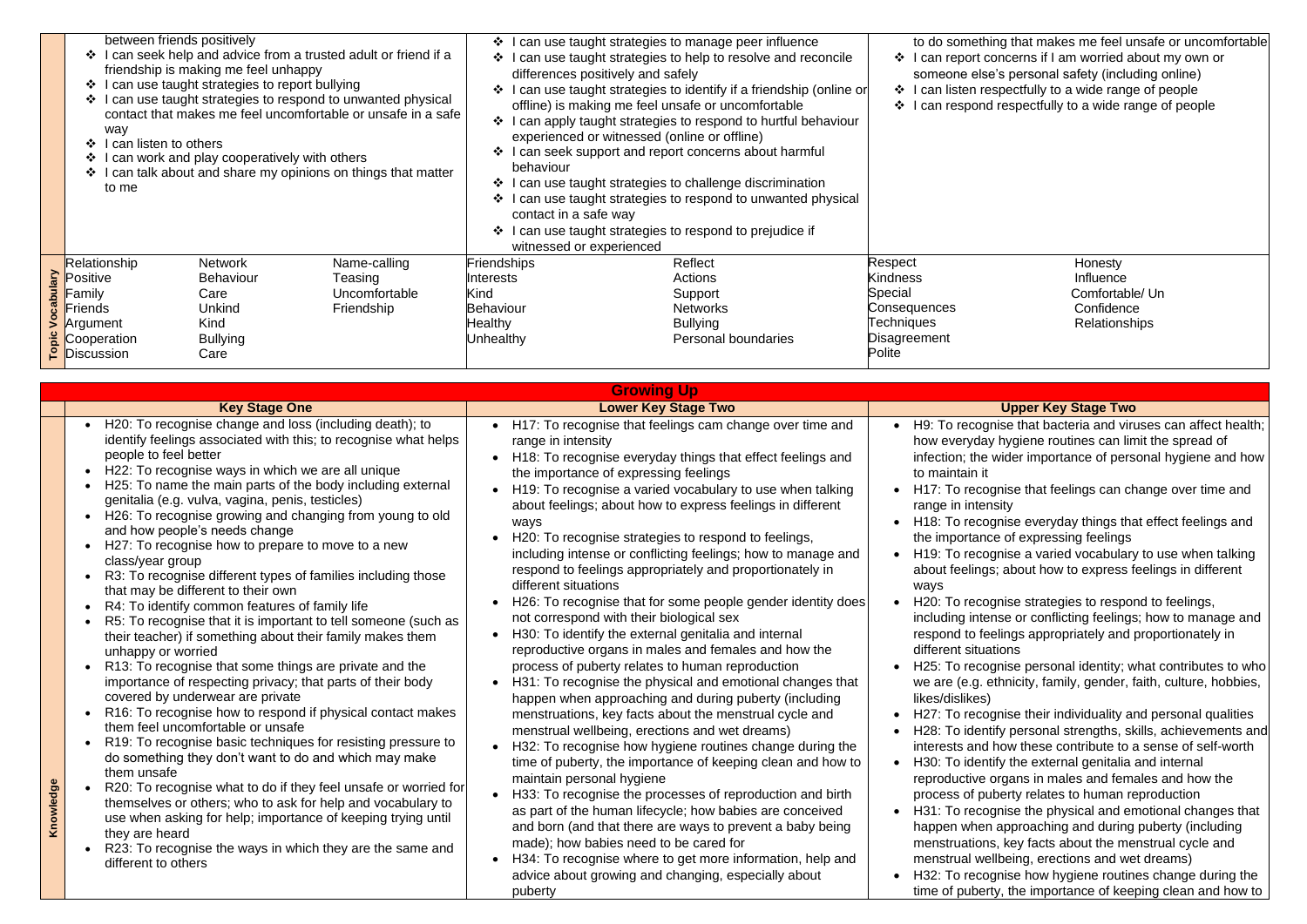|               |                                                                                                                                                                                                                                                                                                                                                                                                                                                                                                                                                                                                                                                                                                                                      | R1: To recognise that there are different types of<br>relationships (e.g. friendships, family relationships, romantic<br>relationships, online relationships)<br>R2: To recognise that people may be attracted to someone<br>emotionally, romantically and sexually; that people may be<br>attracted to someone of the same sex or different sex to<br>them; that gender identity and sexual orientation are different<br>R3: To recognise that marriage and civil partnerships as a<br>legal declaration of commitment made by two adults who<br>love and care for each other, which is intended to be lifelong<br>R4: To recognise that forcing people to marry against their<br>$\bullet$<br>will is a crime; that help and support is available to people<br>who are worried about this for themselves or for others | maintain perso<br>H33: To recog<br>as part of the I<br>and born (and<br>made); how ba<br>H34: To recog<br>advice about o<br>puberty<br>R1: To recogn<br>relationships (<br>relationships,<br>R2: To recogn<br>emotionally, ro                                                                                                                                                                                                                                                                    |
|---------------|--------------------------------------------------------------------------------------------------------------------------------------------------------------------------------------------------------------------------------------------------------------------------------------------------------------------------------------------------------------------------------------------------------------------------------------------------------------------------------------------------------------------------------------------------------------------------------------------------------------------------------------------------------------------------------------------------------------------------------------|--------------------------------------------------------------------------------------------------------------------------------------------------------------------------------------------------------------------------------------------------------------------------------------------------------------------------------------------------------------------------------------------------------------------------------------------------------------------------------------------------------------------------------------------------------------------------------------------------------------------------------------------------------------------------------------------------------------------------------------------------------------------------------------------------------------------------|--------------------------------------------------------------------------------------------------------------------------------------------------------------------------------------------------------------------------------------------------------------------------------------------------------------------------------------------------------------------------------------------------------------------------------------------------------------------------------------------------|
|               |                                                                                                                                                                                                                                                                                                                                                                                                                                                                                                                                                                                                                                                                                                                                      | R5: To recognise that people who love and care for each<br>other can be in a committed relationship (e.g. marriage),<br>living together, but may also live apart<br>R7: To recognise and respect that there are different types<br>of family structure (including single parents, same-sex<br>parents, step-parents, blended families, foster parents); that<br>families of all types can give family members love, security<br>and stability<br>R8: To recognise other shred characteristics of healthy<br>family life, including commitment, care, spending time<br>together, being there for each other in times of difficulty                                                                                                                                                                                        | attracted to so<br>them; that ger<br>R3: To recogn<br>legal declarati<br>love and care<br>R4: To recogn<br>will is a crime;<br>who are worrie<br>R5: To recogn<br>other can be in<br>living together<br>R7: To recogn<br>of family struc<br>parents, step-<br>families of all t<br>and stability<br>R25: To recog<br>acceptable an<br>unwanted phy<br>L9 To recognis<br>influence beha<br>for challenging<br>L11: To recog<br>media can be<br>L16: To recog<br>social media c<br>evaluate the re |
| <b>Skills</b> | ❖ I can use taught strategies to help others' to feel better who<br>are going through change and/or loss<br>❖ I can identify how my needs may change as I grow and<br>change<br>❖ I can use taught strategies to help me to prepare to move to a<br>new year group<br>I can recognise the importance of telling a trusted adult if<br>❖<br>something about my family makes me unhappy or worried<br>I can use taught strategies to respond to unwanted physical<br>contact that makes me feel uncomfortable or unsafe in a safe<br>way<br>❖ I can use taught strategies to resist pressure to do something<br>that makes me feel uncomfortable or unsafe<br>❖ I can ask for help if I feel worried or unsafe for myself or<br>others | ❖ I can identify everyday things that can affect my feelings<br>I can use a range of vocabulary to express my feelings<br>❖<br>I can use taught strategies to respond to my feelings<br>❖<br>I can use taught strategies to respond to intense and/or<br>$\frac{1}{2}$<br>conflicting feelings that I may feel<br>❖ I can use taught strategies to manage my feelings<br>appropriately and proportionality in different situations<br>❖ I can use taught strategies to maintain a good level of<br>personal hygiene<br>❖ I can seek help and advice about growing up and changing<br>I can recognise that there are different types of relationships<br>❖<br>*Parental feedback - A scientific approach of how a baby is<br>conceived to be taught and linked to privacy and the term                                    | ❖ I can use tau<br>personal hygier<br>$\div$ I can use a ranger<br>❖ I can use taugh<br>❖ I can use taugh<br>conflicting feeli<br>❖ I can use taugh<br>appropriately a<br>$\div$ I can identify m<br>interests<br>❖ I can seek help<br>❖ I can recognise<br>❖ I can use taugh<br>contact in a saf                                                                                                                                                                                                |

onal hygiene

inise the processes of reproduction and birth human lifecycle; how babies are conceived that there are ways to prevent a baby being abies need to be cared for

anise where to get more information, help and growing and changing, especially about

ise that there are different types of

(e.g. friendships, family relationships, romantic online relationships)

ise that people may be attracted to someone omantically and sexually; that people may be omeone of the same sex or different sex to der identity and sexual orientation are different ise that marriage and civil partnerships as a ion of commitment made by two adults who for each other, which is intended to be lifelong ise that forcing people to marry against their that help and support is available to people ed about this for themselves or for others ise that people who love and care for each in a committed relationship (e.g. marriage), , but may also live apart

ise and respect that there are different types ture (including single parents, same-sex parents, blended families, foster parents); that types can give family members love, security

) inise different types of physical contact; what is ad unacceptable; strategies to respond to sical contact

ise stereotypes; how they can negatively aviours and attitudes towards others; strategies g stereotypes

inise ways in which the internet and social used both positively and negatively

inise how text and images in the media and on can be manipulated or invented; strategies to eliability of sources and identify misinformation ght strategies to maintain a good level of ne

ge of vocabulary to express my feelings nt strategies to respond to my feelings nt strategies to respond to intense and/or ings that I may feel

ot strategies to manage my feelings and proportionality in different situations ny personal strengths, skills, achievements and

and advice about growing up and changing that there are different types of relationships at strategies to respond to unwanted physical fe manner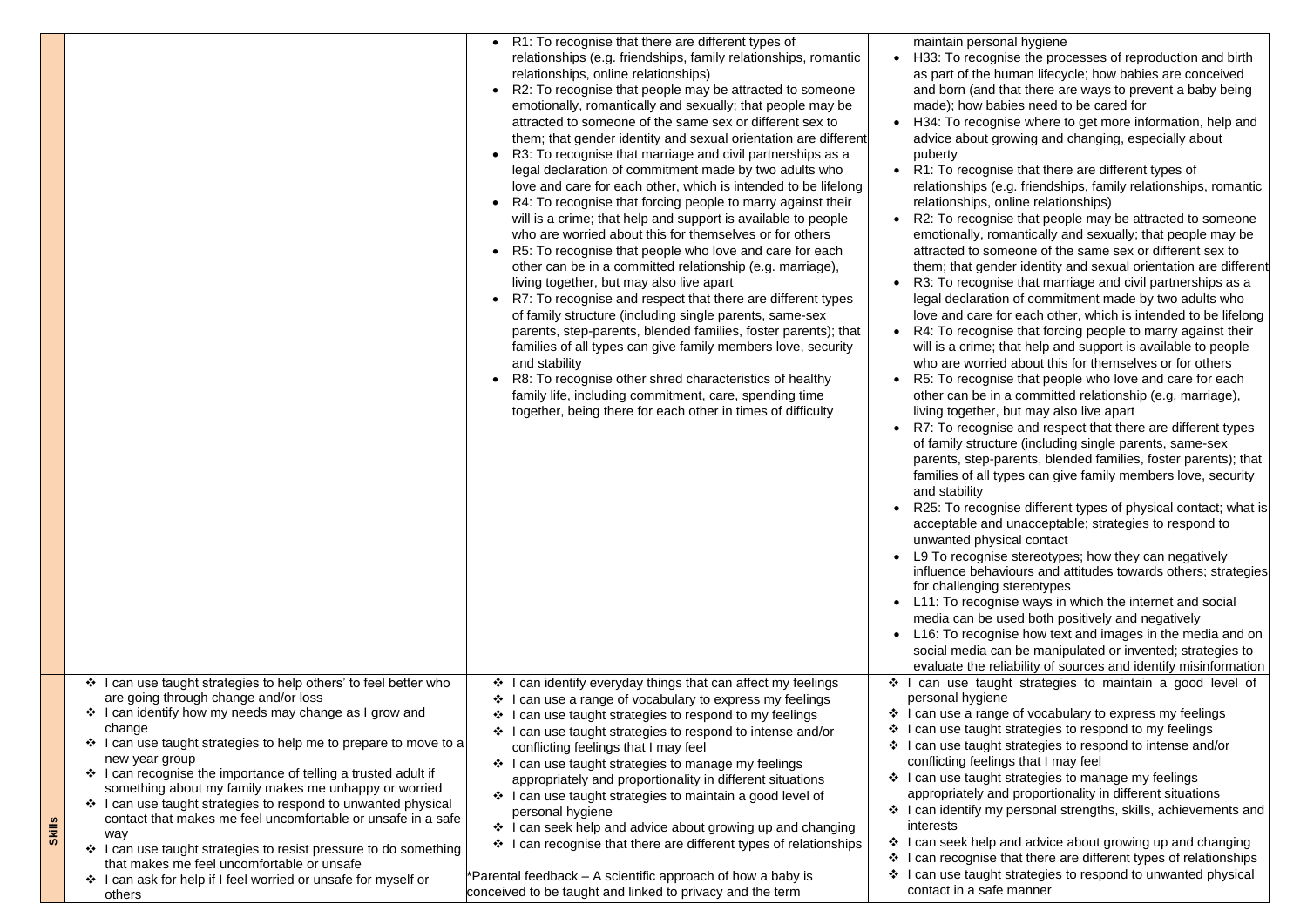| ❖ I can use vocabulary to express if I feel worried or unsafe for<br>myself or others<br>I can recognise when I have been heard<br>$\mathbf{v}$ |                                                           | relationship to be used |                  | ❖ I can use taug<br>$\Leftrightarrow$  <br>I can use tauc<br>sources<br>$\mathbf{A}$<br>l can use taug |                          |                                                           |
|-------------------------------------------------------------------------------------------------------------------------------------------------|-----------------------------------------------------------|-------------------------|------------------|--------------------------------------------------------------------------------------------------------|--------------------------|-----------------------------------------------------------|
|                                                                                                                                                 |                                                           |                         |                  |                                                                                                        |                          | *Parental feedback<br>unwanted contact ab<br>can be taken |
|                                                                                                                                                 | <b>Body Parts</b>                                         | Responsibility          | Penis            | <b>Penis</b>                                                                                           | Egg                      | Sexual relationship                                       |
|                                                                                                                                                 | <b>Draw</b><br>Chang<br><b>Privat</b><br>Privat<br>Plnapp | Physical change         | Vagina           | Vagina                                                                                                 | Reproduce/ Reproduction  | Reproduction                                              |
|                                                                                                                                                 | Change                                                    | Emotions                | <b>Testicles</b> | Testicles                                                                                              | Puberty                  | Sex                                                       |
|                                                                                                                                                 | Private                                                   | Human                   |                  | Ovaries                                                                                                | Changes                  | <b>Gender Identity</b>                                    |
|                                                                                                                                                 | Inappropriate                                             | Respect                 |                  | <b>Uterus</b>                                                                                          | <b>Testosterone</b>      | Sexual orientation                                        |
|                                                                                                                                                 |                                                           | Loss                    |                  | <b>Breast</b>                                                                                          | <b>Emotions</b>          | Puberty                                                   |
|                                                                                                                                                 | $\frac{2}{5}$ Consent                                     | Vulva                   |                  | Sperm                                                                                                  | Gay/Lesbian/Relationship |                                                           |

Marriage Civil Partnership Relationships **Contact** 

**Key Stage Two** 

hise the elements of a balanced, healthy

hise choices that support a healthy lifestyle, e what might influence these

stand how to recognise that habits can have and negative effects on a healthy lifestyle qnise that mental health, just like physical of daily life; the importance of taking care of

qnise strategies and behaviours that support  $-$  including how good quality sleep, physical outdoors, being involved in community groups, or others, clubs, and activities, hobbies and s with family and friends can support mental ellbeing.

qnise everyday things that affect feelings and the of expressing feelings

gnise a varied vocabulary to use when talking s; about how to express feelings in different

qnise strategies to respond to feelings, nse or conflicting feelings; how to manage and elings appropriately and proportionately in tions

qnise warning signs about mental health and I how to seek support for themselves and

gnise that anyone can experience mental ill lost difficulties can be resolved with help and that it is important to discuss feelings with a

nise problem-solving strategies for dealing with allenges and change, including the transition to

gnise how to manage setbacks/perceived ding how to re-frame unhelpful thinking

|           | <b>Think Positive</b>                                                                                                                                                                                                                                                                                                                                                                                                                                                                                                                                                                                                                                                                                                                                                                                                                                                                                                                                                                                                                                                                                                                                                 |                                                                                                                                                                                                                                                                                                                                                                                                                                                                                                                                                                                                                                                                                                                                                                                                                                                                                                                                                                                                                                                                                                                                                                                                                                                                                                                                                                                                                                                                                                                                                                                                                                                                                                                                                                                                                                                                                                                                                                                 |                                                                                                                                                                                                                                                                                                                                                                                                                                                                                                                                                                                                                                                                                                        |
|-----------|-----------------------------------------------------------------------------------------------------------------------------------------------------------------------------------------------------------------------------------------------------------------------------------------------------------------------------------------------------------------------------------------------------------------------------------------------------------------------------------------------------------------------------------------------------------------------------------------------------------------------------------------------------------------------------------------------------------------------------------------------------------------------------------------------------------------------------------------------------------------------------------------------------------------------------------------------------------------------------------------------------------------------------------------------------------------------------------------------------------------------------------------------------------------------|---------------------------------------------------------------------------------------------------------------------------------------------------------------------------------------------------------------------------------------------------------------------------------------------------------------------------------------------------------------------------------------------------------------------------------------------------------------------------------------------------------------------------------------------------------------------------------------------------------------------------------------------------------------------------------------------------------------------------------------------------------------------------------------------------------------------------------------------------------------------------------------------------------------------------------------------------------------------------------------------------------------------------------------------------------------------------------------------------------------------------------------------------------------------------------------------------------------------------------------------------------------------------------------------------------------------------------------------------------------------------------------------------------------------------------------------------------------------------------------------------------------------------------------------------------------------------------------------------------------------------------------------------------------------------------------------------------------------------------------------------------------------------------------------------------------------------------------------------------------------------------------------------------------------------------------------------------------------------------|--------------------------------------------------------------------------------------------------------------------------------------------------------------------------------------------------------------------------------------------------------------------------------------------------------------------------------------------------------------------------------------------------------------------------------------------------------------------------------------------------------------------------------------------------------------------------------------------------------------------------------------------------------------------------------------------------------|
|           | <b>Key Stage One</b>                                                                                                                                                                                                                                                                                                                                                                                                                                                                                                                                                                                                                                                                                                                                                                                                                                                                                                                                                                                                                                                                                                                                                  | <b>Lower Key Stage Two</b>                                                                                                                                                                                                                                                                                                                                                                                                                                                                                                                                                                                                                                                                                                                                                                                                                                                                                                                                                                                                                                                                                                                                                                                                                                                                                                                                                                                                                                                                                                                                                                                                                                                                                                                                                                                                                                                                                                                                                      |                                                                                                                                                                                                                                                                                                                                                                                                                                                                                                                                                                                                                                                                                                        |
| Knowledge | H1: To recognise what keeping healthy means; different ways<br>to keep healthy<br>H11: To recognise different feelings that humans can<br>experience<br>H12: To recognise and name different feelings<br>H13: To recognise how feelings can affect people's bodies<br>and how they behave<br>H17: To recognise things that help people feel good (e.g.<br>$\bullet$<br>playing outside, doing things they enjoy, spending time with<br>family, getting enough sleep)<br>H <sub>18</sub> : To recognise different things they can do to manage big<br>feelings, to help calm themselves down and/or change their<br>mood when they don't feel good<br>H19: To recognise when they need help with feelings; that it<br>is important to ask for help with feelings; and how to ask for it<br>H23: To identify what they are good at, what they like and<br>$\bullet$<br>dislike<br>H24: To recognise how to manage when finding things<br>$\bullet$<br>difficult<br>R21: To recognise what is kind and unkind behaviour, and<br>how this can affect others<br>R25: To recognise how to talk about and share their opinions<br>$\bullet$<br>on things that matter to them | H3: To recognise choices that support a healthy lifestyle,<br>$\bullet$<br>and recognise what might influence these<br>H4: To understand how to recognise that habits can have<br>both positive and negative effects on a healthy lifestyle<br>H15: To recognise that mental health, just like physical<br>health, is part of daily life; the importance of taking care of<br>mental health<br>H <sub>16</sub> : To recognise strategies and behaviours that support<br>$\bullet$<br>mental health - including how good quality sleep, physical<br>exercise/time outdoors, being involved in community groups,<br>doing things for others, clubs, and activities, hobbies and<br>spending time with family and friends can support mental<br>health and wellbeing.<br>H17: To recognise that feelings can change over time and<br>range in intensity<br>H18: To recognise everyday things that affect feelings and<br>$\bullet$<br>the importance of expressing feelings<br>H19: To recognise a varied vocabulary to use when talking<br>about feelings; about how to express feelings in different<br>ways<br>H20: To recognise strategies to respond to feelings,<br>including intense or conflicting feelings; how to manage and<br>respond to feelings appropriately and proportionately in<br>different situations<br>H21: To recognise warning signs about mental health and<br>$\bullet$<br>wellbeing and how to seek support for themselves and<br>others<br>H22: To recognise that anyone can experience mental ill<br>health; that most difficulties can be resolved with help and<br>support; and that it is important to discuss feelings with a<br>trusted adult<br>H23: To recognise change and loss, including death and<br>$\bullet$<br>how these can affect feelings; ways of expressing and<br>managing grief and bereavement<br>H24: To recognise problem-solving strategies for dealing<br>$\bullet$<br>with emotions, challenges and change, including the | H2: To recogr<br>lifestyle<br>H3: To recogr<br>and recognise<br>H4: To unders<br>both positive<br>H <sub>15</sub> : To recog<br>health, is part<br>mental health<br>H <sub>16</sub> : To recog<br>mental health<br>exercise/time<br>doing things f<br>spending time<br>health and we<br>H18: To recog<br>the importanc<br>H <sub>19</sub> : To recog<br>about feelings<br>ways<br>H20: To recog<br>including inter<br>respond to fee<br>different situa<br>H <sub>21</sub> : To recog<br>wellbeing and<br>others<br>H22: To recog<br>health; that m<br>support; and t<br>trusted adult<br>H <sub>24</sub> : to recog<br>emotions, cha<br>new schools<br>H <sub>29</sub> : To recog<br>failures, includ |

ght strategies to challenge stereotypes ght strategies to evaluate the reliability of

ght strategies to identify misinformation

- When discussing menstrual wellbeing and oortion to be mentioned loosely as an action that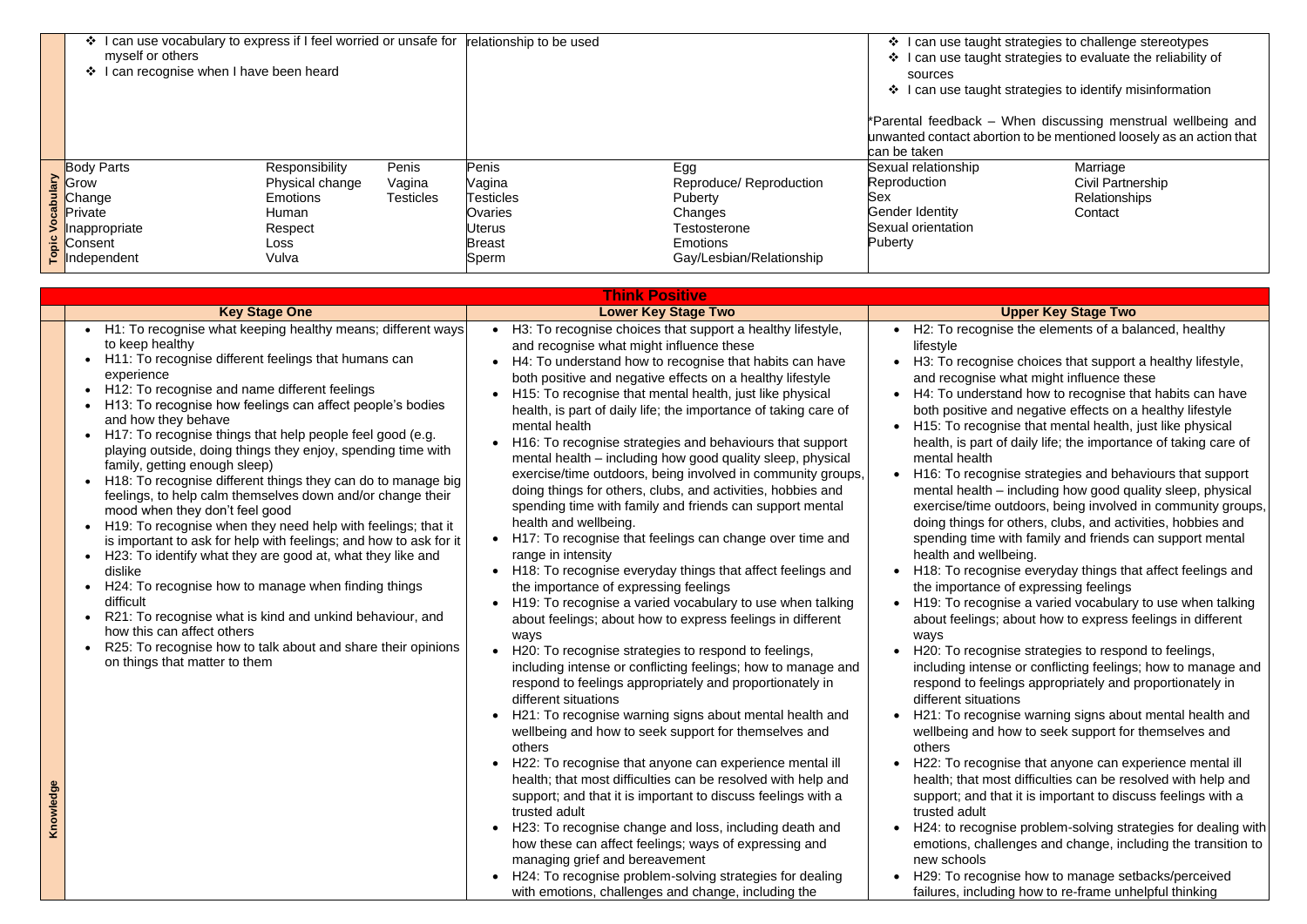| transition to new schools<br>$\bullet$<br>sense of self-worth<br>H29: To recognise how to manage setbacks/perceived<br>failures, including how to re-frame unhelpful thinking<br>classes and key stages<br>R13: To recognise the importance of seeking support if<br>feeling lonely or excluded<br>I can name different feelings and emotions that I may feel<br>$\ddot{\psi}$<br>I can recognise if a habit is having a positive or negative<br>$\ddot{\bullet}$<br>I can identify what makes me feel good<br>❖<br>impact on my lifestyle<br>I can use taught strategies to manage big feelings<br>❖<br>I can use taught strategies to calm myself down<br>❖<br>screen time<br>I can use taught strategies to change my mood when I do not<br>❖ I can identify everyday things that affect my feelings<br>feel good<br>I can express my feelings with a trusted adult and/or friend<br>I can identify when I need help with my feelings<br>豪。<br>I can use a range of vocabulary to express my feelings<br>❖<br>I can seek help and support with my feelings<br>I can use taught strategies to respond to my feelings<br>❖<br>can identify what I am good at, what I like and what I dislike<br>❖<br>I can use taught strategies to respond intense and/or<br>❖<br>I can use taught strategies to manage when I find things<br>❖<br>conflicting feelings<br>difficult<br>❖ I can use taught strategies to manage my feelings<br>I can talk about and share my opinions on things that matter<br>appropriately and proportionately in different situations<br>to me<br>❖ I can find and seek support for myself and others<br>I can discuss my feelings with a trusted adult<br>❖<br>and changes<br>interests<br>I can use taught strategies to manage setback/perceived<br>❖<br>kills<br>failures<br>n<br>I can use taught strategies to re-frame unhelpful thinking<br>❖<br>I can use taught strategies to aid my emotional wellbeing<br>$\ddot{\bullet}$<br>during transition times<br>I can seek support if I am feeling lonely or excluded<br>Positive attitude<br>Emotion<br><b>Thoughts</b><br>Coping<br>Thankful<br>Feelings<br><b>Happiness</b><br>Response<br>Grateful<br>Difference<br>Positive<br>Challenging<br>Mental health<br>Choice<br><b>Success</b><br>Negative<br>Calm<br><b>Mistakes</b><br>Response<br><b>Thoughts</b><br>ēς<br>Mindful<br>Achieve<br><b>Difficult</b><br>Lifestyle |                         |                                                                                                                                                                                        |                                                                                                                                        |
|-----------------------------------------------------------------------------------------------------------------------------------------------------------------------------------------------------------------------------------------------------------------------------------------------------------------------------------------------------------------------------------------------------------------------------------------------------------------------------------------------------------------------------------------------------------------------------------------------------------------------------------------------------------------------------------------------------------------------------------------------------------------------------------------------------------------------------------------------------------------------------------------------------------------------------------------------------------------------------------------------------------------------------------------------------------------------------------------------------------------------------------------------------------------------------------------------------------------------------------------------------------------------------------------------------------------------------------------------------------------------------------------------------------------------------------------------------------------------------------------------------------------------------------------------------------------------------------------------------------------------------------------------------------------------------------------------------------------------------------------------------------------------------------------------------------------------------------------------------------------------------------------------------------------------------------------------------------------------------------------------------------------------------------------------------------------------------------------------------------------------------------------------------------------------------------------------------------------------------------------------------------------------------------------------------------------------------------------------------------------------------------------------------------|-------------------------|----------------------------------------------------------------------------------------------------------------------------------------------------------------------------------------|----------------------------------------------------------------------------------------------------------------------------------------|
|                                                                                                                                                                                                                                                                                                                                                                                                                                                                                                                                                                                                                                                                                                                                                                                                                                                                                                                                                                                                                                                                                                                                                                                                                                                                                                                                                                                                                                                                                                                                                                                                                                                                                                                                                                                                                                                                                                                                                                                                                                                                                                                                                                                                                                                                                                                                                                                                           |                         | H28: To recognise how to identify personal strengths, skills,<br>achievements and interests and how these contribute to a<br>H36: To recognise strategies to manage transition between | R13: To reco<br>$\bullet$<br>feeling lonely<br>R30: To reco<br>people; to red<br>I can recogni<br>$\mathbf{v}$<br>impact on my         |
|                                                                                                                                                                                                                                                                                                                                                                                                                                                                                                                                                                                                                                                                                                                                                                                                                                                                                                                                                                                                                                                                                                                                                                                                                                                                                                                                                                                                                                                                                                                                                                                                                                                                                                                                                                                                                                                                                                                                                                                                                                                                                                                                                                                                                                                                                                                                                                                                           |                         | $\cdot$ I can set goals to support my mental health e.g. sleep goals,                                                                                                                  | ❖ I can set goal<br>screen time<br>I can identify<br>$\cdot$<br>I can express                                                          |
|                                                                                                                                                                                                                                                                                                                                                                                                                                                                                                                                                                                                                                                                                                                                                                                                                                                                                                                                                                                                                                                                                                                                                                                                                                                                                                                                                                                                                                                                                                                                                                                                                                                                                                                                                                                                                                                                                                                                                                                                                                                                                                                                                                                                                                                                                                                                                                                                           |                         |                                                                                                                                                                                        | I can use a ra<br>I can use taug<br>❖<br>I can use tau<br>conflicting fee<br>❖ I can use taug<br>appropriately<br>$\div$ I can discuss |
|                                                                                                                                                                                                                                                                                                                                                                                                                                                                                                                                                                                                                                                                                                                                                                                                                                                                                                                                                                                                                                                                                                                                                                                                                                                                                                                                                                                                                                                                                                                                                                                                                                                                                                                                                                                                                                                                                                                                                                                                                                                                                                                                                                                                                                                                                                                                                                                                           |                         | ❖ I can use taught strategies to manage emotions, challenges<br>❖ I can identify personal strengths, skills, achievements and                                                          | ❖ I can use taug<br>and changes<br>❖ I can use taug<br>failures<br>I can use tau<br>I can use tau<br>$\mathbf{A}$                      |
|                                                                                                                                                                                                                                                                                                                                                                                                                                                                                                                                                                                                                                                                                                                                                                                                                                                                                                                                                                                                                                                                                                                                                                                                                                                                                                                                                                                                                                                                                                                                                                                                                                                                                                                                                                                                                                                                                                                                                                                                                                                                                                                                                                                                                                                                                                                                                                                                           |                         |                                                                                                                                                                                        | during transit<br>I can seek su<br>$\frac{1}{2}$                                                                                       |
| Quiet<br>Goal<br><b>Strategies</b><br><b>Mindfulness</b>                                                                                                                                                                                                                                                                                                                                                                                                                                                                                                                                                                                                                                                                                                                                                                                                                                                                                                                                                                                                                                                                                                                                                                                                                                                                                                                                                                                                                                                                                                                                                                                                                                                                                                                                                                                                                                                                                                                                                                                                                                                                                                                                                                                                                                                                                                                                                  | $\overline{\mathbf{o}}$ |                                                                                                                                                                                        | Feelings<br>Behaviour<br><b>Positive</b><br>Negative<br>Consequences<br>Thoughts<br>Influence                                          |

Mental attitude **Unhelpful** Uncomfortable Unpleasant Positive **Strategies** Mind-set

#### **Key Stage Two**

nise there are human rights, that they are there eryone

nise the relationship between rights and es

nise the importance of having compassion

rs; shared responsibilities we all have for caring ple and living things; how to show care and thers

nise ways of carrying out shared responsibilities the environment in school and at home; how

|           |                                                                                                                                                                                                                                                                                                                                                                                                                                                                                                                                                                            | <b>One World</b>                                                                                                                                                                                                                                                                                                                                                                                                                                                                                                                          |                                                                                                                                                                             |
|-----------|----------------------------------------------------------------------------------------------------------------------------------------------------------------------------------------------------------------------------------------------------------------------------------------------------------------------------------------------------------------------------------------------------------------------------------------------------------------------------------------------------------------------------------------------------------------------------|-------------------------------------------------------------------------------------------------------------------------------------------------------------------------------------------------------------------------------------------------------------------------------------------------------------------------------------------------------------------------------------------------------------------------------------------------------------------------------------------------------------------------------------------|-----------------------------------------------------------------------------------------------------------------------------------------------------------------------------|
|           | <b>Key Stage One</b>                                                                                                                                                                                                                                                                                                                                                                                                                                                                                                                                                       | <b>Lower Key Stage Two</b>                                                                                                                                                                                                                                                                                                                                                                                                                                                                                                                |                                                                                                                                                                             |
| Knowledge | R2: To identify the people who love and care for them and<br>what they do to help them feel cared for<br>R3: To recognise different types of families including those<br>that may be different to their own<br>R4: To identify common features of family life<br>L1: To recognise what rules are, why they are needed, why<br>different rules are needed for different situations<br>L2: To recognise how people and other living things have<br>different needs; about the responsibilities of caring for them<br>• L3: To recognise things they can do to look after the | R32: To respect the differences and similarities between<br>people and recognising what they have in common with<br>others e.g. physically, in personality or background<br>R34: To recognise how to discuss and debate topical issues,<br>respect other people's point of view and constructively<br>challenge those who they disagree with<br>L2: To recognise there are human rights, that they are there<br>$\bullet$<br>to protect everyone<br>L3: To recognise the relationship between rights and<br>$\bullet$<br>responsibilities | L2: To recogr<br>to protect eve<br>L3: To recogr<br>responsibilitie<br>L4: To recogr<br>towards other<br>for other peop<br>concern for o<br>L5: To recogr<br>for protecting |

equise the importance of seeking support if or excluded

gnise that personal behaviour can affect other cognise and model respectful behaviour online

 $\overline{a}$  ise if a habit is having a positive or negative lifestyle

Is to support my mental health e.g. sleep goals,

everyday things that affect my feelings my feelings with a trusted adult and/or friend ange of vocabulary to express my feelings ght strategies to respond to my feelings

ght strategies to respond intense and/or elings

ght strategies to manage my feelings

and proportionately in different situations

my feelings with a trusted adult

ght strategies to manage emotions, challenges

ght strategies to manage setback/perceived

ght strategies to re-frame unhelpful thinking ght strategies to aid my emotional wellbeing ion times

upport if I am feeling lonely or excluded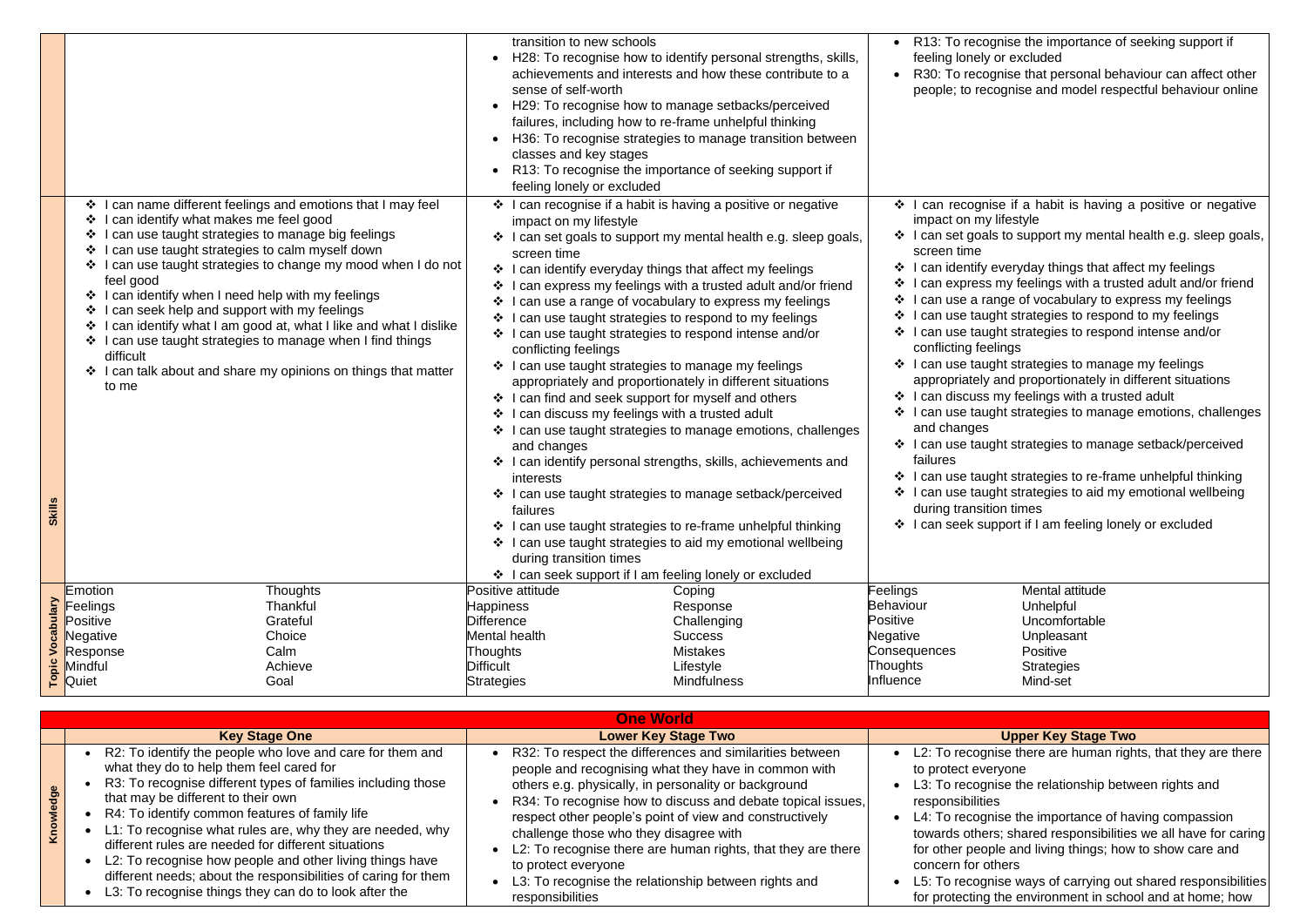|              | environment<br>to, other people<br>❖<br>I can identify how they make me feel cared for<br>❖<br>❖<br>❖<br>people and living things<br>$\cdot$<br>$\cdot$<br>people | L6: To recognise the ways they are the same as, and different<br>can identify the people who love and/or care for me<br>can recognise which rules are needed in different situations<br>I can use taught strategies to look after and care for other<br>I can use taught strategies to look after the environment<br>I can identify how I am the same as and different to other | ❖<br>❖                    | concern for others<br>reusing, recycling; food choices)<br>people and groups make to the community<br>communities<br>for challenging stereotypes<br>single-use plastics, or giving to charity)<br>differences between people<br>❖ I can recognise what I have in common with others<br>I can use taught strategies to debate topical issues<br>respectfully<br>who points of view I disagree with<br>❖ I can show care and concern for others<br>recycling<br>I can identify diversity within my community<br>can use taught strategies to challenge stereotypes | L4: To recognise the importance of having compassion<br>towards others; shared responsibilities we all have for caring<br>for other people and living things; how to show care and<br>L5: To recognise ways of carrying out shared responsibilities<br>for protecting the environment in school and at home; how<br>everyday choices can affect the environment (e.g. reducing,<br>L7: To recognise the value of different contributions that<br>L8: To recognise diversity: what it means; the benefits of<br>living in a diverse community; about valuing diversity within<br>L9: To recognise stereotypes: how they can negatively<br>influence behaviours and attitudes towards others; strategies<br>L19: To recognise that people's spending decisions can<br>affect others and the environment (e.g. Fair trace, buying<br>❖ I can use taught strategies to respect the similarities and<br>❖ I can use taught strategies to respect others points of view<br>I can use taught strategies to constructively challenge those<br>❖ I can use taught strategies to look after the environment e.g. | ❖          | everyday cho<br>reusing, recy<br>L19: To recogi<br>others and the<br>plastics, or giv<br>I can show ca<br>❖ I can use tau<br>recycling<br>❖ I can set mys<br>my everyday<br>❖ I can use taug<br>positive bene |
|--------------|-------------------------------------------------------------------------------------------------------------------------------------------------------------------|---------------------------------------------------------------------------------------------------------------------------------------------------------------------------------------------------------------------------------------------------------------------------------------------------------------------------------------------------------------------------------|---------------------------|------------------------------------------------------------------------------------------------------------------------------------------------------------------------------------------------------------------------------------------------------------------------------------------------------------------------------------------------------------------------------------------------------------------------------------------------------------------------------------------------------------------------------------------------------------------|--------------------------------------------------------------------------------------------------------------------------------------------------------------------------------------------------------------------------------------------------------------------------------------------------------------------------------------------------------------------------------------------------------------------------------------------------------------------------------------------------------------------------------------------------------------------------------------------------------------------------------------------------------------------------------------------------------------------------------------------------------------------------------------------------------------------------------------------------------------------------------------------------------------------------------------------------------------------------------------------------------------------------------------------------------------------------------------------------------|------------|---------------------------------------------------------------------------------------------------------------------------------------------------------------------------------------------------------------|
|              | Family                                                                                                                                                            | Country                                                                                                                                                                                                                                                                                                                                                                         | Lifestyles                |                                                                                                                                                                                                                                                                                                                                                                                                                                                                                                                                                                  | <b>Rights</b>                                                                                                                                                                                                                                                                                                                                                                                                                                                                                                                                                                                                                                                                                                                                                                                                                                                                                                                                                                                                                                                                                          |            | Global citizen                                                                                                                                                                                                |
| <b>Aremq</b> | <b>Identity</b>                                                                                                                                                   | Culture                                                                                                                                                                                                                                                                                                                                                                         | <b>Differences</b>        |                                                                                                                                                                                                                                                                                                                                                                                                                                                                                                                                                                  | Poverty                                                                                                                                                                                                                                                                                                                                                                                                                                                                                                                                                                                                                                                                                                                                                                                                                                                                                                                                                                                                                                                                                                | Citizen    |                                                                                                                                                                                                               |
|              | Home                                                                                                                                                              | <b>Difference</b>                                                                                                                                                                                                                                                                                                                                                               | Situation                 |                                                                                                                                                                                                                                                                                                                                                                                                                                                                                                                                                                  | <b>Climate Change</b>                                                                                                                                                                                                                                                                                                                                                                                                                                                                                                                                                                                                                                                                                                                                                                                                                                                                                                                                                                                                                                                                                  |            | Global warming                                                                                                                                                                                                |
| ٥            | School                                                                                                                                                            | Respect                                                                                                                                                                                                                                                                                                                                                                         |                           | <b>Circumstances</b>                                                                                                                                                                                                                                                                                                                                                                                                                                                                                                                                             | Responsibility                                                                                                                                                                                                                                                                                                                                                                                                                                                                                                                                                                                                                                                                                                                                                                                                                                                                                                                                                                                                                                                                                         |            | Positive action                                                                                                                                                                                               |
|              | Environment                                                                                                                                                       | Similar                                                                                                                                                                                                                                                                                                                                                                         | Environment<br>Stereotype |                                                                                                                                                                                                                                                                                                                                                                                                                                                                                                                                                                  |                                                                                                                                                                                                                                                                                                                                                                                                                                                                                                                                                                                                                                                                                                                                                                                                                                                                                                                                                                                                                                                                                                        | Prevent    |                                                                                                                                                                                                               |
| ō<br>Ō       | Protection                                                                                                                                                        | Safe                                                                                                                                                                                                                                                                                                                                                                            | Law                       |                                                                                                                                                                                                                                                                                                                                                                                                                                                                                                                                                                  | Fair trade                                                                                                                                                                                                                                                                                                                                                                                                                                                                                                                                                                                                                                                                                                                                                                                                                                                                                                                                                                                                                                                                                             | Contribute |                                                                                                                                                                                                               |
|              | Earth                                                                                                                                                             | Home                                                                                                                                                                                                                                                                                                                                                                            | Fair trade                |                                                                                                                                                                                                                                                                                                                                                                                                                                                                                                                                                                  | Sustainability                                                                                                                                                                                                                                                                                                                                                                                                                                                                                                                                                                                                                                                                                                                                                                                                                                                                                                                                                                                                                                                                                         | Impact     |                                                                                                                                                                                                               |
|              |                                                                                                                                                                   |                                                                                                                                                                                                                                                                                                                                                                                 |                           |                                                                                                                                                                                                                                                                                                                                                                                                                                                                                                                                                                  |                                                                                                                                                                                                                                                                                                                                                                                                                                                                                                                                                                                                                                                                                                                                                                                                                                                                                                                                                                                                                                                                                                        |            |                                                                                                                                                                                                               |

Action Responsible **Biodiversity Sustainability** 

## **Key Stage Two**

gnise the benefits of the internet; the f balancing time online with other activities; managing time online

erstand the reasons for following and complying ns and restrictions (including age restrictions); mote personal safety and wellbeing with social media, television programmes, films,

nline gaming gnise the importance of keeping personal rivate; strategies for keeping safe online,

 $\alpha$  to manage requests for personal information themselves and others; what to do if frightened

|                                                                                                                                                                                                                                                                                                                                                                                                                                                                                                                                                                                                                                                                                                                                           | <b>Digital Wellbeing</b>                                                                                                                                                                                                                                                                                                                                                                                                                                                                                                                                                                                                                                                                                |                                                                                                                                                                                                                           |
|-------------------------------------------------------------------------------------------------------------------------------------------------------------------------------------------------------------------------------------------------------------------------------------------------------------------------------------------------------------------------------------------------------------------------------------------------------------------------------------------------------------------------------------------------------------------------------------------------------------------------------------------------------------------------------------------------------------------------------------------|---------------------------------------------------------------------------------------------------------------------------------------------------------------------------------------------------------------------------------------------------------------------------------------------------------------------------------------------------------------------------------------------------------------------------------------------------------------------------------------------------------------------------------------------------------------------------------------------------------------------------------------------------------------------------------------------------------|---------------------------------------------------------------------------------------------------------------------------------------------------------------------------------------------------------------------------|
| <b>Key Stage One</b>                                                                                                                                                                                                                                                                                                                                                                                                                                                                                                                                                                                                                                                                                                                      | <b>Lower Key Stage Two</b>                                                                                                                                                                                                                                                                                                                                                                                                                                                                                                                                                                                                                                                                              |                                                                                                                                                                                                                           |
| H28: To recognise rules and age restrictions that keep us<br>safe<br>H34: To recognise basic rules to keep us safe online,<br>including what is meant by personal information and what<br>should be kept private; the importance of telling a trusted<br>adult if they come across something that scares them<br>R10: To recognise that bodies and feelings can be hurt by<br>words and actions; that people can say harmful things online<br>R11: To recognise how people may feel if they experience<br>harmful behaviour or bullying<br>R12: To recognise that hurtful behaviour (offline and online)<br>including teasing, name-calling, bullying and deliberately<br>excluding others is not acceptable; how to report bullying; the | • H13: To recognise the benefits of the internet; the<br>importance of balancing time online with other activities;<br>strategies for managing time online<br>H37: To understand the reasons for following and complying<br>$\bullet$<br>with regulations and restrictions (including age restrictions);<br>how they promote personal safety and wellbeing with<br>reference to social media, television programmes, films,<br>games and online gaming<br>H42: To recognise the importance of keeping personal<br>information private; strategies for keeping safe online,<br>including how to manage requests for personal information<br>or images of themselves and others; what to do if frightened | H <sub>13</sub> : To recod<br>importance of<br>strategies for<br>H37: To unde<br>with regulation<br>how they pror<br>reference to s<br>games and or<br>H42: To recog<br>information pr<br>including how<br>or images of t |

bices can affect the environment (e.g. reducing, rcling; food choices) ) inise that people's spending decisions can affect environment (e.g. Fair trade, buying single-use ing to charity)

are and concern for others ght strategies to look after the environment e.g.

self goals to help to look after the environment in $\mid$ life

ight strategies to identify if a product has give benefits for the world e.g. fair trade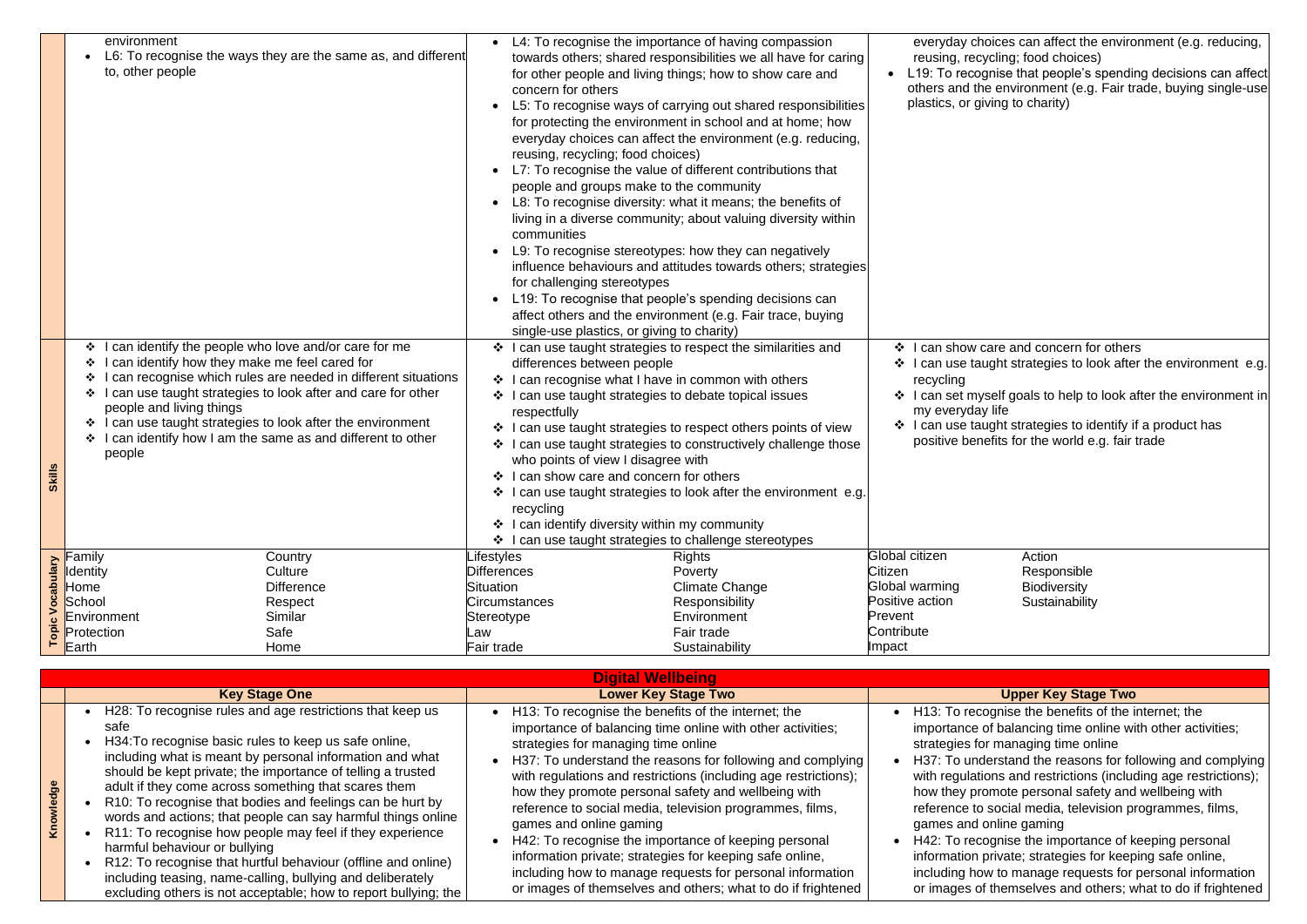importance of telling a trusted adult

- R14: To recognise that sometimes people may behave differently online, including by pretending to be someone they are not
- R15: To recognise how to respond safely to adults they don't know
- L7: To recognise how the internet and digital devices can be used safely to find things out and to communicate with others
- L8: To recognise the role of the internet in everyday life
- L9: To recognise that not all information seen online is true

or worried by something seen or read online and how to report concerns, inappropriate content and contact

- R12: To recognise what it means to 'know someone online' and how this different from knowing someone face-to-face; risks of communicating online with others not known face-toface
- R15: To recognise strategies for and managing peer influence and a desire for peer approval in friendships; to recognise the effect of online actions on others
- R19: To recognise the impact of bullying, including online and offline, and the consequences of hurtful behaviour
- R20: To recognise strategies to respond to hurtful behaviour experienced or witnessed, offline and online (including teasing, name-calling, bullying, trolling, harassment or the deliberate excluding of other); how to report concerns and get support
- R21: To recognise discrimination: what it means and how to challenge it
- R22: To recognise privacy and personal boundaries; what is appropriate in friendships and wider relationships (including online)
- R23: To recognise why someone may behave differently online, including pretending to be someone they are not; strategies for recognising risks, harmful content and contact; how to report concerns
- R24: To recognise how to respond safely and appropriately to adults they may encounter (in all contexts including online) whom they do not know
- R28: To know how to recognise pressure from others to do something unsafe or that makes them feel uncomfortable and strategies for managing this
- L11: To recognise ways in which the internet and social media can be used both positively and negatively
- L12: To recognise how to assess the reliability of sources of information online; and how to make safe, reliable choices from search results
- L13: To recognise some of the different ways information and data is shared on and used online, including for commercial purposes
- L14: To recognise how information from the internet is ranked, selected and targeted at specific individuals and groups; that connected devices can share information
- L15: To recognise things appropriate to share and things that should not be shared on social media; rules surrounding distribution of images
- L16: To recognise how text and images in the media and on social media can be manipulated or invented; strategies to evaluate the reliability of sources and identify misinformation

• L14: To recognise how information from the internet is ranked, selected and targeted at specific individuals and groups; that connected devices can share information L15: To recognise things appropriate to share and things

or worried by something seen or read online and how to report concerns, inappropriate content and contact • R19: To recognise the impact of bullying, including online and offline, and the consequences of hurtful behaviour • R20: To recognise strategies to respond to hurtful behaviour experienced or witnessed, offline and online (including teasing, name-calling, bullying, trolling, harassment or the deliberate excluding of other); how to report concerns and

• R21: To recognise discrimination: what it means and how to

• R22: To recognise privacy and personal boundaries; what is appropriate in friendships and wider relationships (including

• R23: To recognise why someone may behave differently online, including pretending to be someone they are not; strategies for recognising risks, harmful content and contact;

• R24: To recognise how to respond safely and appropriately to adults they may encounter (in all contexts including online) whom they do not know

• R28: To know how to recognise pressure from others to do something unsafe or that makes them feel uncomfortable and strategies for managing this

- 
- get support
- challenge it
- online)
- how to report concerns
- 
- 
- - from search results
- commercial purposes
- 
- distribution of images
- 

• L11: To recognise ways in which the internet and social media can be used both positively and negatively

• L12: To recognise how to assess the reliability of sources of information online; and how to make safe, reliable choices

• L13: To recognise some of the different ways information and data is shared on and used online, including for

that should not be shared on social media; rules surrounding

• L16: To recognise how text and images in the media and on social media can be manipulated or invented; strategies to evaluate the reliability of sources and identify misinformation